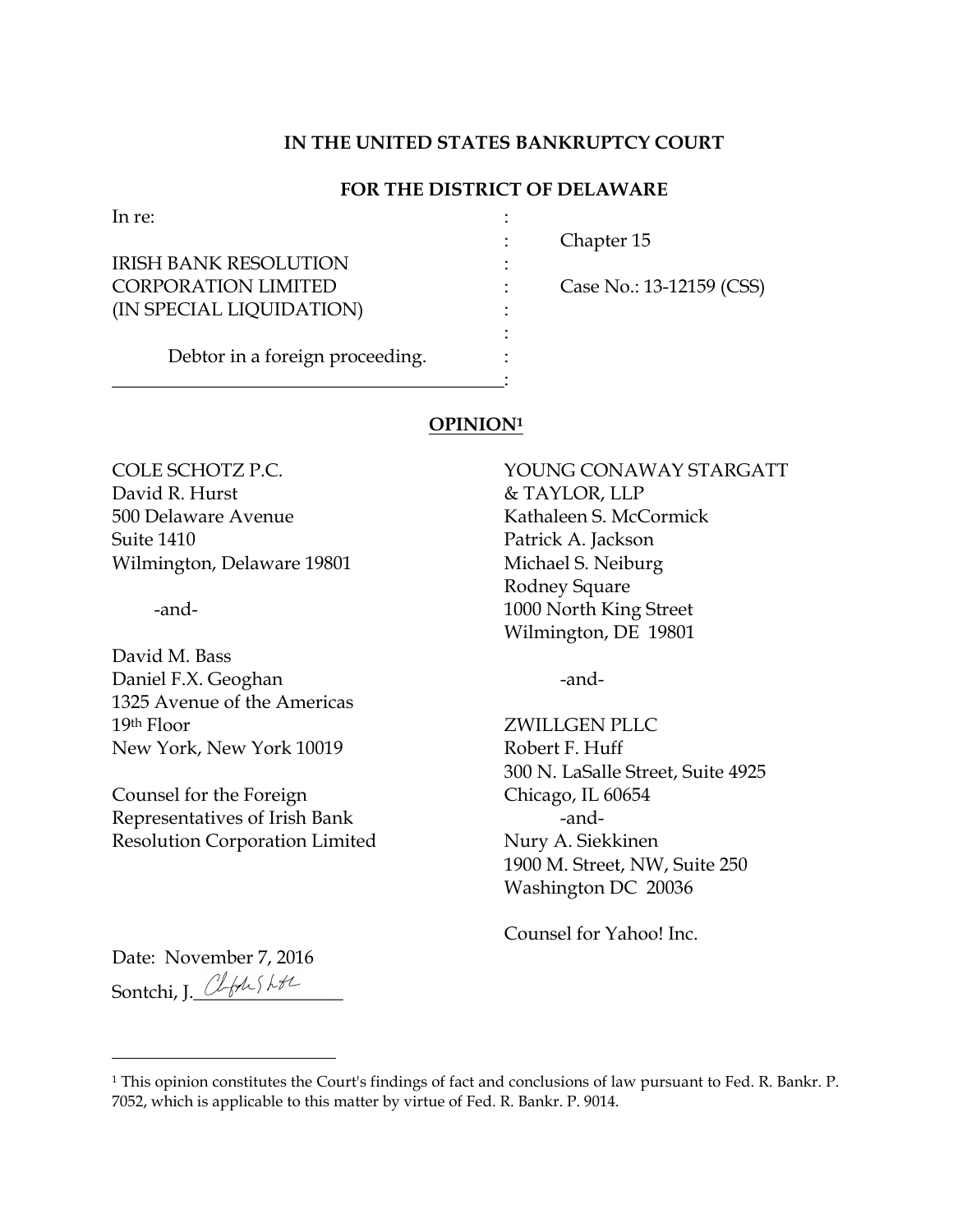### **INTRODUCTION**

Pending before the Court is a motion filed by Kieran Wallace and Eamonn Richardson, the duly appointed and authorized Chapter 15 foreign representatives (the "Foreign Representatives") of Irish Bank Resolution Corporation Limited ("IBRC" or the "Debtor"), for entry of an order pursuant to 11 U.S.C. sections  $542$ ,  $1521(a)(5)$  and 1521(a)(7) (the "Bankruptcy Code"), directing Yahoo! Inc. ("Yahoo") to turn over to the Foreign Representatives all electronically stored information contained in the Yahoo Account (as defined below) (the "Turnover Motion"). <sup>2</sup> Yahoo objects to the relief sought by the Foreign Representatives.

The primary issue is whether the Court should order an email service provider to hand over contents contained in a private email account after the account user evaded the proceeding and failed to comply with several discovery orders. For the reasons set forth below, the Court will deny the Turnover Motion. The Court finds that the Foreign Representatives failed to present sufficient evidence that proves that the contents of the Yahoo Account are part of IBRC's property *or* relate to IBRC's property or financial affairs. Accordingly, the Court holds that the Foreign Representatives have not met their burden of proof under the turnover provisions of the Bankruptcy Code. The Court further holds that the Stored Communication Act<sup>3</sup> (the "SCA") prohibits, under the circumstances of this matter, the disclosure of information from a private email account

<sup>2</sup> D.I. 571.

<sup>3</sup> 18 U.S.C. §§ 2701, *et seq*.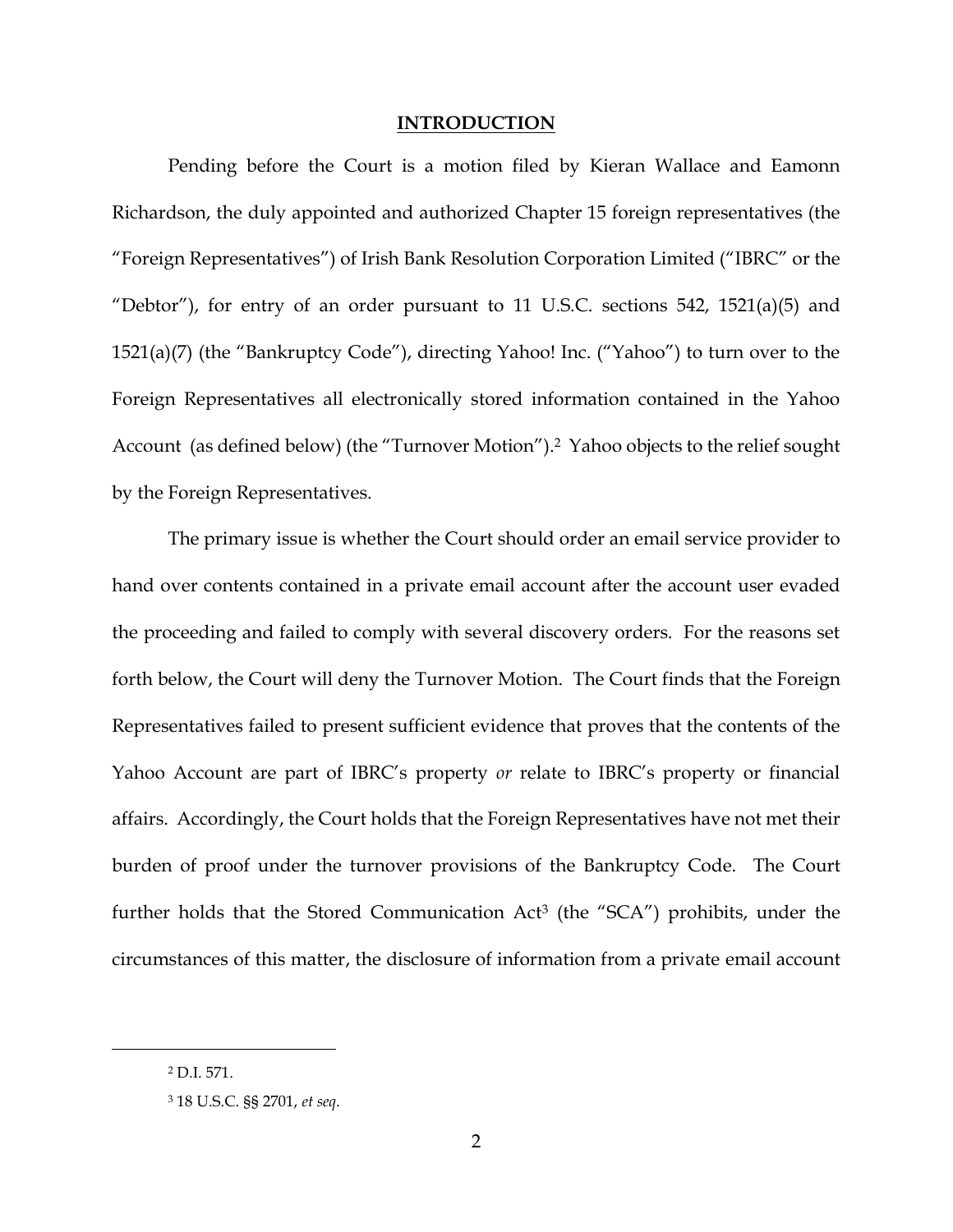without the actual user's consent. Specifically, the Court finds that the SCA and the case law interpreting it do not support the notion of compelling an email service provider to disclose electronically stored information based on a theory of imputed consent or by designating a third-party as the "subscriber."

#### **JURISTIDCTION AND VENUE**

This Court has jurisdiction over this matter pursuant to 28 U.S.C. §§ 157 and 1334. Venue is proper in this District pursuant to 28 U.S.C. § 1410. This is a core proceeding under 28 U.S.C. §§ 157(b)(2)(A), (E), (O) and (P) and this Court has the judicial power to enter a final order.

# **STATEMENT OF FACTS**

#### A. **General Background**

 $\overline{a}$ 

This motion is the last in a series of motions filed by the Foreign Representatives in an effort to obtain information contained in the email address abdrasim@yahoo.com (the "Yahoo Account"), which is allegedly maintained by one who goes by the name of "Abdullah Rasimov" ("Rasimov"). Generally, this matter is related to a large-scale litigation pending in Ireland (and other jurisdictions) involving the liquidation of IBRC, the successor to Anglo Irish Bank Corporation Limited and Irish Nationwide Building Society (the "Irish Proceeding").<sup>4</sup>

<sup>4</sup> A full factual background of the Irish Proceeding is described in the Court's findings of fact and conclusions of law from April 30, 2014. D.I. 307.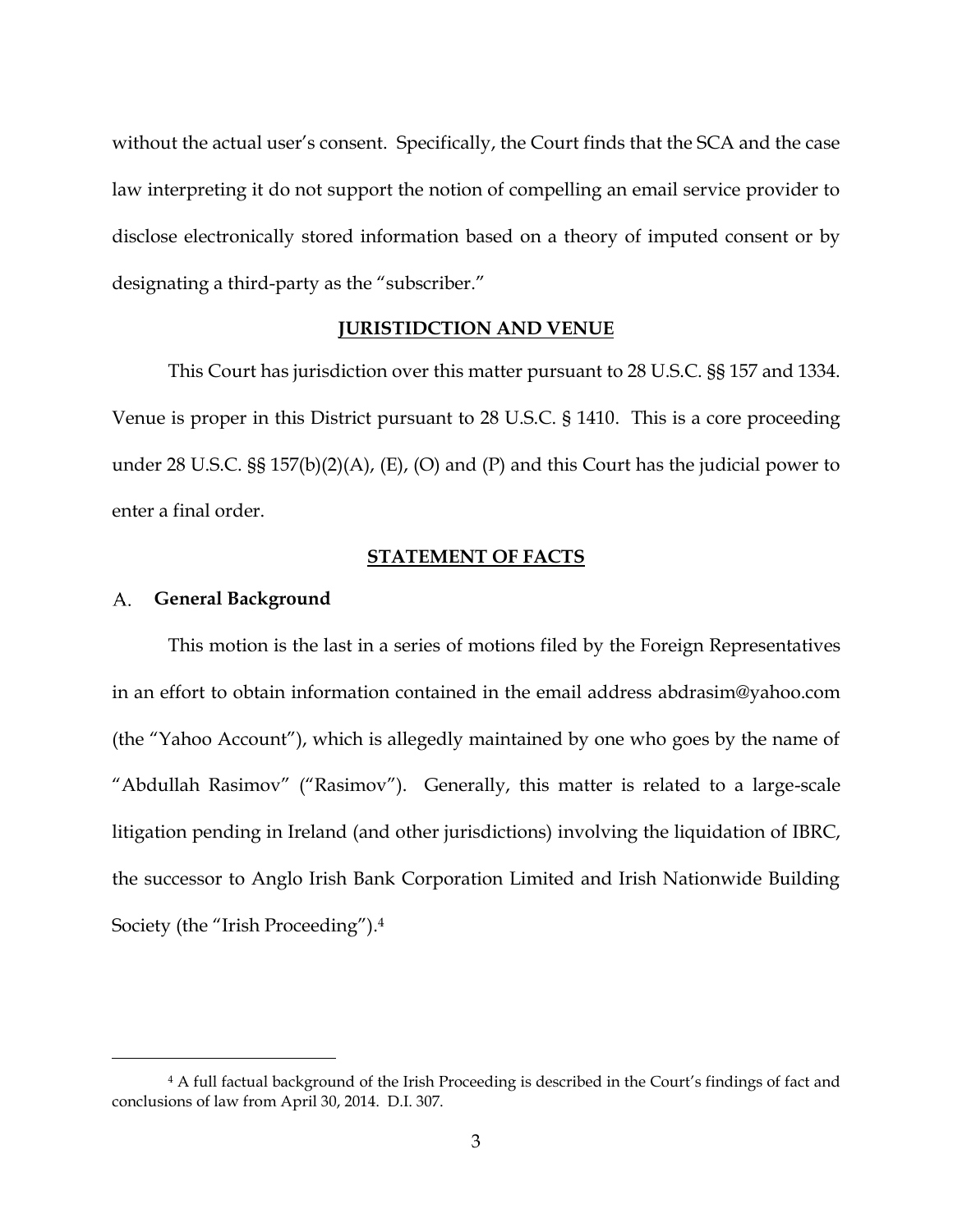More specifically, this motion is related to Seán Quinn and his five adult children's (collectively, the "Quinn Family") efforts to evade repayments on approximately  $\epsilon$ 2.8 billion in loans advanced by IBRC to companies owned or controlled by the Quinn Family. Around May 2011, IBRC attempted to enforce its security interests linked with the loans advanced to those companies. However, soon after, the Quinn Family initiated proceedings seeking to set aside the security interests held by IBRC as invalid and unenforceable on the ground that the underlying lending was illegal. Since then, the Irish Supreme Court has held that IBRC's entitlement to be repaid those challenged loans is enforceable. Furthermore, allegedly, courts in Ireland have found that the Quinn Family have engaged in a sophisticated scheme to evade repayment of the IBRC loans. Numerous orders have been entered against the Quinn Family and their agents in order to prevent the dissipation of IBRC assets. Notwithstanding those orders, IBRC has been unable to enforce its security interests or to recover assets which have been dissipated as part of the alleged scheme and has remain frustrated in its efforts to achieve repayment of the IBRC loans.

On February 21, 2014, after allegedly receiving information from informants about certain emails addresses that were being used in connection with the Quinn Family's scheme, the Foreign Representatives filed an *ex parte* application with the English High Court (the "English Application") for discovery against certain respondents, including Yahoo! Inc. UK. Through the English Application, the Foreign Representatives sought to conduct discovery relating to the Quinn Family. On February 24, 2014, the English High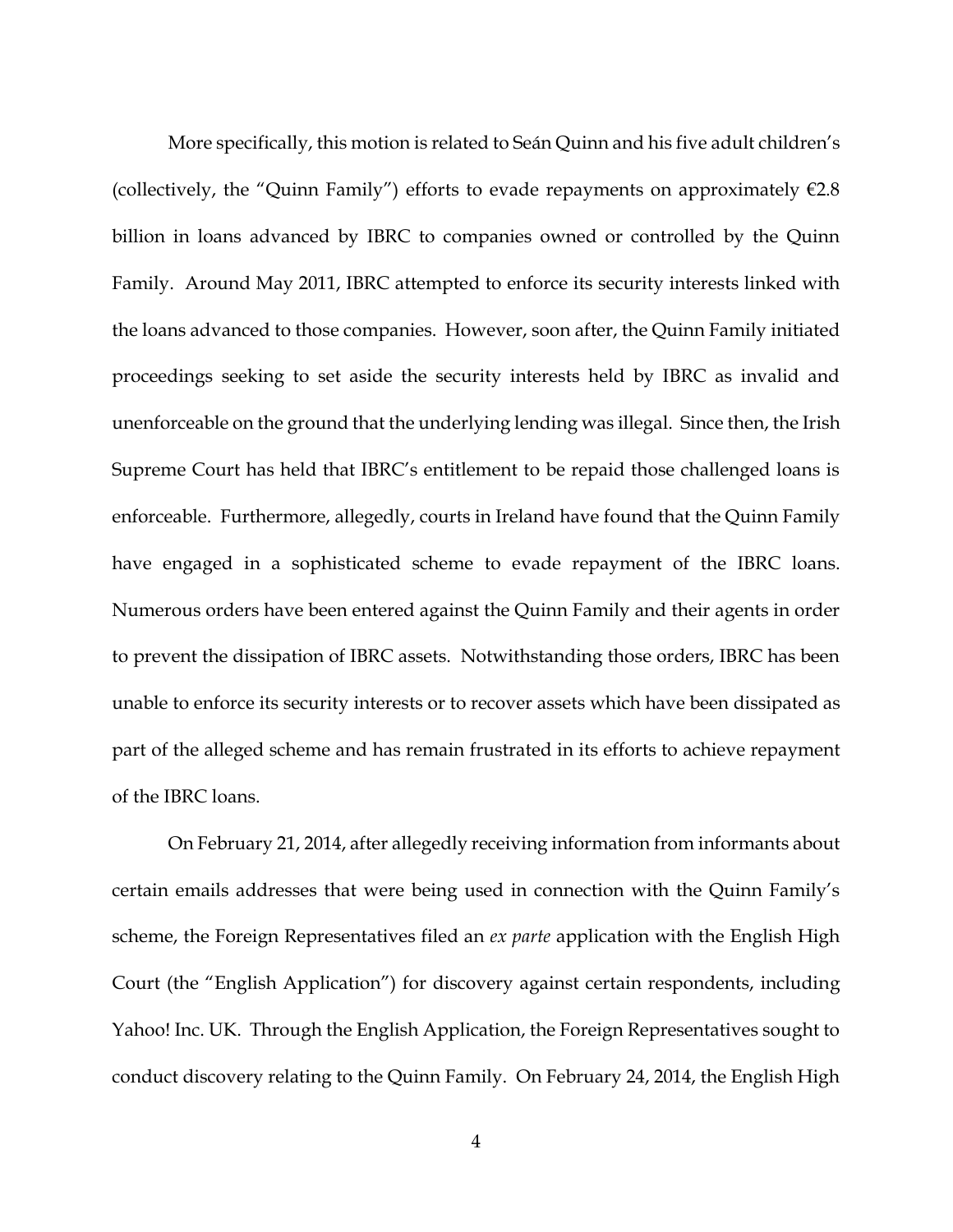Court granted the English Application and entered various orders pertaining to IBRC's requested relief. Among other things, the English High Court permitted a confidential investigation of various respondents, including Yahoo! Inc. UK.

The Foreign Representatives allege that through the information received from the informants and through the discovery permitted by the English High Court, they have discovered various email accounts believed to be connected to the Quinn Family's attempt to conceal assets. Several of those email accounts are maintained and supported by companies providing access to email services operating in the United States. Among those, and at the center of this motion, is a Yahoo email account.

#### B. **Procedural History**

## *i. The Chapter 15 Recognition Proceeding*

The Foreign Representatives commenced a voluntary case under Chapter 15 of the Bankruptcy Code by filing a petition, seeking recognition of an insolvency legal proceeding in Ireland, with this Court on August 26, 2013.5 On December 18, 2013, the Court entered an Order Granting Recognition of Foreign Main Proceeding and Related Relief (the "Recognition Order").<sup>6</sup> Following that, on April 30, 2014, the Court issued an opinion setting forth the basis for the Recognition Order. 7

<sup>5</sup> D.I. 1.

<sup>6</sup> D.I. 187.

<sup>7</sup> D.I. 307.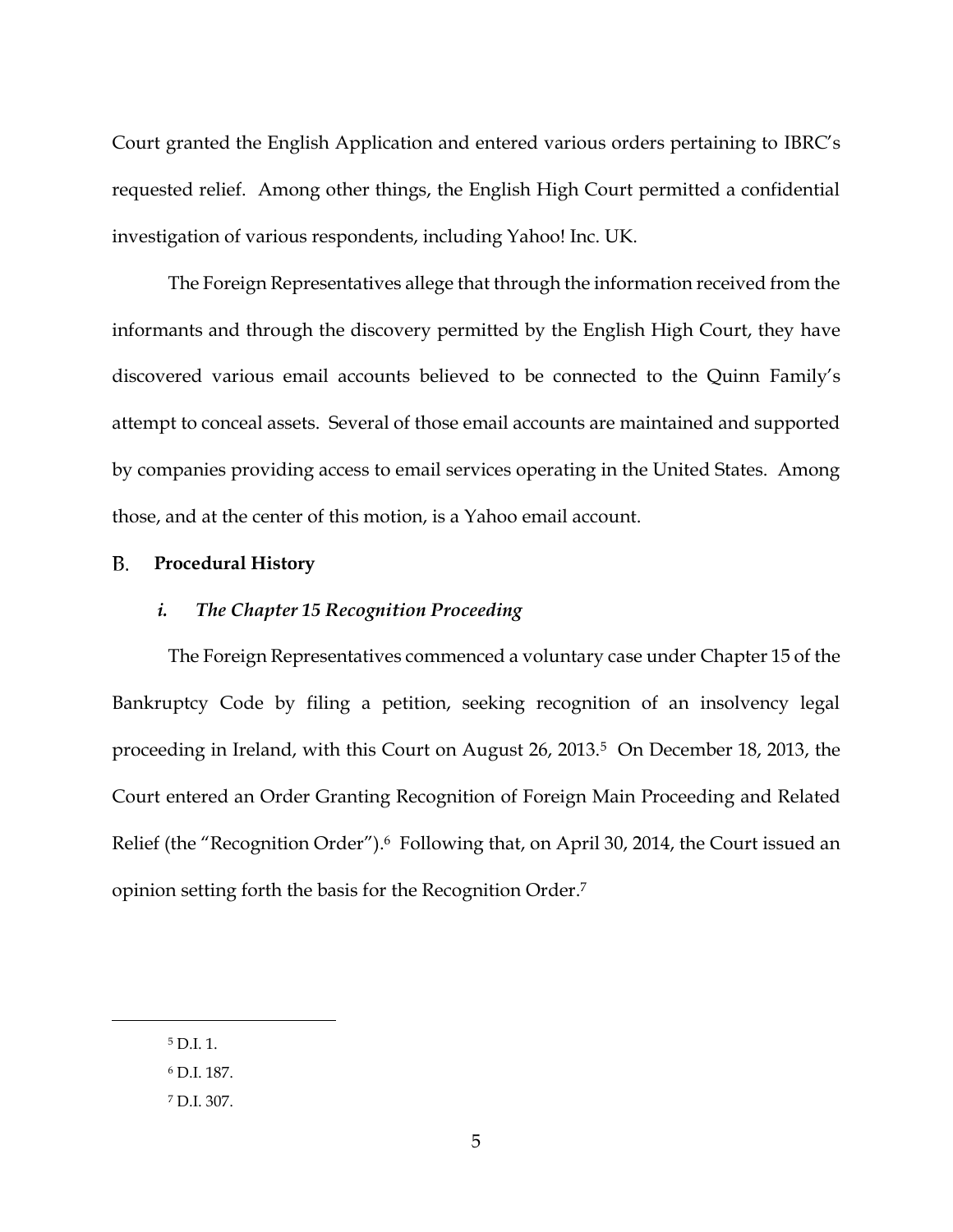## *ii. Discovery Orders Obtained from this Court*

On March 12, 2014, the Foreign Representatives submitted an *ex parte* motion seeking discovery pursuant to Bankruptcy Rule 2004 from certain email service providers, including Yahoo (the "Discovery Motion"). The Foreign Representatives intended for the discovery to supplement the discovery already ordered by the English High Court. Thus, the Foreign Representatives requested a temporary order mandating that their investigation of Yahoo, among others, be maintained confidential and that the pleadings related to the investigation remain under seal for a period of four weeks, subject to extension for cause. On March 14, 2014, this Court held an *ex parte* hearing on the Discovery Motion and issued an order approving it (the "Discovery Order"). Following two extensions that were granted by the Court, IBRC filed all of the underlying pleadings, orders and notices of subpoenas on this Court's docket,<sup>8</sup> and served copies of the same upon members of the Quinn Family and their counsel.

#### *iii. The Yahoo Subpoenas*

Following the Court's execution of the Discovery Order, on March 14, 2014, the Foreign Representatives served an initial subpoena upon Yahoo. The Foreign Representatives requested that Yahoo produce all documents concerning or relating to: (a) the subscriber details for the Yahoo Account; (b) the IP login history relating to the Yahoo Account; (c) the IP addresses of computers or devices used to access the Yahoo

<sup>8</sup> D.I. 354, 355, 356 and 357.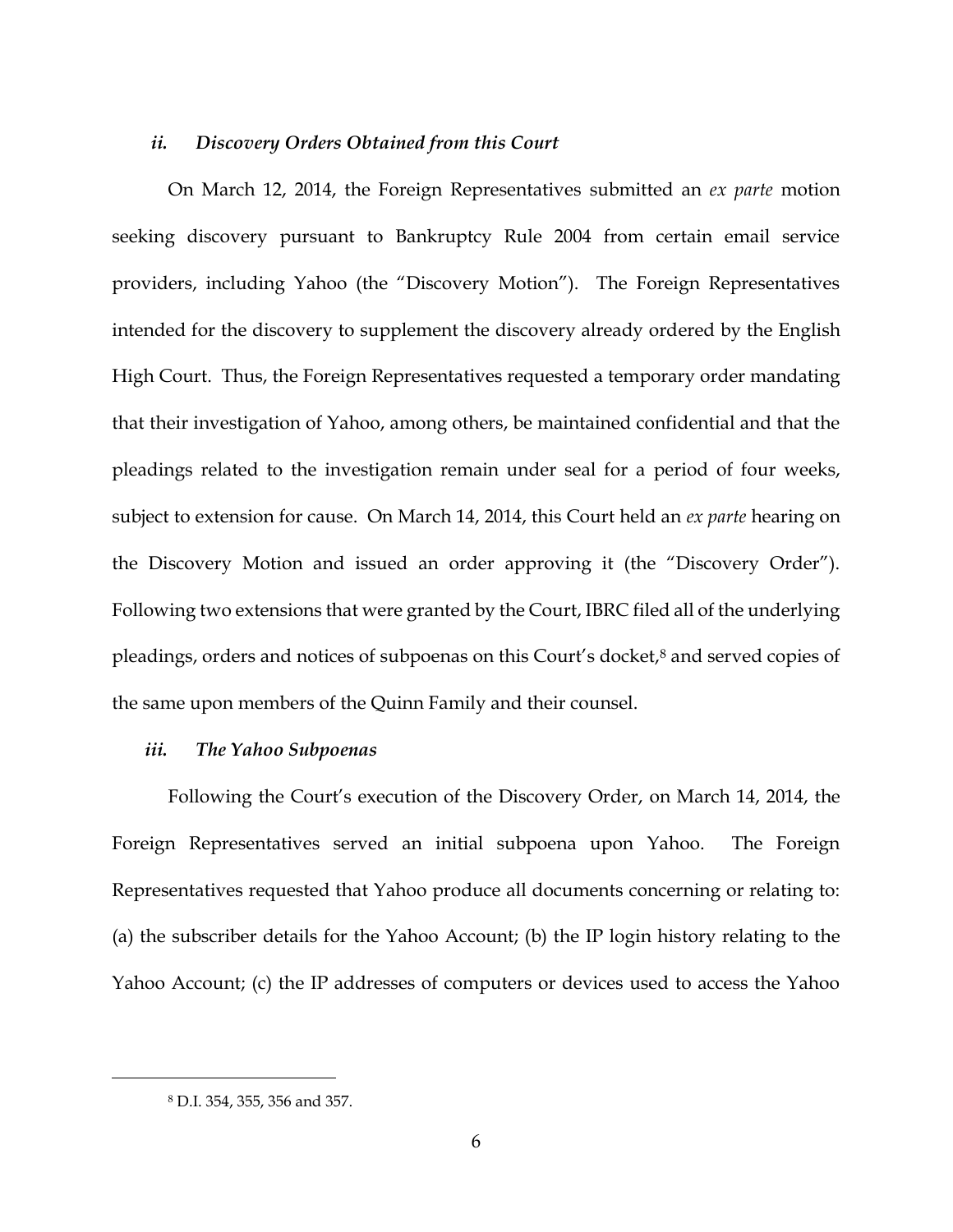Account; and (d) other metadata regarding the Yahoo Account. In response, Yahoo produced certain documents and other materials.

On May 29, 2014, the Foreign Representatives served a subsequent subpoena upon Yahoo (the "Follow-up Yahoo Subpoena"). This time, the Foreign Representatives requested that Yahoo produce all electronically stored information contained in the Yahoo Account. While Yahoo made available additional documents in response to the Follow-up Yahoo Subpoena, Yahoo did not produce any emails or other content contained in the Yahoo Account. Yahoo asserted that it was barred from doing so under internal governing policies and the applicable statute (i.e. the SCA).

# *iv. The 2004 Application*

On October 1, 2014, the Foreign Representatives submitted a Motion for an Order Compelling the Production of Documents Pursuant to Federal Rules of Bankruptcy Procedure 2004 (the "2004 Application").<sup>9</sup> Through the 2004 Application, the Foreign Representatives asked for of an order compelling Rasimov to provide the documents sought in the Follow-up Yahoo Subpoena. Since the whereabouts of Rasimov is unknown, the Foreign Representatives served the 2004 Application upon Rasimov via the email address associated with the Yahoo Account. The Foreign Representatives received no indication that the 2004 Application was not delivered successfully thereto.<sup>10</sup> The 2004 Application was scheduled for hearing on October 17, 2014. However, no

<sup>9</sup> D.I. 438.

<sup>10</sup> Durrer Decl., ¶ 2.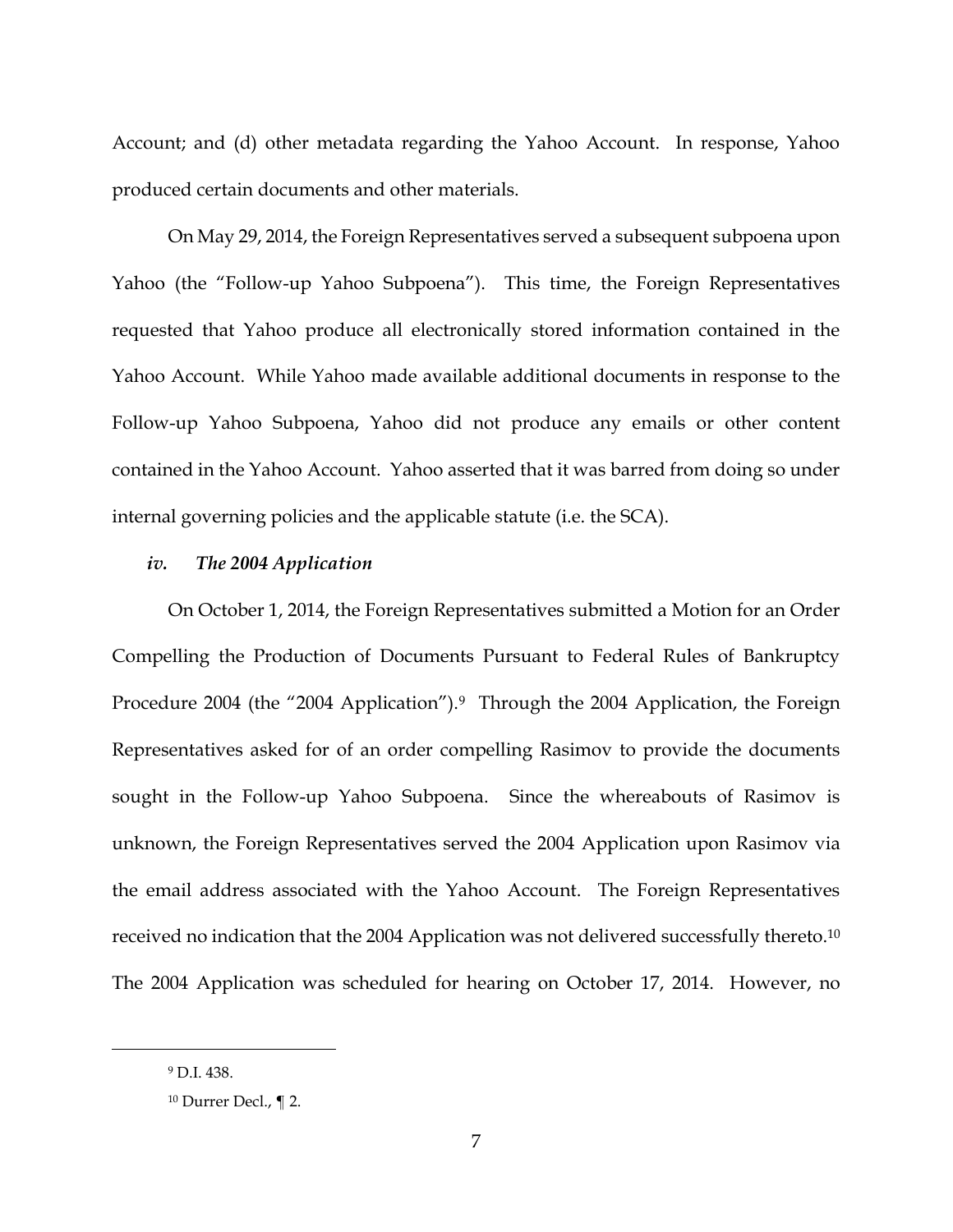objections were received by any party. Accordingly, the Court cancelled the hearing and entered the proposed order granting the 2004 Application on October 15, 2014 (the "2004 Order").11 The 2004 Order specifically permitted the Foreign Representatives to serve Rasimov via the Yahoo Account.<sup>12</sup>

Following entry of the 2004 Order, counsel for the Foreign Representatives attempted to serve a copy of the 2004 Order upon Rasimov through the Yahoo Account.<sup>13</sup> This time, however, the counsel received an automated email response indicating that "Delivery has failed" and further noting that "This user doesn't have a yahoo.com account (abdrasim@yhaoo.com)."14 The Counsel attempted service of the 2004 Order via email on October 15, 2014 and again on October 16, 2014, and received the same automated response in both instances.15 Rasimov never complied with the 2004 Order.

#### *v. The Order to Compel*

After failing to obtain from Rasimov the information sought pursuant to the 2004 Order, the Foreign Representatives filed a motion for an order compelling compliance with the previous order (the "Motion to Compel") on October 31, 2014.<sup>16</sup> By the Motion to compel, the Foreign Representatives sought for an order compelling Rasimov to

<sup>11</sup> D.I. 442.

<sup>12</sup> The 2004 Order, ¶ 2. D.I. 442.

<sup>13</sup> Durrer Decl., ¶ 3.

<sup>14</sup> Durrer Decl. Ex. C.

<sup>15</sup> Durrer Decl. Ex. E.

<sup>16</sup> D.I. 447.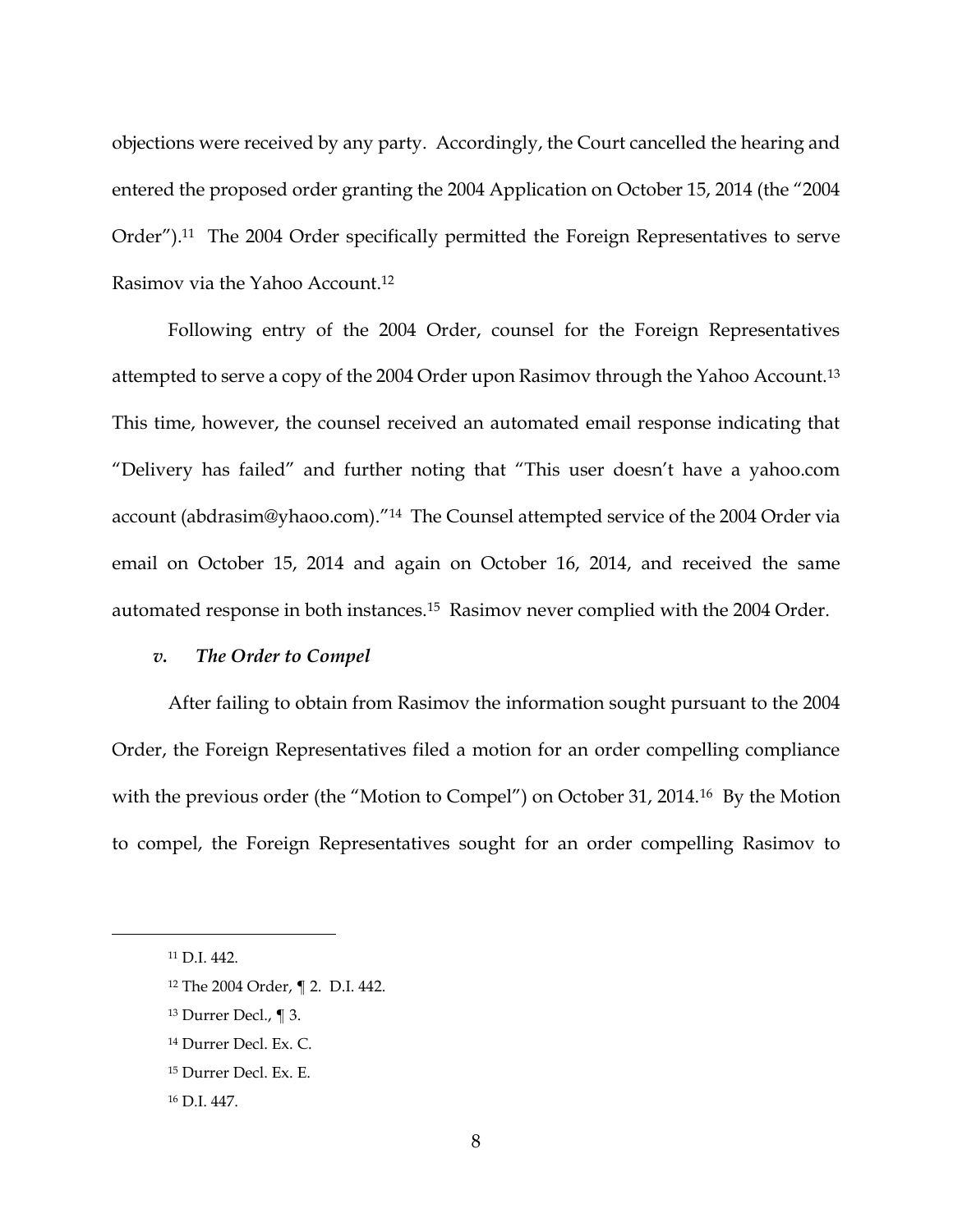provide the information entreated by the 2004 Order, directing Rasimov to consent to the release of the contents contained in the Yahoo Account or, in the alternative, authorizing the Foreign Representative to consent to the release of the information on behalf of Rasimov. On November 20, 2014, this Court granted the relief sought in the Motion to Compel (the "Order to Compel").17 Among other things, the Court ordered the following with respect to Rasimov and the Yahoo Account:

> In order to afford a remedy appropriate in light of the failure of Rasimov to comply with previously issued discovery and orders of this court, Rasimov is directed to provide written consent to Yahoo to release of any and all electronically stored information, including but not limited any and all electronic mail, contained in the Yahoo Account to the Foreign Representatives. If Rasimov fails to deliver such written consent to Yahoo within seven (7) business days of entry of this Order, the Foreign Representatives and their agents are authorized and directed to execute or deliver or to join in the execution or delivery of any instrument, and to perform any other act, necessary to provide "lawful consent" pursuant to 18 U.S.C. § 2701, *et seq.*, and any other similar or local legislative body or administrative entity, on behalf of and in the name of Rasimov.<sup>18</sup>

…

The Foreign Representative, IBRC, and their agents are hereby authorized and directed to execute or deliver or to join in the execution or delivery of any instrument, and to perform any other act, necessary to comply with this Order.<sup>19</sup>

<sup>17</sup> D.I. 462.

<sup>18</sup> Order to Compel, ¶ 2. D.I. 462.

<sup>19</sup> Order to Compel, ¶ 4. D.I. 462.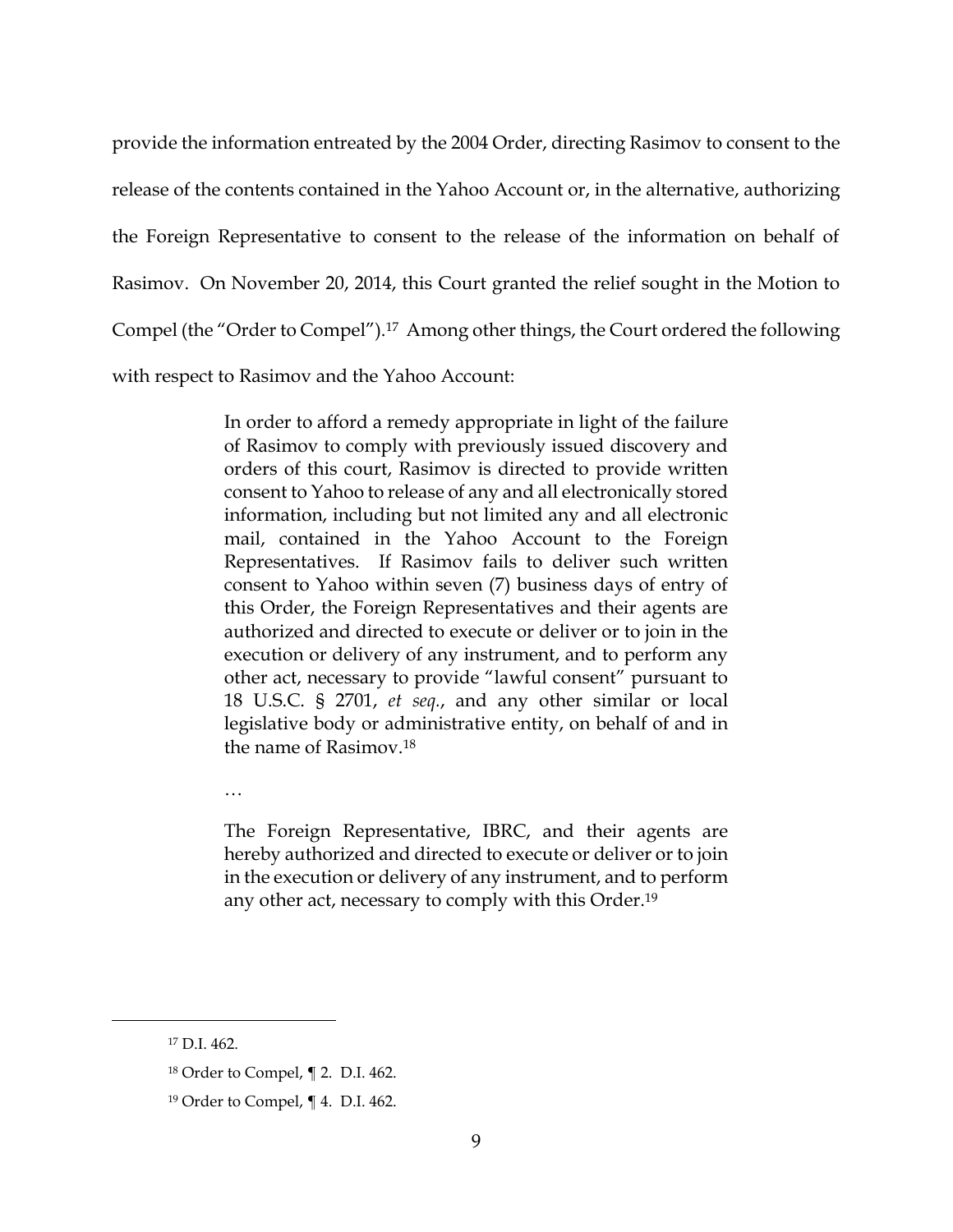# *vi. The Subscriber Order*

Although the Order to Compel directed Rasimov to provide written consent to Yahoo for the release of all relevant electronic information contained in the Yahoo Account, Rasimov failed again to comply with the Court's order. Actually, Rasimov never appeared or responded at any stage of this litigation. Accordingly, on December 2, 2014, the Foreign Representatives attempted to provide Yahoo with "lawful consent," on behalf and in the name of Rasimov, to release the contents of the Yahoo Account.

Yahoo, however, declined to comply with the Foreign Representatives' request, asserting that, notwithstanding the Order to Compel, the Foreign Representatives cannot provide "lawful consent." Yahoo claimed that it is barred from releasing the contents of the Yahoo Account under internal governing policies and the applicable statute, which prohibits any release absent "lawful consent" from one of the parties identified in the SCA § 2702(b)(3) (i.e., either the "originator" of the communication, "an addressee or intended recipient of such communication," or the "subscriber"). Accordingly, Yahoo alleged that the Foreign Representatives do not fall under any of these categories.

In light of Yahoo's reluctance to cooperate with the Foreign Representatives' request, the Foreign Representatives filed another motion aimed at obtaining the information in the Yahoo Account. This time, the Foreign Representatives sought entry of an order in aid of the Order to Compel, which would designate the Foreign Representatives as the "subscriber" of the Yahoo Account, and accordingly, to the Foreign Representatives' view, would remove all doubts that the Foreign Representatives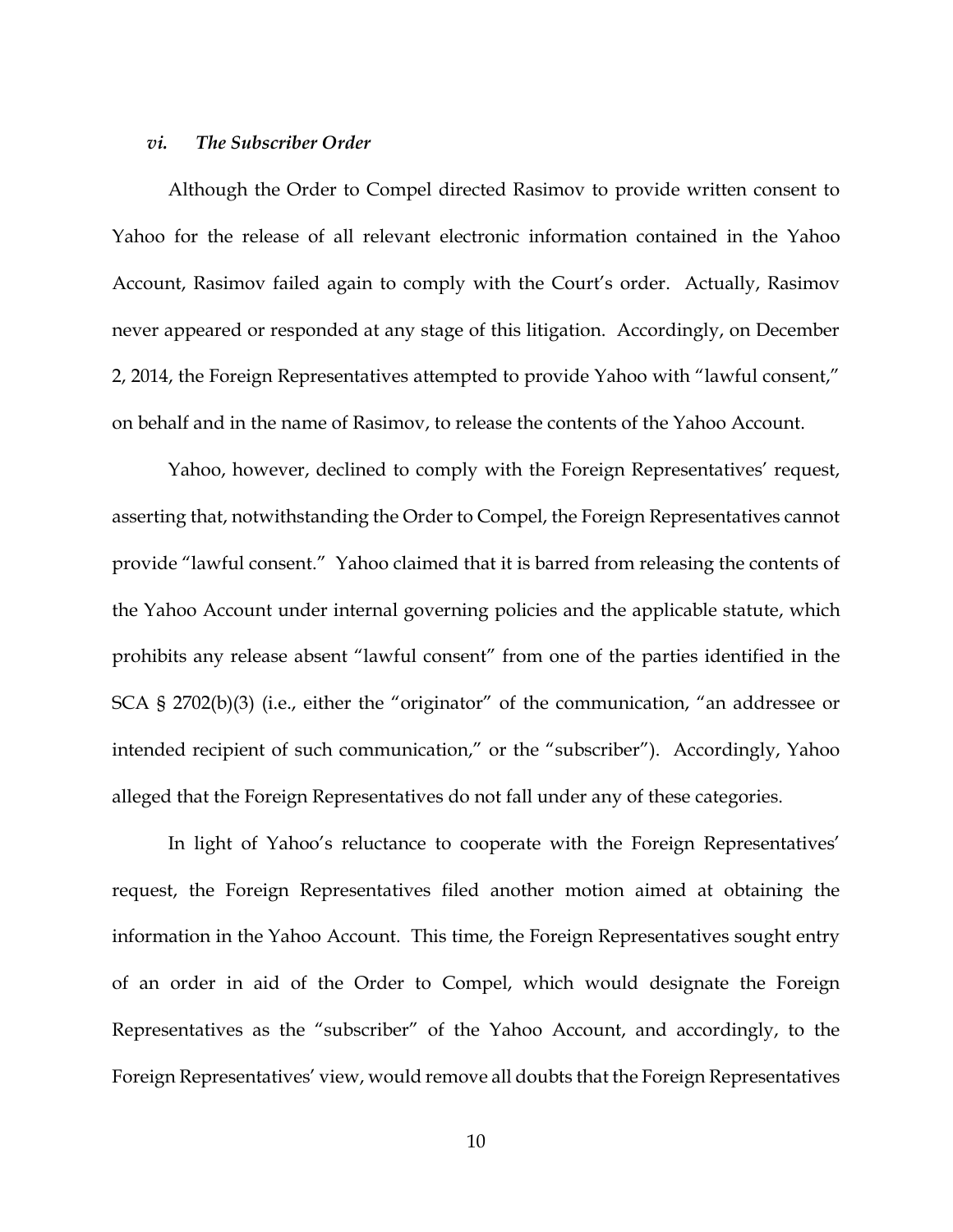have the legal status of a party that could provide "lawful consent" within the meaning

of the SCA (the "Motion in Aid of the Order to Compel").20 The Motion in Aid of the

Order to Compel was also served on Yahoo.<sup>21</sup>

On October 8, 2015, the Court entered an Order in Aid of Prior Order Compelling

Compliance with Subpoena and Directing Consent to Release of Information (the

"Subscriber Order").22 The Subscriber Order ruled as follows:

In order to afford a remedy appropriate in light of the failure of Rasimov to comply with previously issued discovery and orders of this court, and in aid of the Order to Compel, the Foreign Representatives shall be and hereby are designated as the "subscriber" of the Yahoo Account, and as subscriber, shall and hereby are permitted to consent to the release of any and all electronically stored information, including but not limited to any and all electronic mail, contained in the Yahoo Account to the Foreign Representatives. The consent authorized hereby shall constitute "lawful consent" within the meaning of 18 U.S.C. § 2701, *et seq.*, and any other similar or related statute, rule or regulation promulgated by any federal, state or local legislative body or administrative entity.<sup>23</sup>

On December 17, 2015, Mr. Wallace (one of the appointed Foreign

Representatives) issued a consent to search and account verification form to Yahoo, along

with a copy of the Subscriber Order.<sup>24</sup> However, Yahoo refused again to comply with the

<sup>20</sup> Foreign Representatives' Motion for an Order in Aid of Prior Order Compelling Compliance With Subpoena and Directing Consent to Release of Information. D.I. 553.

<sup>21</sup> D.I. 557.

<sup>22</sup> D.I. 555.

<sup>23</sup> *Id.* at ¶ 2.

<sup>24</sup> Hurst Decl. Ex. A.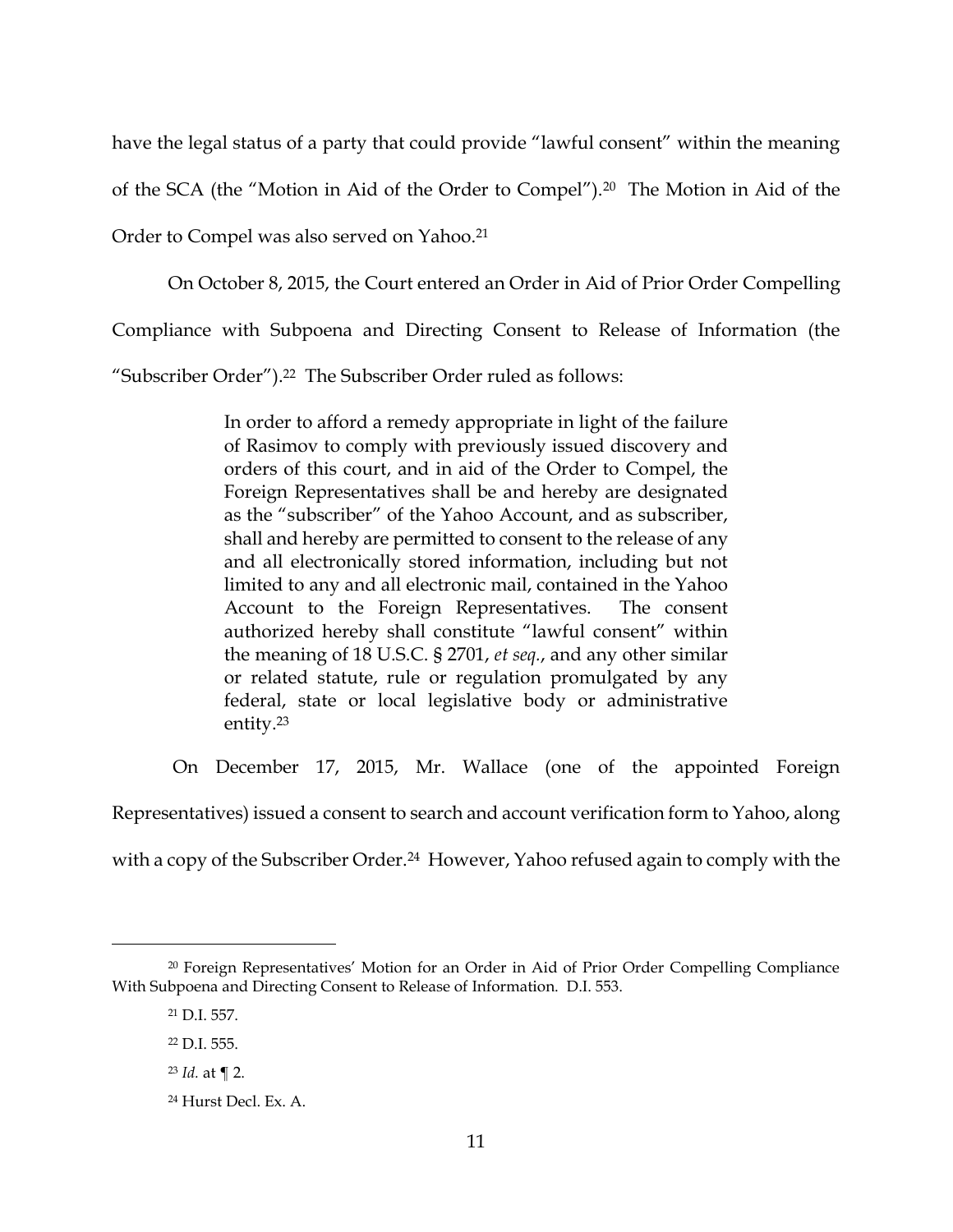Foreign Representatives' request for the disclosure of contents contained in the Yahoo Account. On January 5 and 6, 2016, Yahoo's counsel communicated to counsel for the Foreign Representatives that it could not hand over the requested contents from the Yahoo Account.25 Yahoo continued to hold the position that the Foreign Representatives' consent falls short of the consent required and, thus, has continued to withhold production of the requested information.

On January 21, 2016, pursuant to Federal Rules of Civil Procedure § 45, Yahoo filed a Motion to Quash in the Northern District of California, the district where production was required under the Follow-up Yahoo Subpoena.<sup>26</sup> On January 26, 2016, the Foreign Representatives withdrew from the Follow-up Yahoo Subpoena.27 On February 2, 2016, Yahoo voluntarily dismissed the Motion to Quash without prejudice.<sup>28</sup>

#### *vii. The Turnover Motion, the Hearing and the Supplemental Briefings*

In between, on January 20, 2016, the Foreign Representatives filed the Turnover Motion asking for an order (1) granting additional relief pursuant to 11 U.S.C. §§ 1521(a)(5) and 1521(a)(7) and (2) directing Yahoo to turn over information to the Foreign Representatives. <sup>29</sup> By the Turnover Motion the Foreign Representatives seek an order, including through § 542 of the Bankruptcy Code, that will direct Yahoo to hand over to

<sup>26</sup> *Id.* at ¶ 4.

<sup>27</sup> *Id.* 

 $\overline{a}$ 

<sup>28</sup> *Id.* 

<sup>29</sup> D.I. 571.

<sup>25</sup> Huff Decl., ¶ 3.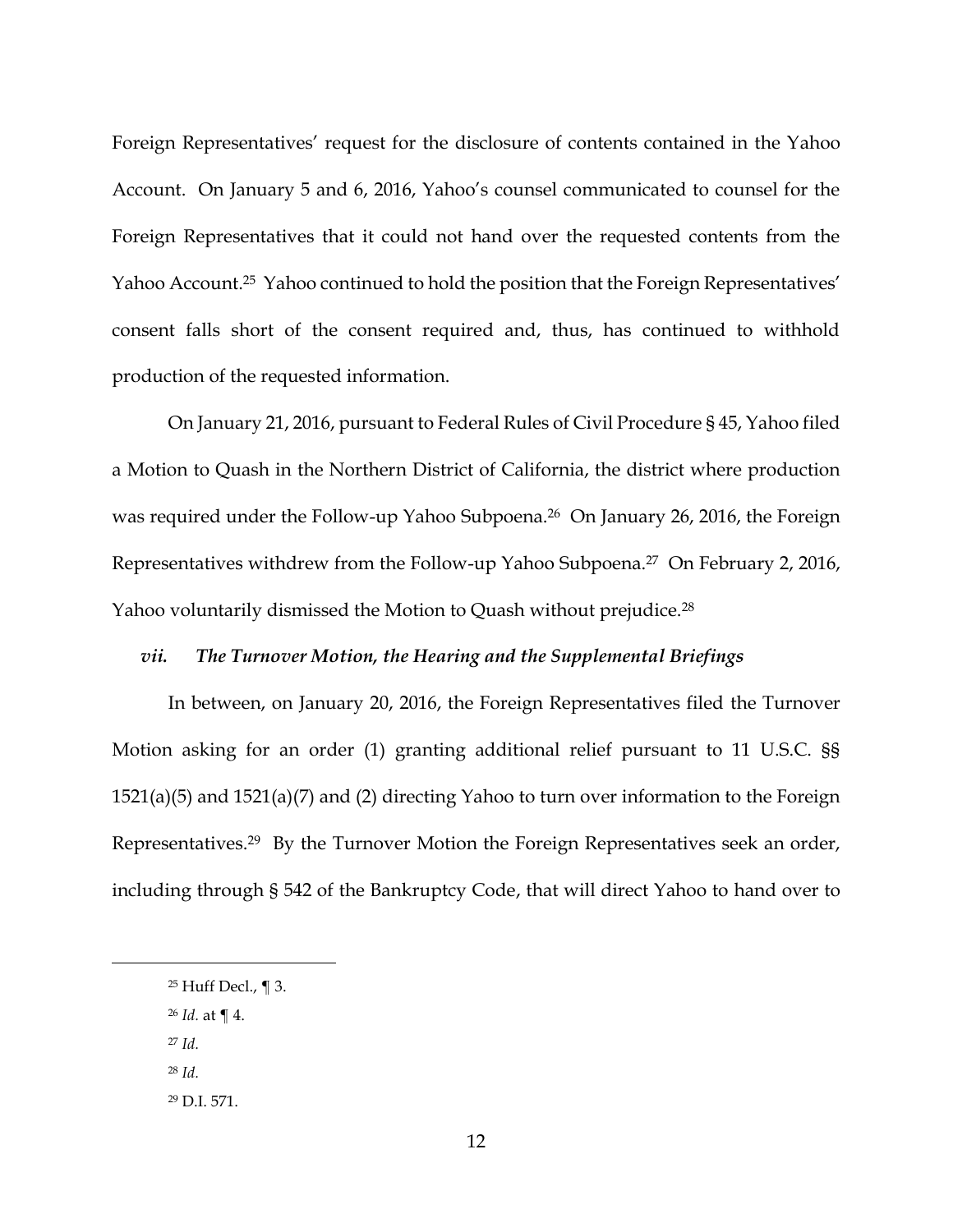the Foreign Representatives all electronically stored information contained in the Yahoo Account. On February 10, 2016, Yahoo filed its objection to the Turnover Motion,<sup>30</sup> and on February 25, 2016, the Foreign Representatives filed a reply in support of the Turnover Motion.<sup>31</sup>

The Court heard arguments on the Turnover Motion on March 1, 2016, and at the conclusion of the hearing took the matter under advisement (the "Hearing").32 Following the Hearing, on April 21, 2016, Yahoo filed a request for an order for leave and permission to file a supplemental brief in further support of its objection and to address specific questions raised by the Court at the Hearing.<sup>33</sup> On April 25, 2016, the Foreign Representatives filed their objection to Yahoo's request for a permission to file a posthearing brief.<sup>34</sup> On June 13, 2016, the Court accepted Yahoo's motion and entered an order granting both Yahoo and the Foreign Representatives permission to file posthearing briefs.<sup>35</sup> Accordingly, Yahoo's supplemental briefing filed on April 21, 2016,<sup>36</sup> was accepted, and on July 11, 2016, the Foreign Representatives filed their supplemental reply.<sup>37</sup> The matter is now fully briefed and is ripe for the Court's consideration.

<sup>30</sup> D.I. 577.

- <sup>31</sup> D.I. 582.
- <sup>32</sup> D.I. 586.
- <sup>33</sup> D.I. 588.
- <sup>34</sup> D.I. 591.
- <sup>35</sup> D.I. 592.
- <sup>36</sup> D.I. 588-1.
- <sup>37</sup> D.I. 593.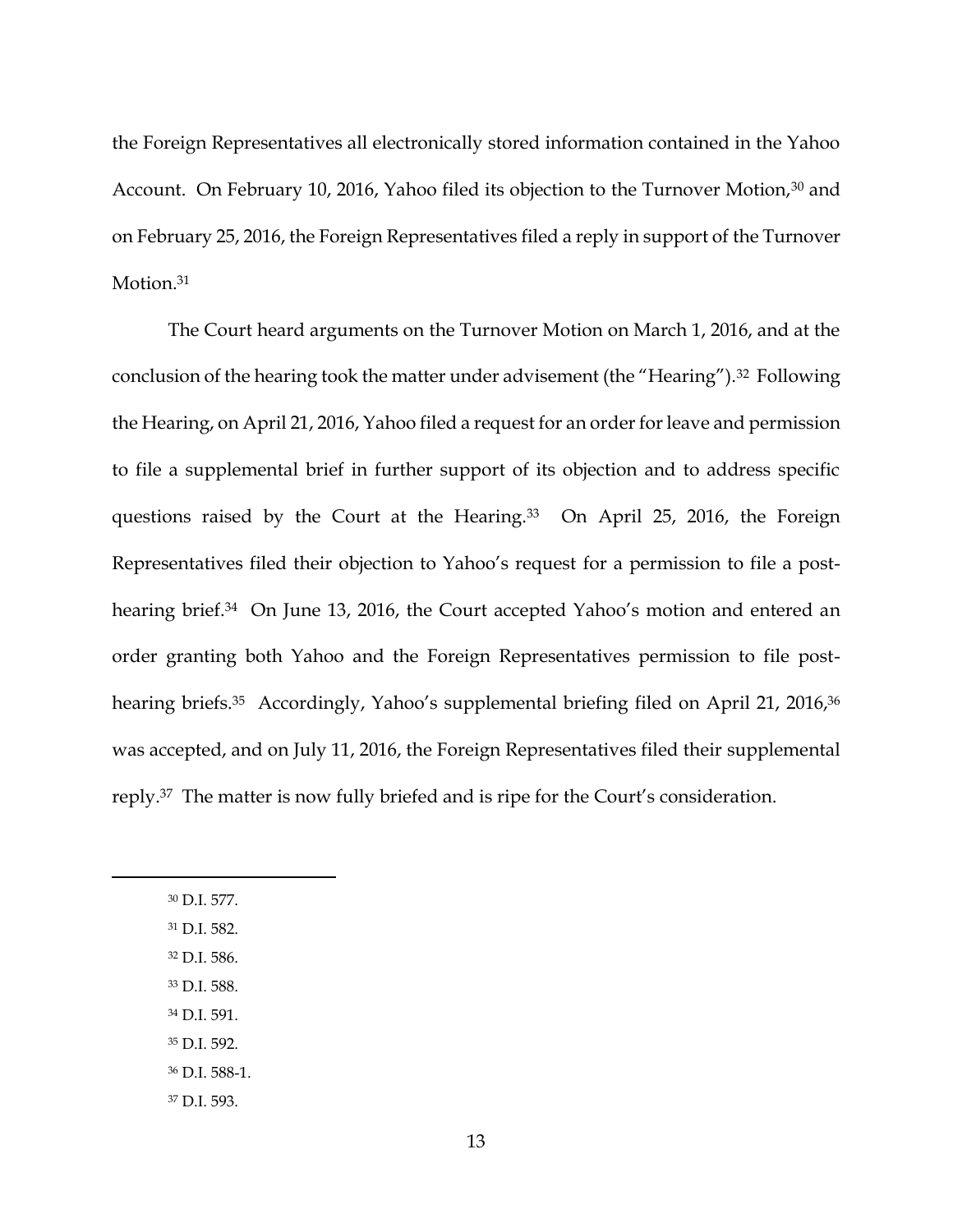#### **ANALYSIS**

As set forth above, Yahoo objects to the Foreign Representatives demand to hand over information from the Yahoo Account. Yahoo's main assertion is that the SCA prohibits email service providers from disclosing contents of private email accounts to third-parties except for very limited circumstances not present in this case.38 Yahoo argues that the Foreign Representatives have attempted an end run of the SCA prohibitions by obtaining an order from the Court purporting them to be the "subscriber" of the Yahoo Account so that they would allegedly be able to give "lawful consent." However, Yahoo insists that only the actual subscriber's lawful consent supports disclosure under the SCA. Yahoo claims that the SCA does not allow any consent by court designated proxy, and so implied-in-law consent, consent by inaction or consent by legal substitutes are not sufficient. In the alternative, Yahoo argues that the Foreign Representatives are not entitled to turnover of data from the Yahoo Account under the Bankruptcy Code since the Foreign Representatives have failed to present any evidence that the information they seek is property of the Debtor's estate or relate to the Debtor's property or financial affairs.

### **Preliminary Procedural Issues**

# *i. Due Process Considerations*

Yahoo asserts that the Court should not compel it to divulge contents contained in the Yahoo Account because the Subscriber Order did not comport with due process

<sup>38</sup> *See* D.I. 588-1, p. 2.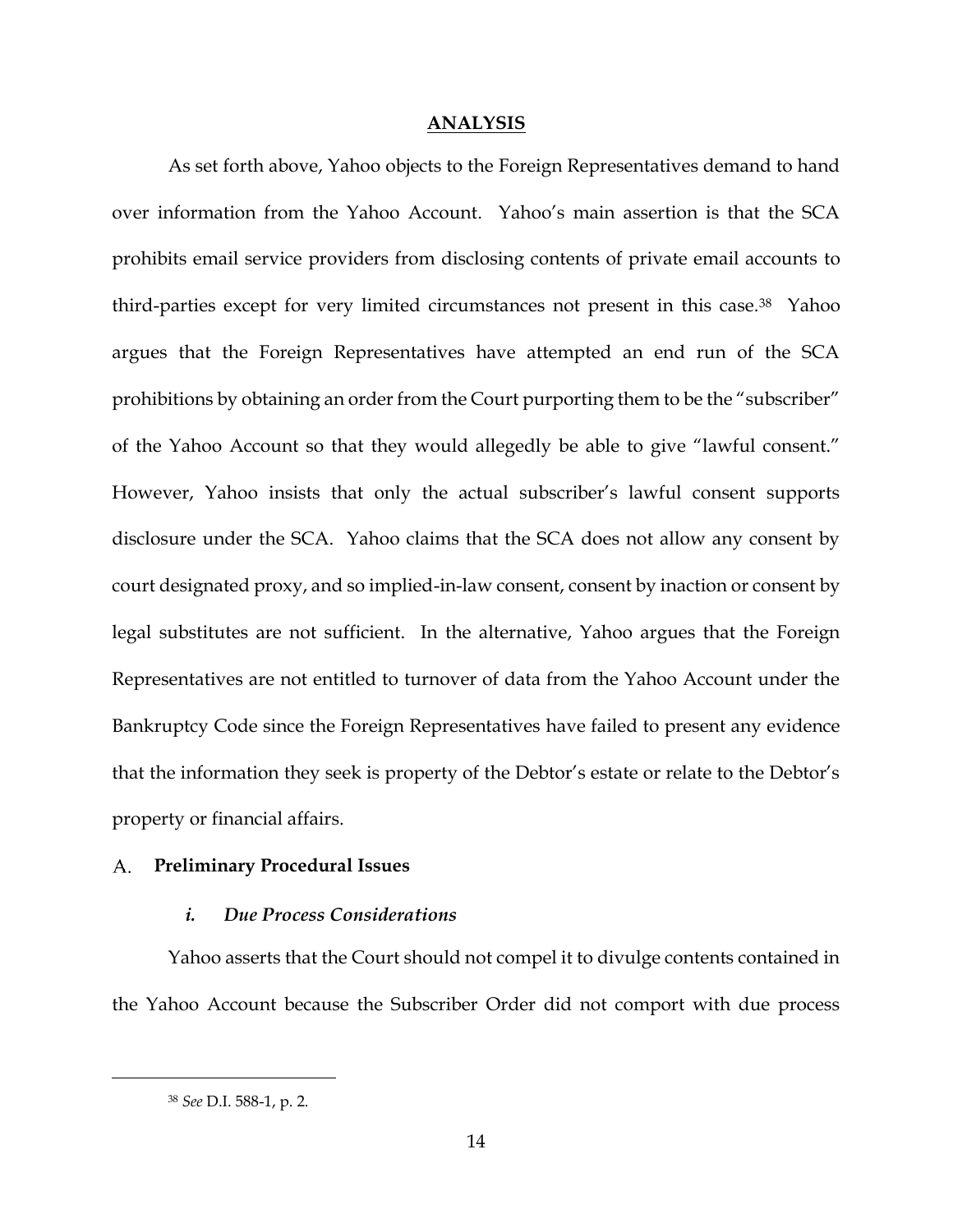standards, particularly in light of the lack of notice of the Motion in Aid of the Order to Compel and the Subscriber Order to Rasimov.<sup>39</sup> Yahoo argues that the Foreign Representatives failed to give Rasimov notice of the nature of the sanction they demanded from this Court in the Motion in Aid of the Order to Compel (i.e., the request to be deemed as the subscriber of the Yahoo Account and the ability to consent to the disclosure of its contents). Specifically, Yahoo claims that the Foreign Representatives made no attempt to serve Rasimov with motions and orders other than through the Yahoo Account, which has not been successful since October of 2014.<sup>40</sup>

Since Rasimov's identity and locations are unknown<sup>41</sup> and the Foreign Representatives lack other methods of communication with him,<sup>42</sup> the 2004 Order expressly authorized the Foreign Representatives to serve Rasimov through the Yahoo Account.<sup>43</sup> However, it appears that after the 2004 Motion was successfully served on Rasimov through email, the Yahoo account was shut down. The only parties with authority to terminate the Yahoo Account, under the "Yahoo Terms of Service," were Yahoo and Rasimov.<sup>44</sup> Yahoo has not acknowledged that it shut down the account and

<sup>39</sup> *Id.* at p. 2.

<sup>40</sup> *Id.* at p. 4.

<sup>41</sup> *Id.* at p. 6 n.3 "Rasimov is *believed* to be located in Russia" (emphasized added); however, during the Hearing the Foreign Representatives' counsel claimed that they believe Rasimov is from the former Czechoslovakia but admitted they do not know Rasimov's physical whereabouts now. March 1, 2016 Hr'g Tr. ("Hr'g Tr.") 8:1-12.

<sup>42</sup> D.I. 593, ¶ 18.

<sup>43</sup> *See* the 2004 Order, ¶ 2. D.I. 442.

<sup>44</sup> *See* Turner Decl., Yahoo Terms of Service ¶ 15 ("Termination"). D.I. 579-1.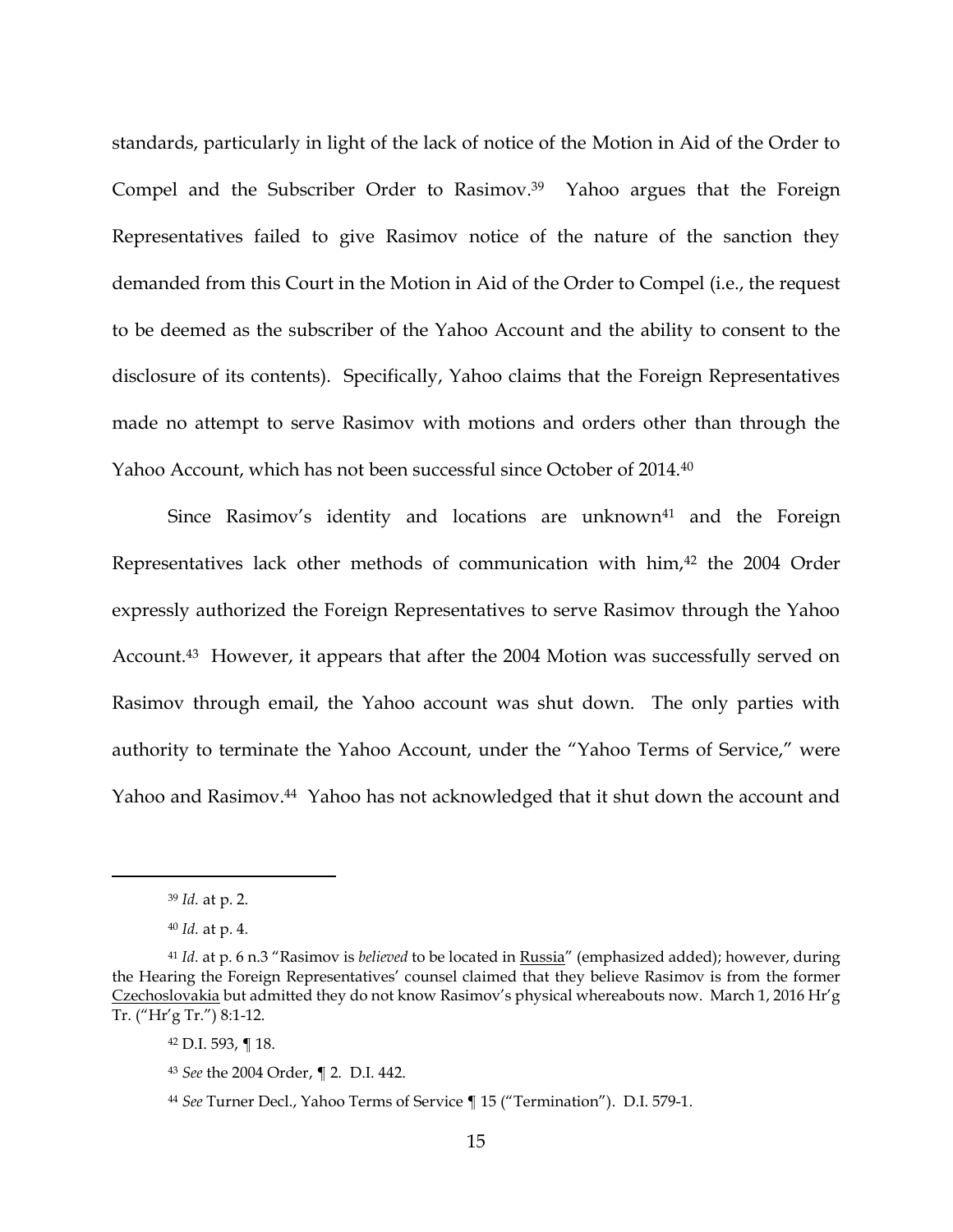so the Foreign Representatives rightly indicate that the only logical conclusion is that Rasimov (or someone on his behalf) terminated it upon receiving the 2004 Motion.<sup>45</sup>

Closing the only means by which he could receive notice of matters before this court, Rasimov (or Yahoo on his behalf) could not be heard to complain about insufficient notice.46 Furthermore, the Foreign Representatives rightly assert that Yahoo seems to lack third-party standing to raise Rasimov's due process rights.<sup>47</sup> As the Third Circuit articulated, "[t]he doctrine of standing 'focuses on the party seeking to get his complaint before a federal court and not on the issues he wishes to have adjudicated'"<sup>48</sup> . . . and that one of the prudential limits on federal court jurisdiction demands that a party "assert[s] his own legal rights and interests, and [] not rest his claim to relief on the legal rights or interests of third parties'."49 The prohibition on third-party standing, however, "is not invariable and our jurisprudence recognizes third-party standing under certain

<sup>45</sup> D.I. 593, ¶ 19.

<sup>46</sup> *See*, *e.g.*, *LG Electronics, Inc. v. ASKO Appliances, Inc.*, 2009 WL 1811098 at 4 (D. Del. June 23, 2009) (denying motion to dismiss for insufficiency of service of process where defendant's "efforts to contest service can be best characterized as an intentional, vexatious attempt to evade service, if not avoid it entirely" and authorizing service on counsel under Fed. R. Civ. P. 4(f)(3) because the court would not "countenance the continued attempts to unnecessarily frustrate service. . ."); *Susquehanna Commercial Finance, Inc. v. French*, 2011 WL 1743503 at 4 (E.D. Pa. May 5, 2011) (granting default judgment where defendants asserted deficient service because, in part, it was "clear that Defendants have intentionally attempted to evade service in this case. It appears they are doing everything possible to avoid this litigation").

<sup>47</sup> Foreign Representatives' Suppl. Reply, pp. 9-10. D.I. 593; *see*, *e.g.*, *Pennsylvania Psychiatric Soc'y. v. Green Spring Health Servs., Inc.*, 280 F.3d 278, 288 (3d Cir. 2002) ("[i]t is a well-established tenet of standing that a 'litigant must assert his or her own legal rights and interests, and cannot rest a claim to relief on the legal rights or interests of third parties'" (citing *Powers v. Ohio*, 499 U.S. 400, 410 (1991)).

<sup>48</sup> *In re Majestic Star Casino, LLC*, 716 F.3d 736, 748 (3d Cir. 2013) (quoting *Valley Forge Christian Coll. V. Ams. United for Separation of Church & State, Inc.*, 454 U.S. 464, 484 (1982), which cited *Flast v. Cohen*, 392 U.S. 83, 99 (1968)).

<sup>49</sup> *In re Majestic Star Casino*, 716 F.3d at 748 (quoting *Warth v. Seldin*, 422 U.S. 490, 499 (1975)).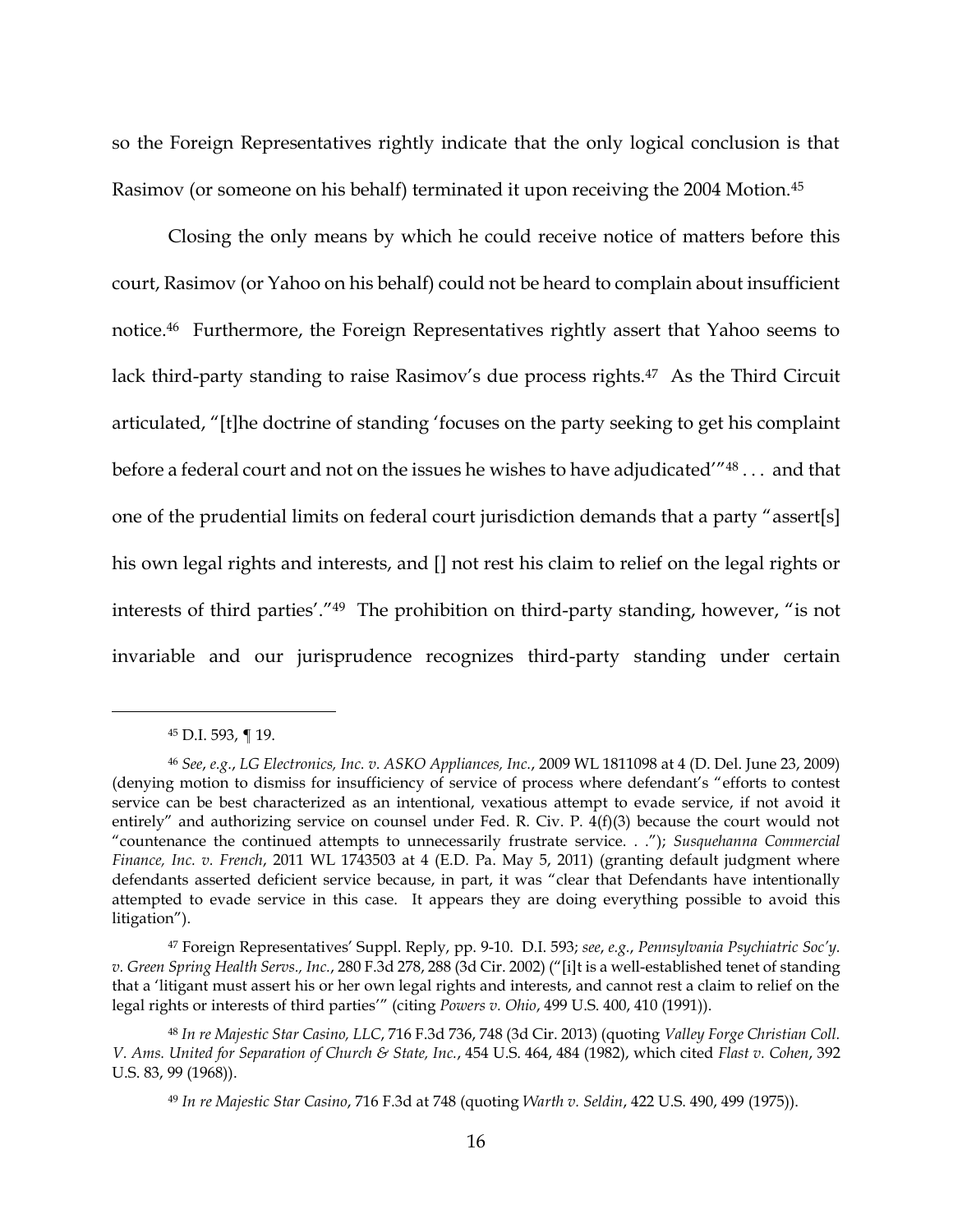circumstances."<sup>50</sup> Third-party standing may be appropriate where, *inter alia*, the absentee party faces some obstacles that prevent it from pursuing its own claims.<sup>51</sup> However, nothing here indicates that this is the case in regard to Rasimov. In fact, the only impediment to Rasimov protecting his interests is that he shut down the Yahoo Account in what seems like an attempt to seal himself off from this proceeding.

At any rate, the Court is of the opinion that given the circumstances presented here, service to Rasimov satisfied due process. To satisfy due process, the method approved must be "reasonably calculated under the totality of the circumstances, to inform of the pending [] action and allow the opportunity to respond and object."<sup>52</sup> Accordingly, email notice has been recognized by courts as an effective means of providing notice in appropriate circumstances. <sup>53</sup> Taking into account that the Foreign Representatives have no contact information for Rasimov other than the Yahoo Account,

<sup>50</sup> *Id.* (quoting *Pennsylvania Psychiatric Soc'y. v. Green Spring Health Servs., Inc.*).

<sup>51</sup> *See Pennsylvania Psychiatric Soc'y. v. Green Spring Health Servs., Inc.*, 280 F.3d at 288-289 (". . .thirdparty standing requires the satisfaction of three preconditions: 1) the plaintiff must suffer injury; 2) the plaintiff and the third party must have a "close relationship"; and 3) the third party must face some obstacles that prevent it from pursuing its own claims").

<sup>52</sup> *In re Heckmann Corp. Sec. Litig.*, 2011 WL 5855333 at 3 (D. Del. Nov. 22, 2011) (citing *Mullane v. Central Hanover Bank & Trust Co.*, 339 U.S. 306, 314 (1950)).

<sup>53</sup> *See*, *e.g.*, *Id.* at 4 ("so long as the method of service is reasonably calculated to reach the defendant and allow the opportunity to object and respond to the litigation, service through email comports with the due process clause"); *In re Barkats*, 2014 WL 4437483 at 2 (Bankr. D.D.C. Sep. 8, 2014) (allowing email service where "debtor has been difficult to locate and that he has taken affirmative steps to frustrate the petitioning creditors' efforts at service"); *Rosenthal v. Christiana Bank & Trust Co.*, 2012 WL 4442793 (D. Del. Sep. 24, 2012) ("service of process via email has been authorized by federal courts, pursuant to Fed. R. Civ. P. 4(f), when the circumstances indicate that traditional methods are inadequate and that service via email would comport with Due Process"); *In re International Telemedia Ass'n, Inc.*, 245 B.R. 713, 720-721 (Bank. N.D. Ga. 2000).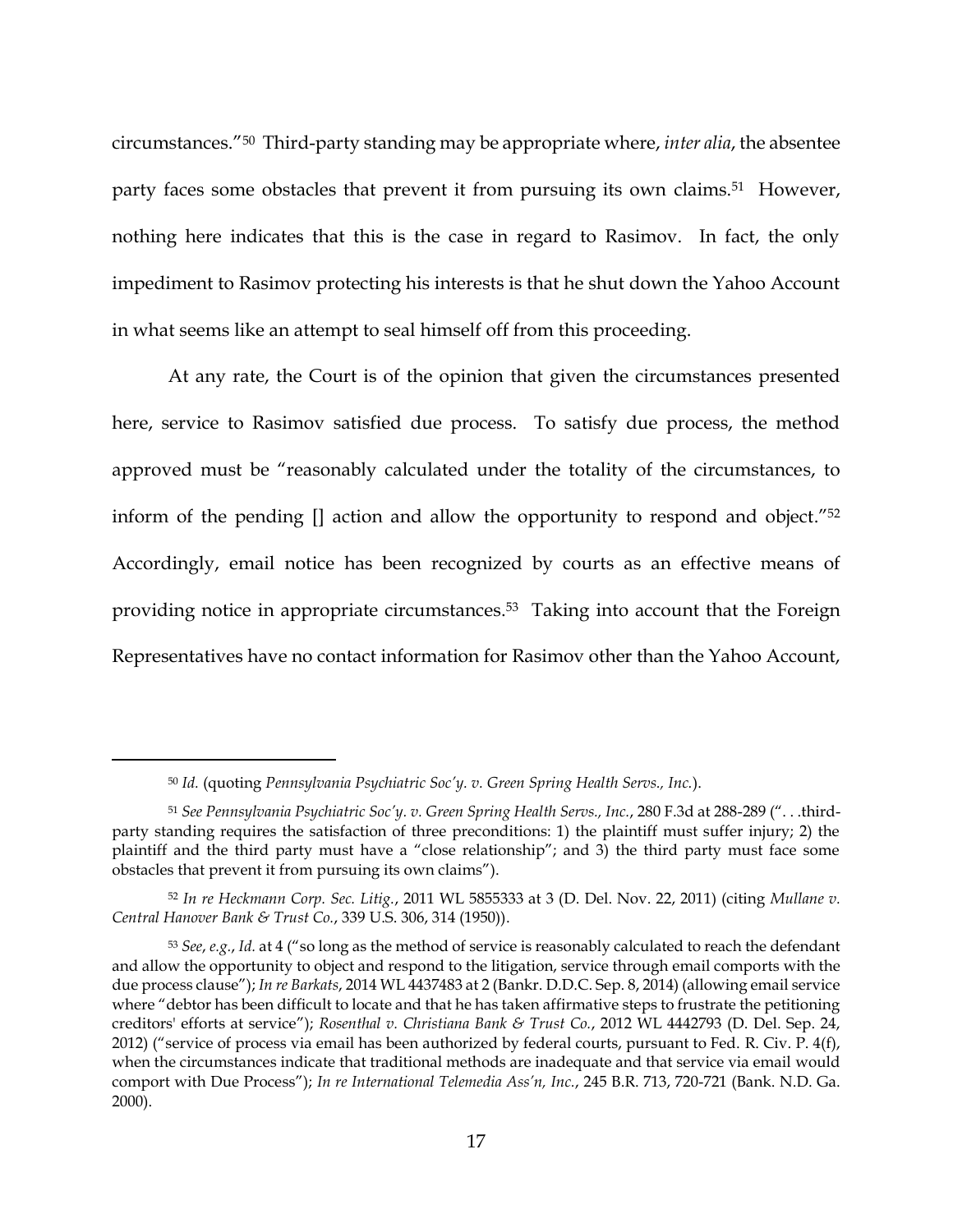issuing notice through this channel was a reasonable way to inform Rasimov about the proceeding.

# *ii. "Res Judicata" Argument*

The Foreign Representatives argue that Yahoo is belatedly objecting to the relief sought in the Motion to Compel and Motion in Aid of the Order to Compel or belatedly seeking reconsideration of the Order to compel or the Subscriber Order. The Foreign Representatives claim that Yahoo had several opportunities to be heard regarding the relief previously sought from this Court but has chosen to remain silent.<sup>54</sup> Accordingly, the Foreign Representatives believe that Yahoo cannot come at this time and ask to reopen issues already decided by the Court.55 In the Foreign Representatives view, the previous orders entered by this Court are final and Yahoo is bound by them. In other words, the Foreign Representatives insist that Yahoo's arguments regarding the use of civil discovery under the SCA and whether there is a bankruptcy exception to the SCA are irrelevant at this stage of the proceeding.<sup>56</sup>

However, at the same time, the Foreign Representatives admit that the previous motions were not aimed at obtaining "the contents of the Yahoo Account through discovery that has been issued to *Yahoo*, but through discovery that has been issued to

<sup>54</sup> With respect to the Motion in Aid of the Order to Compel, Yahoo asserts it did not object "due to a problem with the mail sorting system in Yahoo's counsel's office." However, there is no dispute that Yahoo discovered about the Motion in Aid of the Order to Compel on the day of the Subscriber Order and still did not lodge a motion for reconsideration or pursue an appeal, *see* Yahoo's Objection, p. 4 n.3. D.I. 577.

<sup>55</sup> *See* Foreign Representatives' Reply in Support of the Turnover Motion, p. 5. D.I. 582.

<sup>56</sup> *See Id.* at p. 5.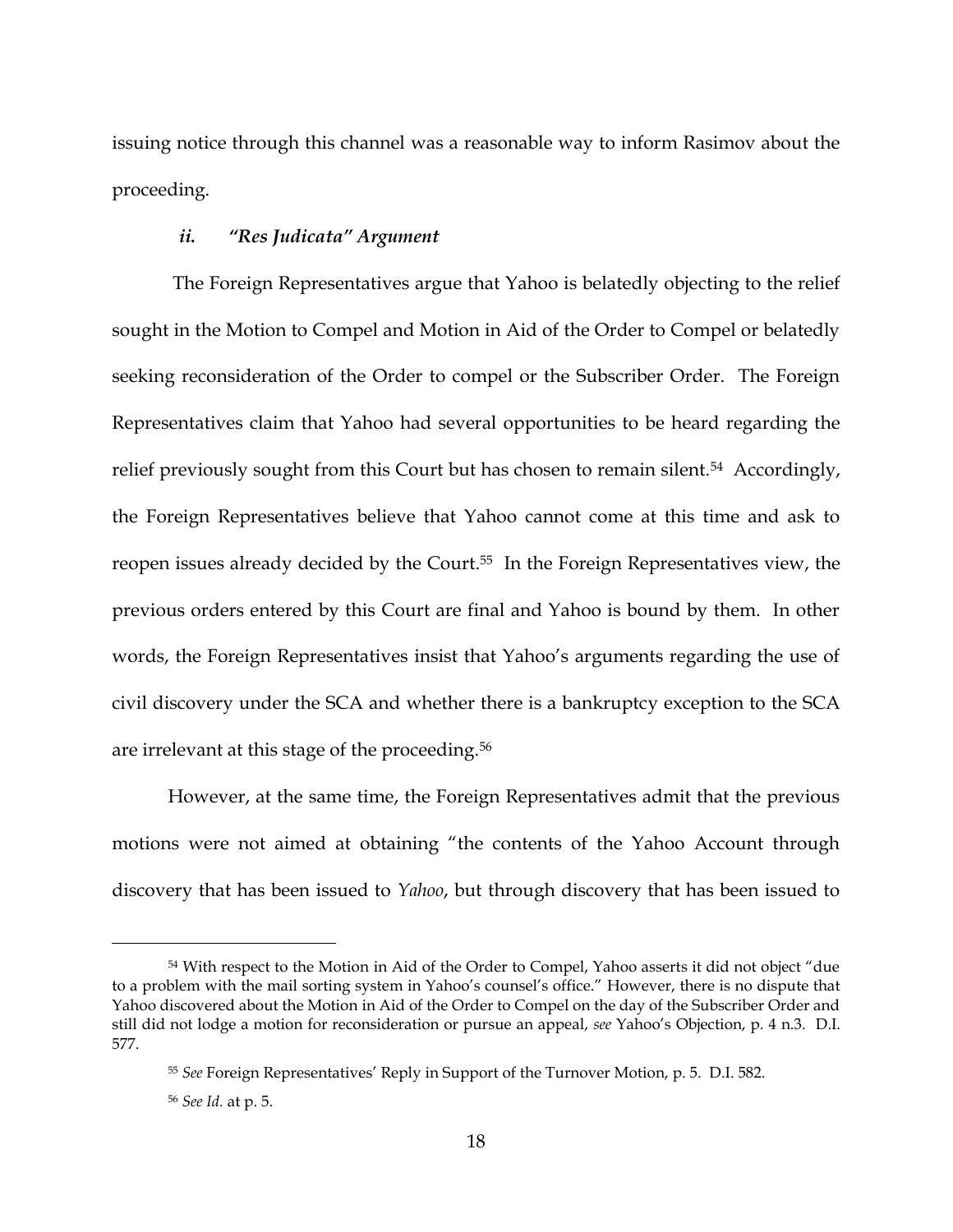*Rasimov*"<sup>57</sup> (emphasized in original). Furthermore, the Foreign Representatives also acknowledge that "[t]he Order to Compel did not direct Yahoo to do anything, but instead directed Rasimov to consent to the disclosure of the contents of the Yahoo Account . . . Similarly, the Subscriber Order did not direct Yahoo to do anything, but rather designated the Foreign Representatives as the 'subscriber' of the Yahoo Account."58 Additionally, it is worthwhile noting that Yahoo did not enter a notice of appearance in this proceeding.<sup>59</sup>

It is unclear whether Yahoo was under an obligation to respond to the Motion in Aid of Order to Compel, which resulted in the Subscriber Order, because that motion was not directed at Yahoo. Therefore, there is some logic behind Yahoo's argument that it was not a party in interest<sup>60</sup> with respect to this proceeding because none of the previous motions were directly aimed towards Yahoo or requested Yahoo to take any action.<sup>61</sup> As one treatise explains, "although the concept of a 'party in interest' is necessarily broad, it was not intended to include literally every conceivable entity that may be involved in or affected by that [] proceedings."<sup>62</sup> Similarly, "even if one hold an indirect interest in the outcome of the proceeding (e.g., because the outcome may have some effect on the case

<sup>57</sup> *Id.* at p. 6.

<sup>58</sup> *Id.*

<sup>59</sup> *See* Fed. R. Bankr. P. 9010(b).

<sup>60</sup> *See* 11 U.S.C. § 1109(b).

<sup>61</sup> *See* Yahoo's Objection, p. 4 n.3. D.I. 577.

 $62$  7 COLLIER ON BANKRUPTCY,  $\P$  1109.03 (Alan N. Resnick & Henry J. Sommer eds., 16th ed. 2015).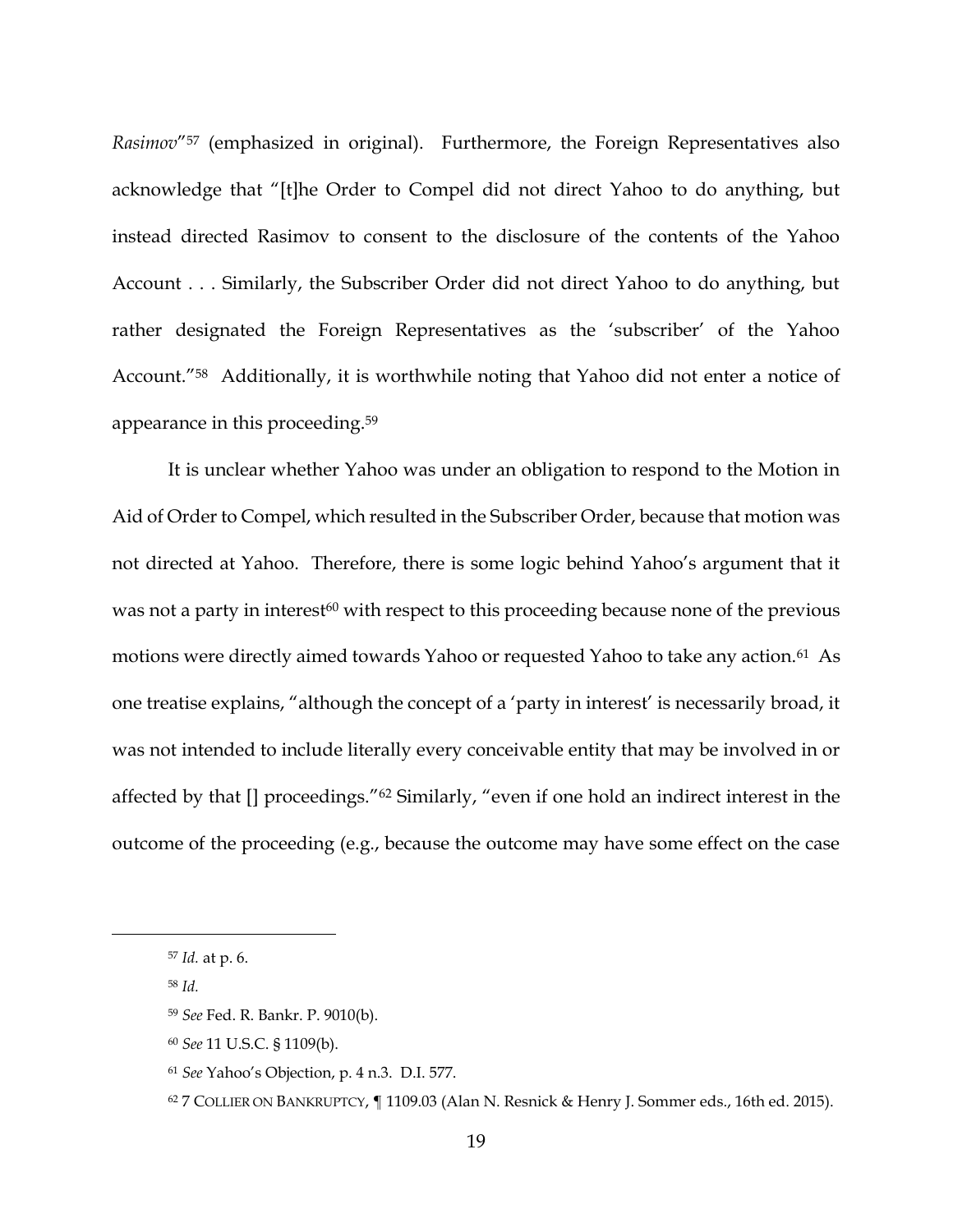and, thus, may affect his or her stake in the case), principles of standing may restrict participation if the issues addressed in the proceeding are not more than marginally relevant to his or her interest generally."<sup>63</sup>

On the other hand, the list of potential parties in interest in section 1109(b) of the Bankruptcy Code is not exclusive.<sup>64</sup> "Thus, a person not expressly enumerated in section 1109(b) may also qualify as a 'party in interest' if the person possesses a significant legal (as contrasted with financial) stake in the outcome of the case."65 In this regard, the Third Circuit held as follows:

> The United States Court of Appeals for the Seventh Circuit has described a party in interest as 'anyone who has a legally protected interest that could be affected by a bankruptcy proceeding.' *In re James Wilson Associates*, 965 F.2d 160, 169 (7th Cir.1992). That 'party in interest' test comports with our own definition of a 'party in interest' as one who 'has a sufficient stake in the proceeding so as to require representation.' *In re Amatex Corp.*, 755 F.2d 1034, 1042 (3d Cir.1985). We thus adopt the test set forth by the Seventh Circuit in *James Wilson* as a helpful amplification of our definition in *Amatex*. 66

Taking all these considerations into account, the Court concludes that Yahoo was not unequivocally obligated to present its objection earlier in the proceeding. Assuming

*arguendo* that the Subscriber Order has a peripheral ramification on Yahoo, it is too

attenuated to preclude Yahoo the opportunity to raise its objection. Up until this point,

<sup>63</sup> *Id.* at ¶ 1109.01[3].

<sup>64</sup> *See In re Global Indus. Technologies, Inc.*, 645 F.3d 201, 201-211 (3d Cir. 2011).

<sup>65</sup> 7 COLLIER ON BANKRUPTCY, ¶ 1109.02[1].

<sup>66</sup> *In re Global Indus. Technologies, Inc.*, 645 F.3d at 210-211.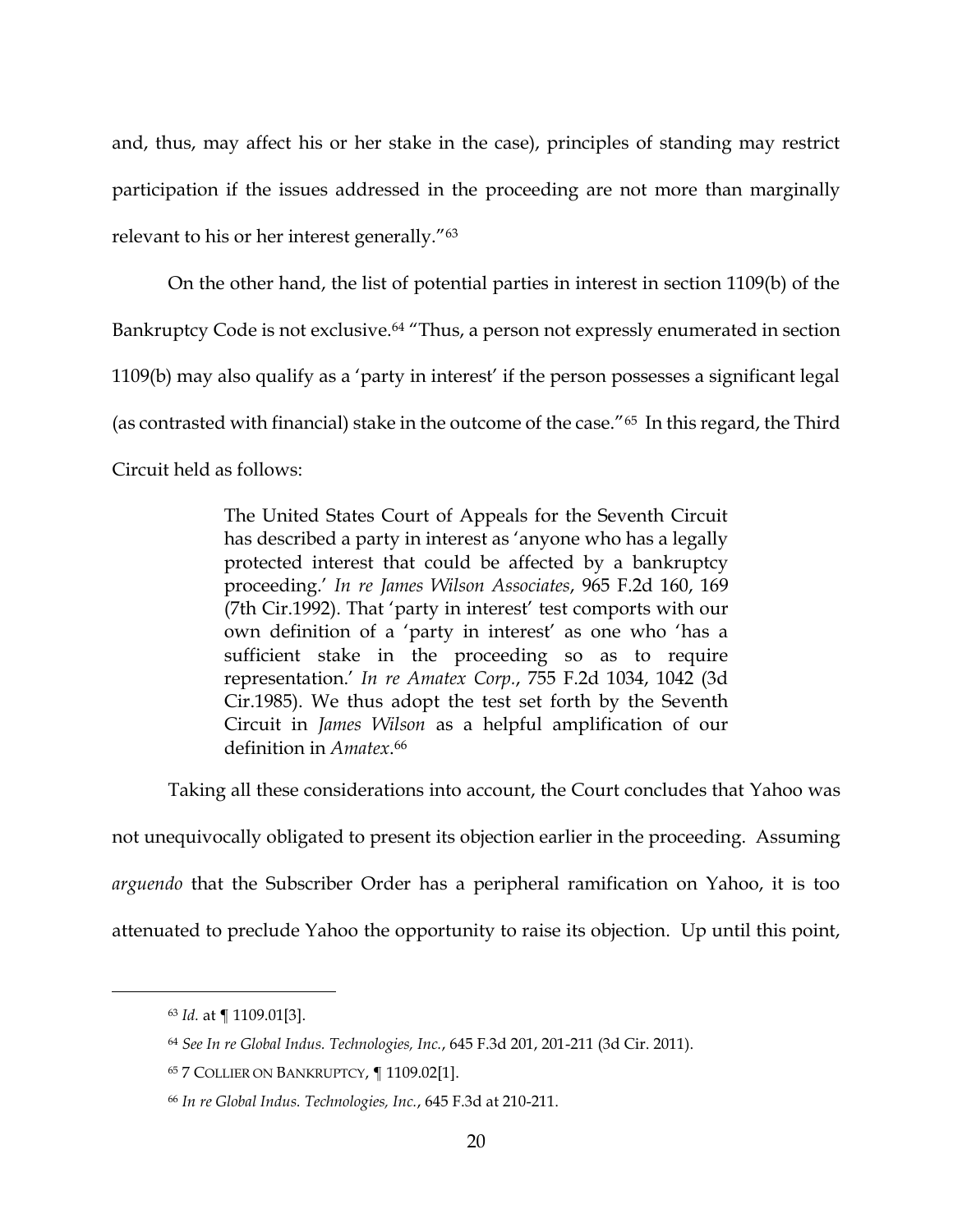the Foreign Representatives' motions were not directed against Yahoo and the Court's orders did not purport to affect Yahoo's substantial rights. Furthermore, holding now that Yahoo is bound by the Subscriber Order and compelled to turn over the contents of the Yahoo Account would also potentially circumvent the acceptable procedural mechanism. "If turnover is sought from an entity other than the debtor, an adversary proceeding is the proper procedural mechanism."<sup>67</sup> Finally, regardless of the res judicata argument put forward by the Foreign Representatives, and more importantly, the Court believes that there are substantive compelling reasons why it should not find that Yahoo is bound by the Subscriber Order as will be discussed immediately below.

# **B. The Foreign Representatives' Attempt to Use the Turnover Provisions of the Bankruptcy Code to Obtain the Contents of the Yahoo Account**

The Foreign Representatives request a relief under section 1521(a)(7) of the Bankruptcy Code, making section 542 applicable to this Chapter 15 case, thereby compelling Yahoo to hand over to them the information contained in the Yahoo Account. Alternatively, the Foreign Representatives seek to obtain the information in the Yahoo Account pursuant to section  $1521(a)(5)$ .<sup>68</sup> These provisions provide as follows:

> Upon a recognition of a foreign proceeding, whether main or nonmain, where necessary to effectuate the purpose of this chapter and to protect the assets of the debtor or the interests of the creditors, the court may, at the request of the foreign representative, grant any appropriate relief, including—

<sup>67</sup> 5 COLLIER ON BANKRUPTCY, ¶ 542.02.

<sup>68</sup> *See* Turnover Motion, ¶ 41. D.I. 571.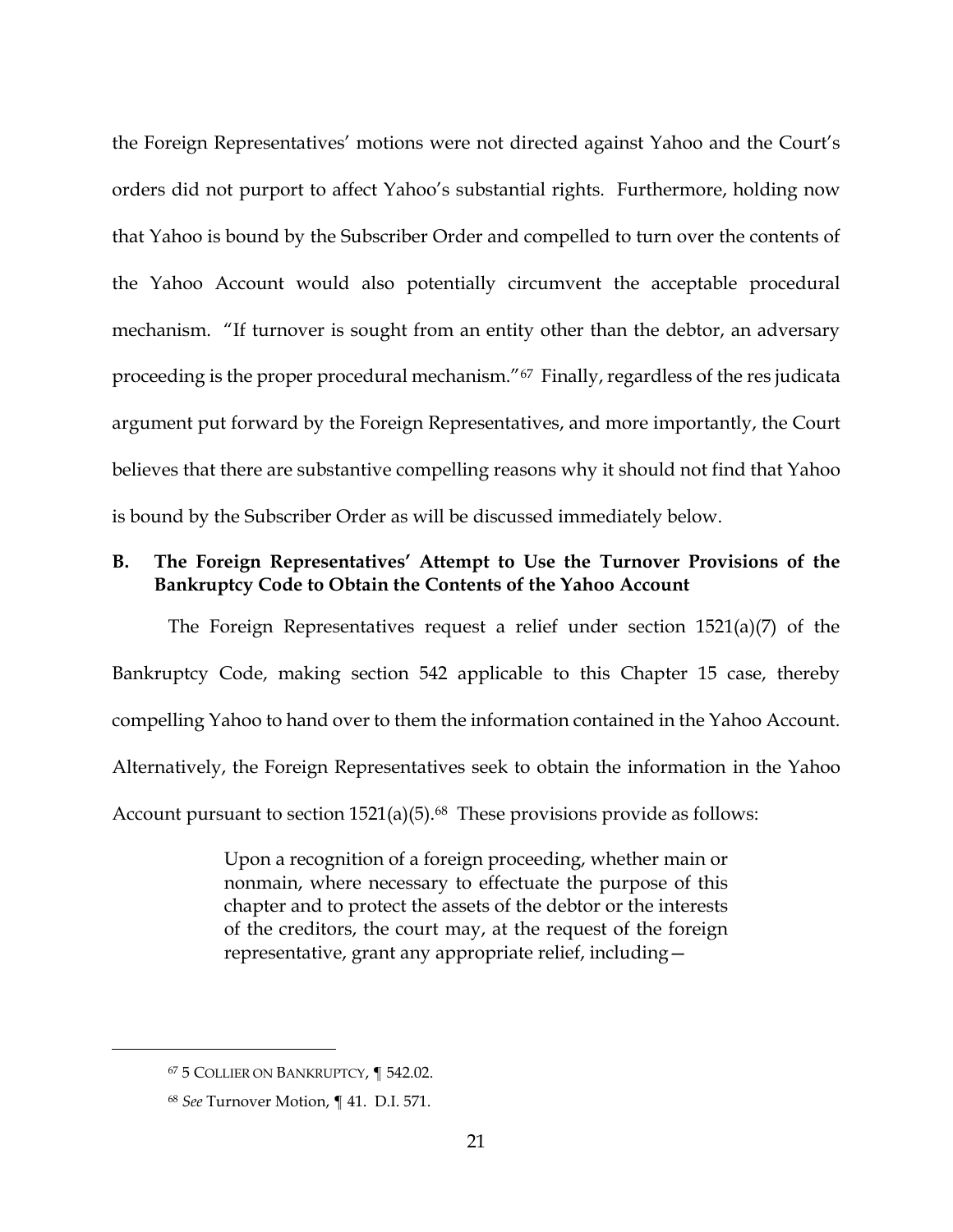(5) entrusting the administration or realization of all or part of the debtor's assets within the territorial jurisdiction of the United States to the foreign representative or another person, including an examiner, authorized by the court;

(7) granting any additional relief that may be available to a trustee, except for relief available under sections 522, 544, 545, 547, 548, 550, and 724(a).

Section 542 states, in pertinent parts, that:

 $\overline{a}$ 

(a) . . . an entity, other than a custodian, in possession, custody, or control, during the case, of property that the trustee may use, sell, or lease under section 363 of this title, or that the debtor may exempt under 522 of this title, shall deliver to the trustee, and account for, such property or the value of such property, unless such property is of inconsequential value or benefit to the estate.

(e) Subject to any applicable privilege, after notice and a hearing, the court may order an attorney, accountant, or other person that holds recorded information, including books, documents, records, and papers, relating to the debtor's property or financial affairs, to turn over or disclose such recorded information to the trustee.

The Foreign Representatives suggest two different theories for the turnover of the

information contained in the Yahoo Account. *First*, the Foreign Representative submit that they are entitled to all contents of the Yahoo Account because the information is property of the Debtor that must be surrendered under section  $542(a)^{69}$  or section 1521(a)(5). According to this argument, the information in the Yahoo Account became the Debtor's property upon the Court designating the Foreign Representatives as the "subscriber." *Second*, the Foreign Representative assert that they are entitled to contents

 $69$  Section 542(a) refers to section 363(b)(1) which provides in the relevant parts that "[t]he trustee, after notice and a hearing, may use, sell, or lease, other than in the ordinary course of business, *property of the estate* . . ." (emphasized added).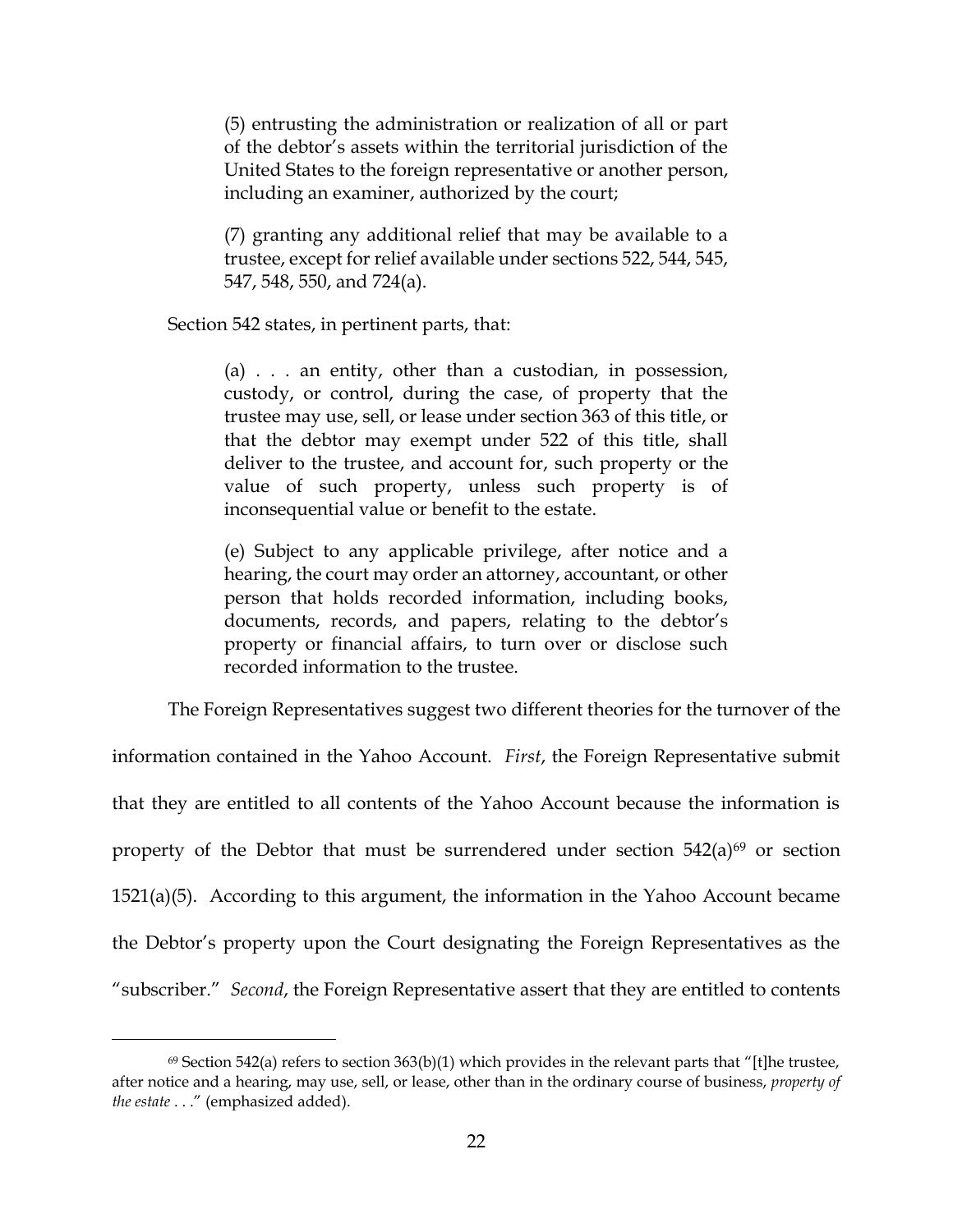from the Yahoo Account because the information "relates to the [D]ebtor's property or financial affairs," regardless of whether the information is the Debtor's property.<sup>70</sup> Taking into account the different premises underlying these lines of arguments, each will be addressed and analyzed below separately.

# *i. Turnover of Property to the Debtor's Estate – §§ 1521(7) and 542(a); §1521(5)*

Section 1521(a) of the Bankruptcy Code catalogs the relief available to a foreign representatives after recognition of a foreign proceeding.71 The relief under section 1521(a) is discretionary and most of it is consistent with relief regularly granted in domestic cases under other chapters of the Bankruptcy Code.72 However, under this section, the foreign representative is the party empowered to seek relief instead of the trustee or debtor in possession.<sup>73</sup> Subsection 1521(a)(5) permits the delivery of assets in the United States to a foreign representative or another person for administration or

<sup>70</sup> *See* Turnover Motion, ¶¶ 54-56. D.I. 571.

<sup>71</sup> *See* 8 COLLIER ON BANKRUPTCY, ¶ 1521.01.

<sup>72</sup> *Id.*

<sup>73</sup> *Id.*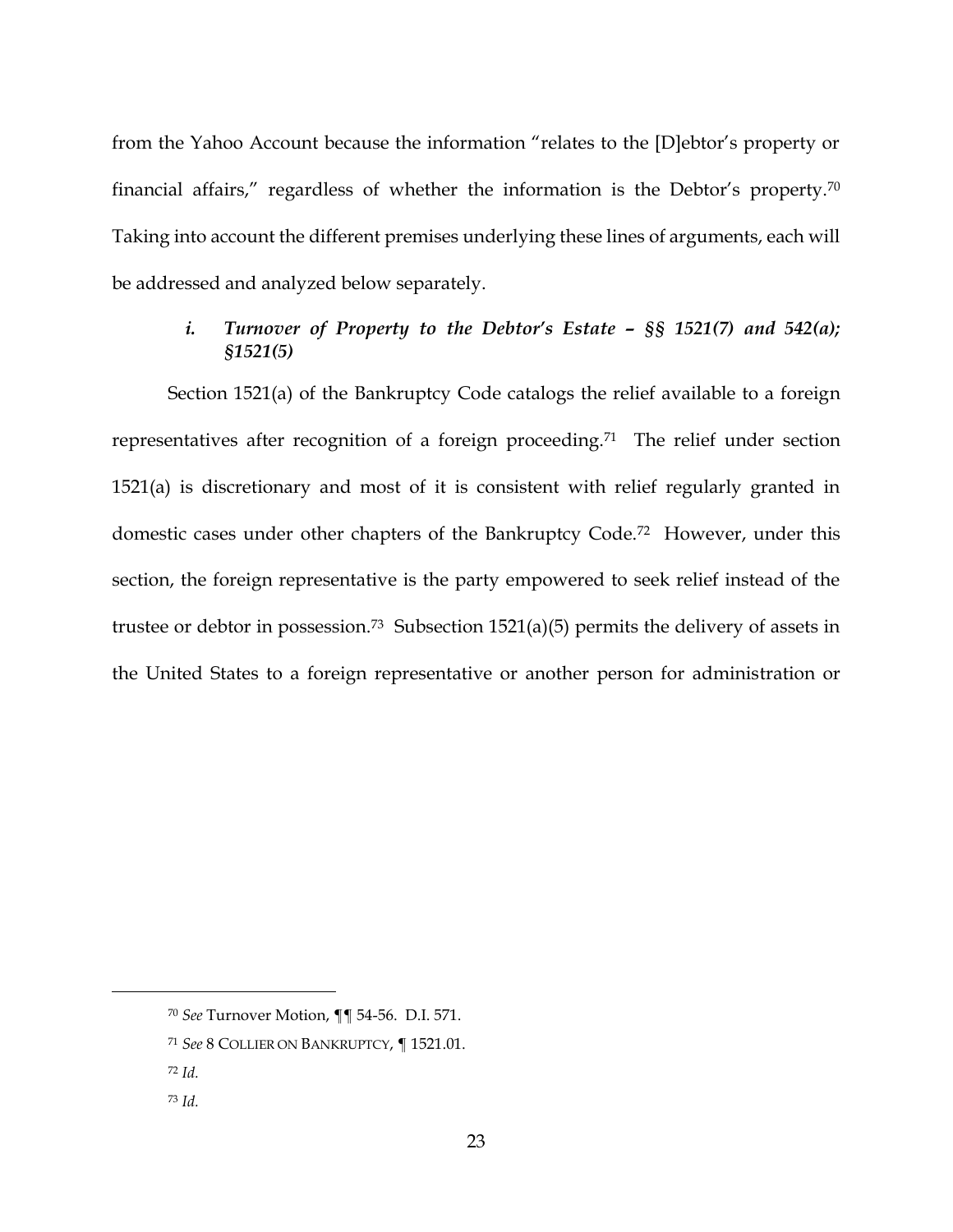realization, while subsection 1521(a)(7) authorizes "any additional relief that may be available to a trustee (except under the United States avoidance law)."<sup>74</sup>

Can the Foreign Representatives turn to the provisions of section 542? No words of limitation restricting the turnover provisions under section 542 appears in the statute,<sup>75</sup> and some courts have grappled with whether the turnover authority is applicable in a Chapter 15 case.76 However, the decisions all find that turnover relief is available under Chapter 15 in one way or another.<sup>77</sup> Some have concluded that turnover is available only through sections  $1521(a)(5)$  and  $1521(b).^{78}$  One decision of this court applied section 542 without discussion.<sup>79</sup> Yet another court ruled that section 542 may apply subject to the requirements of section 1522.<sup>80</sup>

The purpose of section 542 of the Bankruptcy Code is "to expand the trustee's power to 'bring into the estate property in which the debtor did not have a possessory interest at the time the bankruptcy proceedings commenced,' ensuring that a broad range

<sup>77</sup> *Id.*

<sup>74</sup> *Id.* at ¶ 1521.02.

<sup>75</sup> *See* 5 COLLIER ON BANKRUPTCY, ¶ 542.01; *Austein v. Schwartz* (*In re Gerwer*), 898 F.2d 730, 734 (9th Cir. 1990) ("[a]s written, the statute speaks to the power of a trustee whether the debtor's estate is in reorganization or liquidation").

<sup>76</sup> *See* 5 COLLIER ON BANKRUPTCY, ¶ 542.01.

<sup>78</sup> *In re Lee*, 472 B.R. 156, 182 (Bankr. D. Mass. 2012) (section 542 is inapplicable except as a measure of burden of entitlement to turnover); *In re Atlas Shipping A/S*, 404 B.R. 726, 744 n.15 (Bankr. S.D.N.Y. 2009).

<sup>79</sup> *In re ABC Learning Centers Ltd.*, 488 B.R. 318, 341 (Bankr. D. Del. 2010), *aff'd*, 728 F.3d 301 (3d Cir. 2013) (not discussing section 542).

<sup>80</sup> *In re AJW Offshore, Ltd.*, 488 B.R. 551 (Bankr. S.D.N.Y. 2013) (request for turnover of debtor's financial records permitted subject to requirement that the foreign representatives comply with notice and hearing requirements and any necessary protections under section 1522).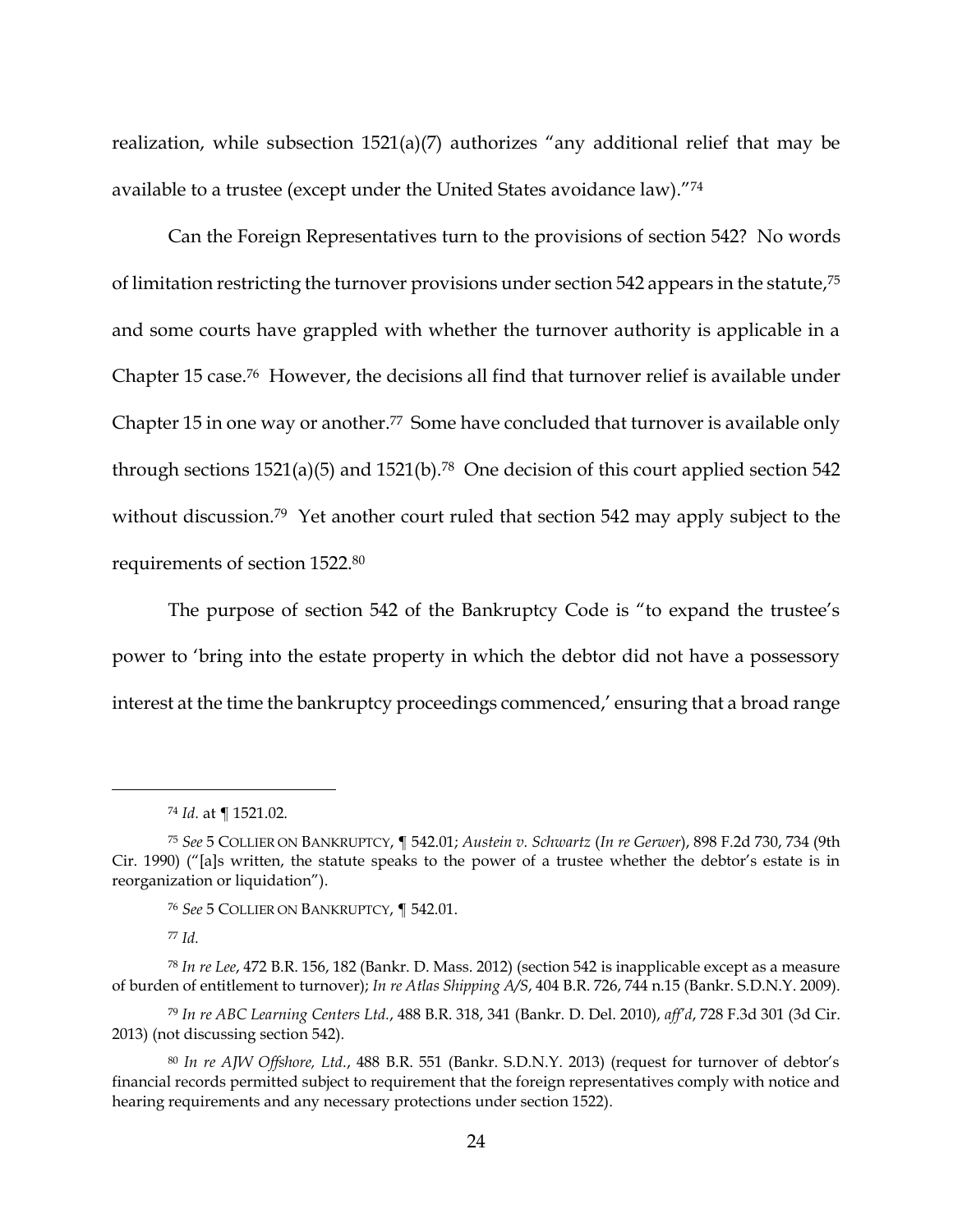of property is included in the estate . . . ."<sup>81</sup> A turnover action "invokes the court's most basic equitable powers to gather and manage property of the estate."<sup>82</sup>

The turnover requirement is an affirmative duty that arises upon the filing of the bankruptcy petition.<sup>83</sup> By its express terms, section 542(a) is self-executing and does not require that the trustee take any action, commence a proceeding or obtain a court order to compel the turnover.<sup>84</sup> However, where the turnover of property does not occur, the trustee has the authority to compel an entity to turn over property and to seek injunctive relief to protect the asset sought.<sup>85</sup> Importantly, to support a cause of action for turnover, the trustee has the burden of proof,<sup>86</sup> by a preponderance of the evidence, to establish that, *inter alia*, the property constitutes property of the estate.<sup>87</sup> The "property" that is subject to turnover is not identified in section 542(a), but the term is generally understood

<sup>84</sup> *Id.*

 $\overline{a}$ 

<sup>85</sup> *Id.*

<sup>81</sup> *See* 5 COLLIER ON BANKRUPTCY, ¶ 542.01.

<sup>82</sup> *Braunstein v. McCabe*, 571 F.3d 108, 116 (1st Cir. 2009) (quoting *United States v. Whiting Pools, Inc.*, 462 U.S. 198, 205 (1983)).

<sup>83</sup> *See* 5 COLLIER ON BANKRUPTCY, ¶ 542.02.

<sup>86</sup> *See* 5 COLLIER ON BANKRUPTCY, ¶ 542.02; *Henkel v. Frese, Hansen, Anderson, Hueston & Whiteheard, P.A.* (*In re Newgent Golf, Inc.*), 402 B.R. 424 (Bankr. M.D. Fla. 2009); *Krol v. Crosby* (*In re Mason*), 386 B.R. 715, 721 (Bankr. N.D. Ill. 2008); *In re Gartman*, 372 B.R. 790, 795 (Bankr. D.S.C. 2007) ("[t]he burden of proof in a turnover action brought under § 542(a) lies with the party seeking turnover").

<sup>87</sup> *See* 5 COLLIER ON BANKRUPTCY, ¶ 542.02; section 541(a)(1) provides that property of the estate includes "all legal or equitable interests of the debtor in property as of the commencement of the case;" *see also Bailey v. Suhar* (*In re Bailey*), 380 B.R. 486, 490 (6th Cir. 2008); *Lawrence v. Chapter 7 Trustee* (*In re Lawrence*), 251 B.R. 630, 640 (S.D. Fla. 2000), *aff'd*, 279 F.3d 1294 (11th Cir. 2002) ("[a]lthough the amount of evidence necessary to satisfy the trustee's burden will vary on a case by case basis, the trustee must prove its case by clear and convincing evidence").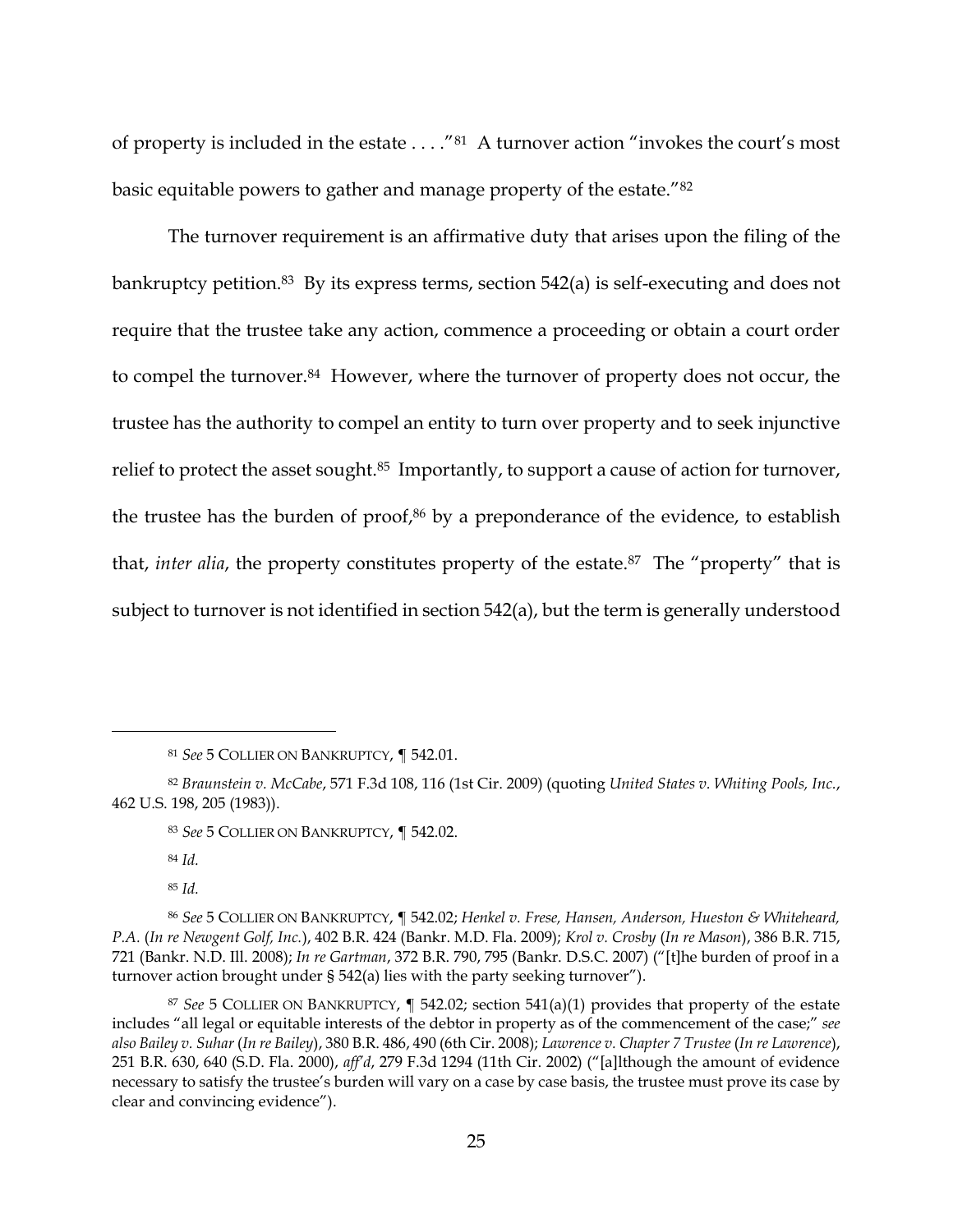to mean "property of the estate," as defined in section 541.88 Furthermore, "[b]y referring to § 363, a section which authorizes the trustee to 'use, sell, or lease . . . property of the estate,' the drafters of § 542(a) made it clear that the turnover obligation applies to property of the estate"89 (the equivalent term of art used in Chapter 15 is the property of the debtor "within the territorial jurisdiction of the United States"90). Examples of property interests that courts have found to constitute property of the estate that is subject to turnover include the return of a motor vehicle that was repossessed prepetition, $91$  a right to cure defaults,  $92$  tax refunds,  $93$  an increase in stock value,  $94$  and insurance proceeds.<sup>95</sup>

Here, no evidence was presented to demonstrate that the contents of the Yahoo Account were initially property of the Debtor's estate.<sup>96</sup> In fact, the only assertion put

 $\overline{a}$ 

<sup>93</sup> *See Nichols v. Birdsell*, 491 F.3d 987 (9th Cir. 2007).

<sup>94</sup> *See In re Ostendorf*, 2011 Bankr. LEXIS 1063 (Bankr. D. Neb. Mar. 23, 2011) (when the debtor waited more than a year to tender value of stock held at time of petition, the appreciation in value of the stock over that time was also property of the estate).

<sup>95</sup> *See Ward v. Unitrin Direct Prop. & Cas. Co.* (*In re Stafford*), 357 B.R. 730 (Bankr. W.D.N.C 2006) (fire insurance proceeds are property of the estate subject to turnover).

<sup>96</sup> Yahoo proclaims that its Terms of Service demonstrate that not even the actual subscriber has a legally recognizable ownership interest in the Yahoo Account or its contents, *see* Yahoo's Objection, pp. 2, 16-17. D.I. 577; however, and without determining what kind of legal rights a user of a private email account holds, this argument seems to fall short. As the Foreign Representatives rightly indicates, the

<sup>88</sup> *See* 5 COLLIER ON BANKRUPTCY, ¶ 542.02[2].

<sup>89</sup> *Brown v. Pyatt* (*In re Pyatt*), 486 F.3d 423, 427 (8th Cir. 2007).

<sup>90</sup> *See* 11 U.S.C. §§ 1502, 1521(a)(5).

<sup>91</sup> *See* 5 COLLIER ON BANKRUPTCY, *supra* note 67, ¶ 542.02[2].

<sup>92</sup> *See Barton v. Barton* (*In re Barton*), 58 B.R. 468, 470 (Bankr. D.S.D. 1986); *In re Riding*, 44 B.R. 846, 848 (Bankr. D. Utah 1984) ("[t]he Bankruptcy Court can order the turnover of property in which the debtor holds only a contingent possessory right, such as a right of redemption or the right to cure a default, as long as adequate protection can be afforded to the secured party").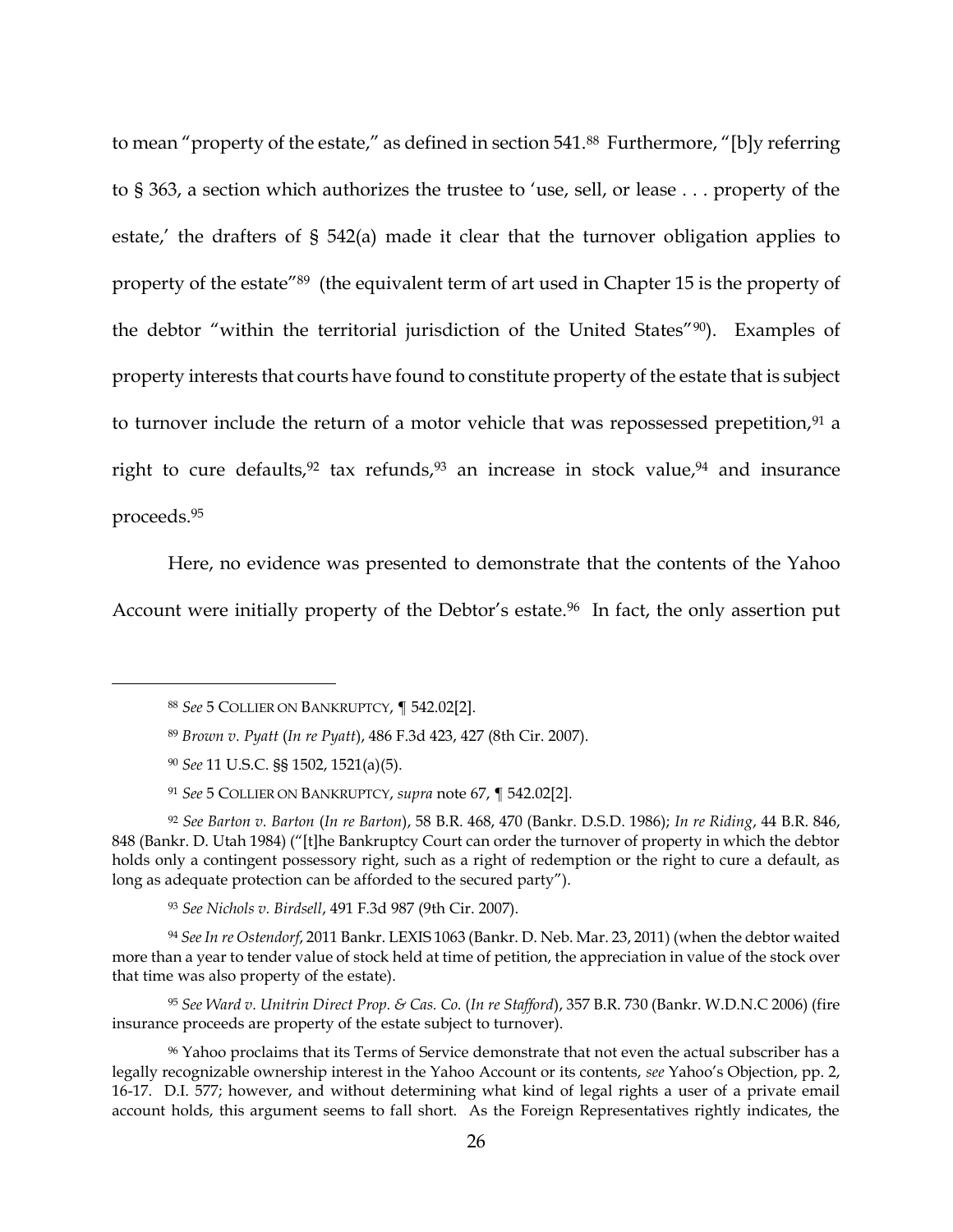forth by the Foreign Representative is that they had received information from informants that various email accounts, including the Yahoo Account, were *believed* to be connected to the scheme of concealing IBRC's assets.<sup>97</sup> The Foreign Representative have not presented details regarding the nature of the information the informants handed to them or the basis for the belief that the Yahoo Account is related to the alleged scheme. Therefore, the Court concludes that the Foreign Representatives, as the party that bears the burden of proof, failed to introduce sufficient evidence that, by a preponderance, shows that the contents of the Yahoo Account belonged to the Debtor's estate before or at the commencement of this case or the Irish Proceeding.

However, the Foreign Representatives assert that the contents contained in the Yahoo Account became the Debtor's property under section 541(a) and section 1521(5) after the Subscriber Order deemed them to be the "subscriber" of the Yahoo Account.<sup>98</sup> But this argument puts the cart before the horse. *First*, "[i]t is a given that '[t]he trustee [or debtor-in-possession] can assert no greater rights than the debtor himself had on the date the [bankruptcy] case was commenced'."99 As the Third Circuit emphasized "[n]otwithstanding 'Congress' intention to bring anything of value that the debtors have

Terms of Service indicate that "Yahoo does not claim ownership of Content you submit or make available for inclusion on the Yahoo Services;" *see* Turner Decl., Yahoo Terms of Services, ¶ 9. D.I. 579-1.

<sup>97</sup> *See* Turnover Motion, ¶ 13; Hr'g Tr. 5:19-24.

<sup>98</sup> *See* Turnover Motion, ¶ 55 (". . . the information became the Debtor's property upon the Court designating the Foreign Representatives as the "subscriber" of the Yahoo Account"). D.I. 571.

<sup>99</sup> *In re Majestic Star Casino, LLC*, 716 F.3d 736, 748 (3d Cir. 2013) (quoting *Guinn v. Lines (In re Trans-Lines West, Inc.)*, 203 B.R. 653, 660 (Bankr. E.D. Tenn. 1996)).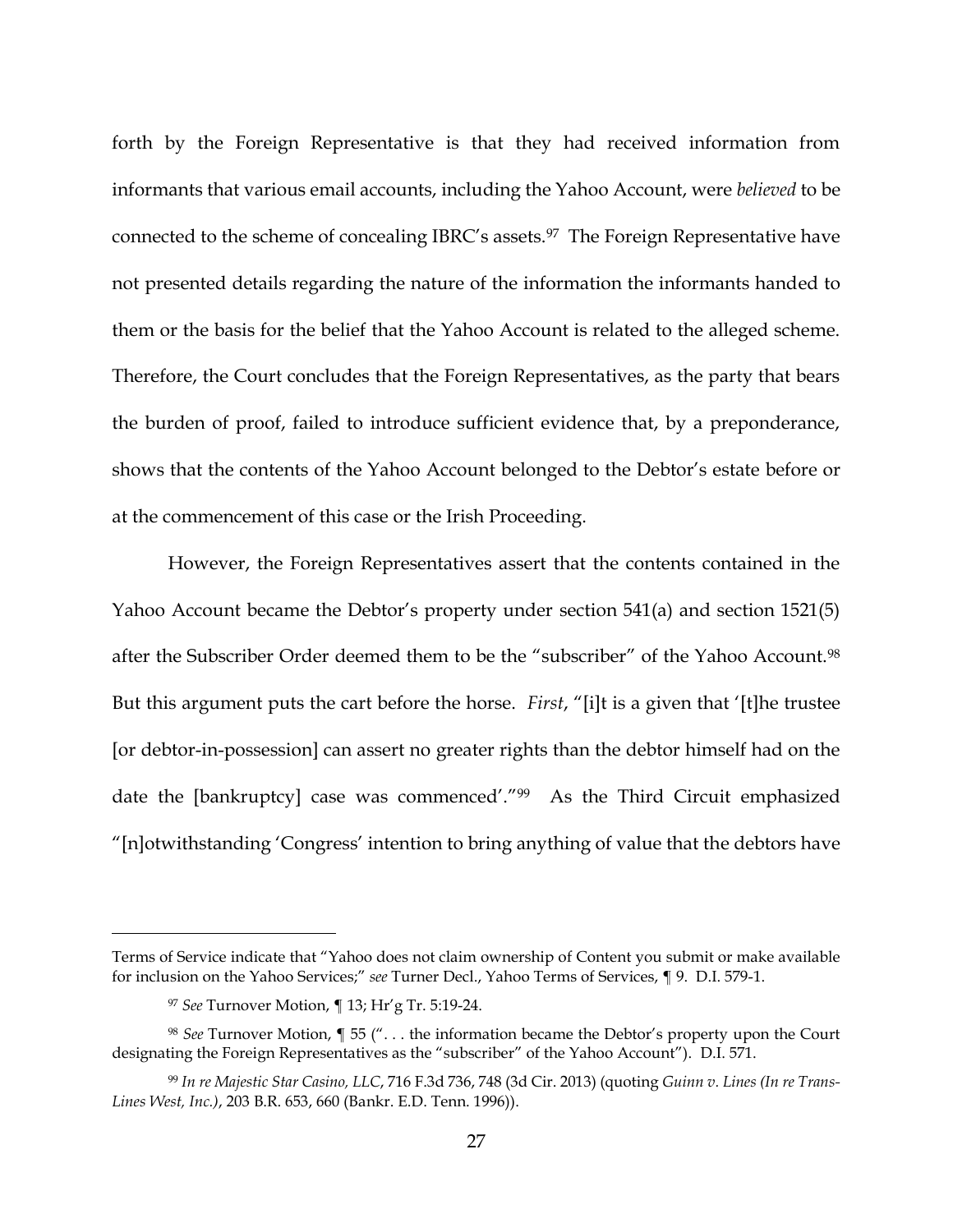into the estate,' . . . the legislative history of § 541 also demonstrates that it was 'not intended to expand debtor's rights against others more than they exist at the commencement of the case'."100 As already concluded, IBRC had no property interest in the Yahoo Account or its contents when this Chapter 15 case (or the foreign insolvency proceeding) was commenced. Thus, the Foreign Representatives' claim that the Yahoo Account became estate property when they were deemed as the "subscriber" fails because that would contravene the underlying notion of the Bankruptcy Code.

*Second*, consistent with the abovementioned Bankruptcy Code's intent, a better interpretation would suggests that the Subscriber Order did not purport to transfer property rights in the Yahoo Account to the Debtor's estate. Rather, the Subscriber Order declares that "the Foreign Representatives shall be and hereby are designated as the 'subscriber' of the Yahoo Account."101 It is uncertain whether a designation of this sort has the power to create a property interest in the Debtor's favor.

*Third*, even assuming, *arguendo*, that the Subscriber Order did transfer to the Foreign Representatives, or to the Debtor's estate, some sort of property rights, the Court should consider whether the circumstances justify to enforce such rights against Yahoo as requested by the Turnover Motion. As will be discussed below, the Court concludes that the SCA presents a compelling reason why Yahoo should not be compelled to

<sup>100</sup> *Id.* at 759 (quoting *Official Committee of Unsecured Creditors v. PSS Steamship Co. (In re Prudential Lines, Inc.)*, 928 F.2d 565, 573 (2d Cir.1991), and S. Rep. No. 95–989, at 82 (1978), reprinted in 1978 U.S.C.C.A.N. 5787, 5868)).

<sup>101</sup> Subscriber Order, ¶ 2. D.I. 555.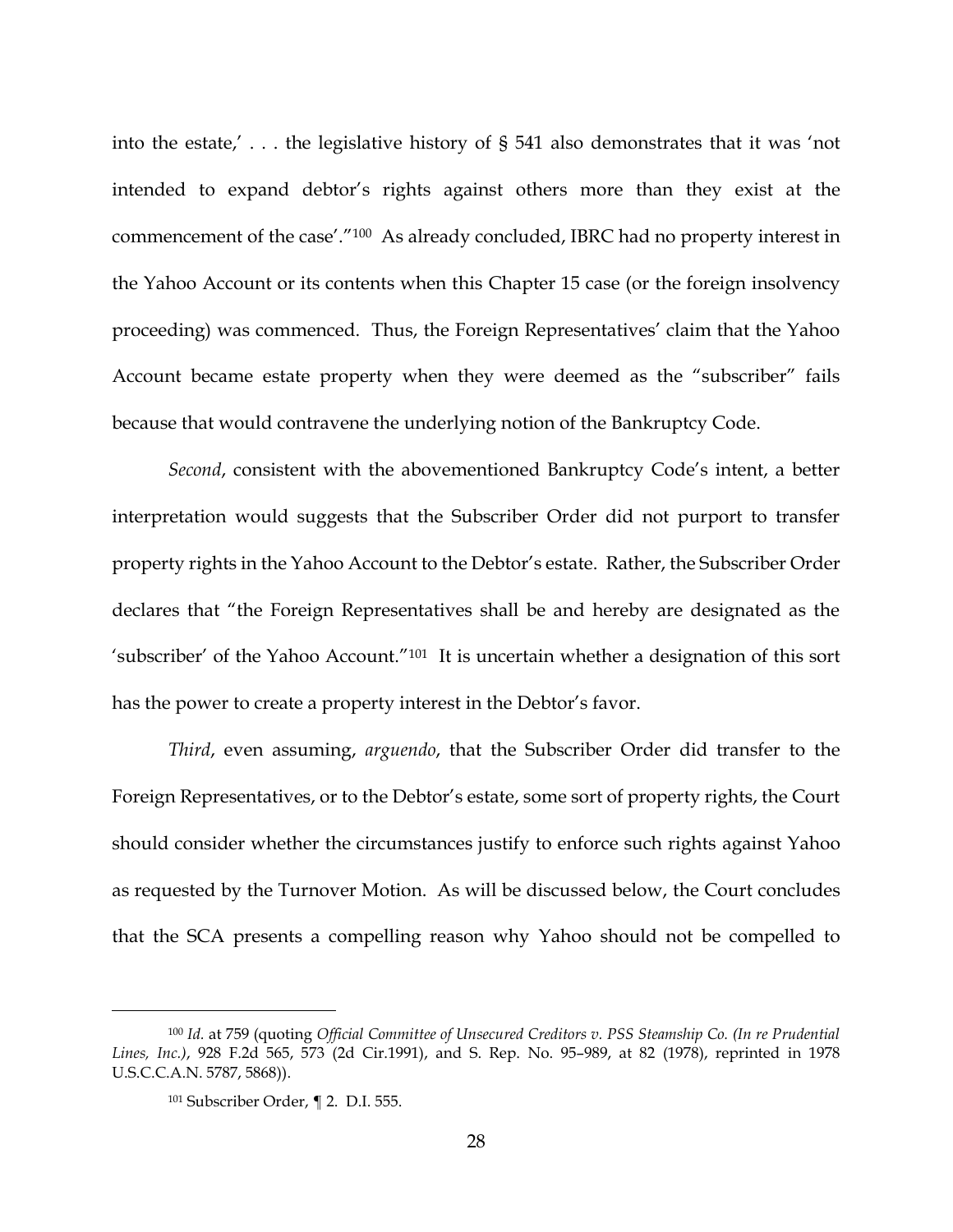disclose the contents of the Yahoo Account and, in turn, establishes a justified reason for the Court to use to its equitable powers to alter the Subscriber Order or to relieve Yahoo from the requested relief sought by the Turnover Motion.<sup>102</sup>

# *ii. Turnover of Information that Relates to the Debtor's Estate – §§ 1521(7) and 542(e)*

The Foreign Representatives alternative argument is that regardless of whether the contents contained in the Yahoo Account are indeed property of the Debtor's estate, section 542(e) compels the turnover of non-privileged documents so long as they relate to the debtor's property or financial affairs.<sup>103</sup> As one court well described, "subsection (e) of § 542 is directed to persons holding recorded information that is not property of the estate but is otherwise relevant to the debtor's property or financial affairs."<sup>104</sup>

<sup>102</sup> *See* 11 U.S.C. § 105; 11 U.S.C. § 1506 provides a public policy exception to the provisions under Chapter 15 stating that nothing "prevents the court from refusing to take an action governed by this chapter if the action would be manifestly contrary to the public policy of the United States;" Additionally, with certain exceptions not relevant here, Fed. R. Bankr. P. 9024 incorporates Fed. R. Civ. P. 60(b), which in turn provides that a party may move for relief from "a final judgment, order, or proceeding" for a number of reasons, including that "applying [the judgment] prospectively is no longer equitable;" as well as "any other reason that justified reason that justified relief." Fed. R. Civ. P. 60(b)(5)-(6); *see In re Caldwell/VSR, Inc.*, 353 B.R. 130, 135 (Bankr. E.D. Va. 2005) ("[A] bankruptcy court has the authority to alter or amend its own orders to remedy inequities, through, among other methods, the use of Rule 60(b)").

<sup>103</sup> "Documents" has been broadly interpreted to include electronic files. *See In re The Terraces Subdivision, LLC,* 2007 WL 4287742 (Bankr. D. Alaska. Dec. 5, 2007) (requiring the turnover of AutoCAD electronic files); *see also Sola Communs., LLC v. Defense Dynamics, LLC (In re Sola Communs., LLC)*, 2005 Bankr. LEXIS 3065 (Bankr. W.D. La. Dec. 21, 2005).

<sup>104</sup> *Keller v. Blinder (In re Blinder, Robinson & Co.)*, 140 B.R. 790, 793 (D. Colo. 1992); *see also American Metrocomm Corp. v. Duane Morris & Heckscher LLP (In re American Metrocomm Corp.)*, 274 B.R. 641, 652 (Bankr. D. Del. 2002) ("[a]lthough an action for turnover under § 542(a) requires that the information requested be property of the estate, there is no such requirement in § 542(e). Therefore, whether the Attorney Files constitute property of the estate is irrelevant to the Court's determination of whether turnover is proper under § 542(e)"); *In re Heritage Org., L.L.C.*, 350 B.R. 733, 737 (Bankr. N.D. Tex. 2006).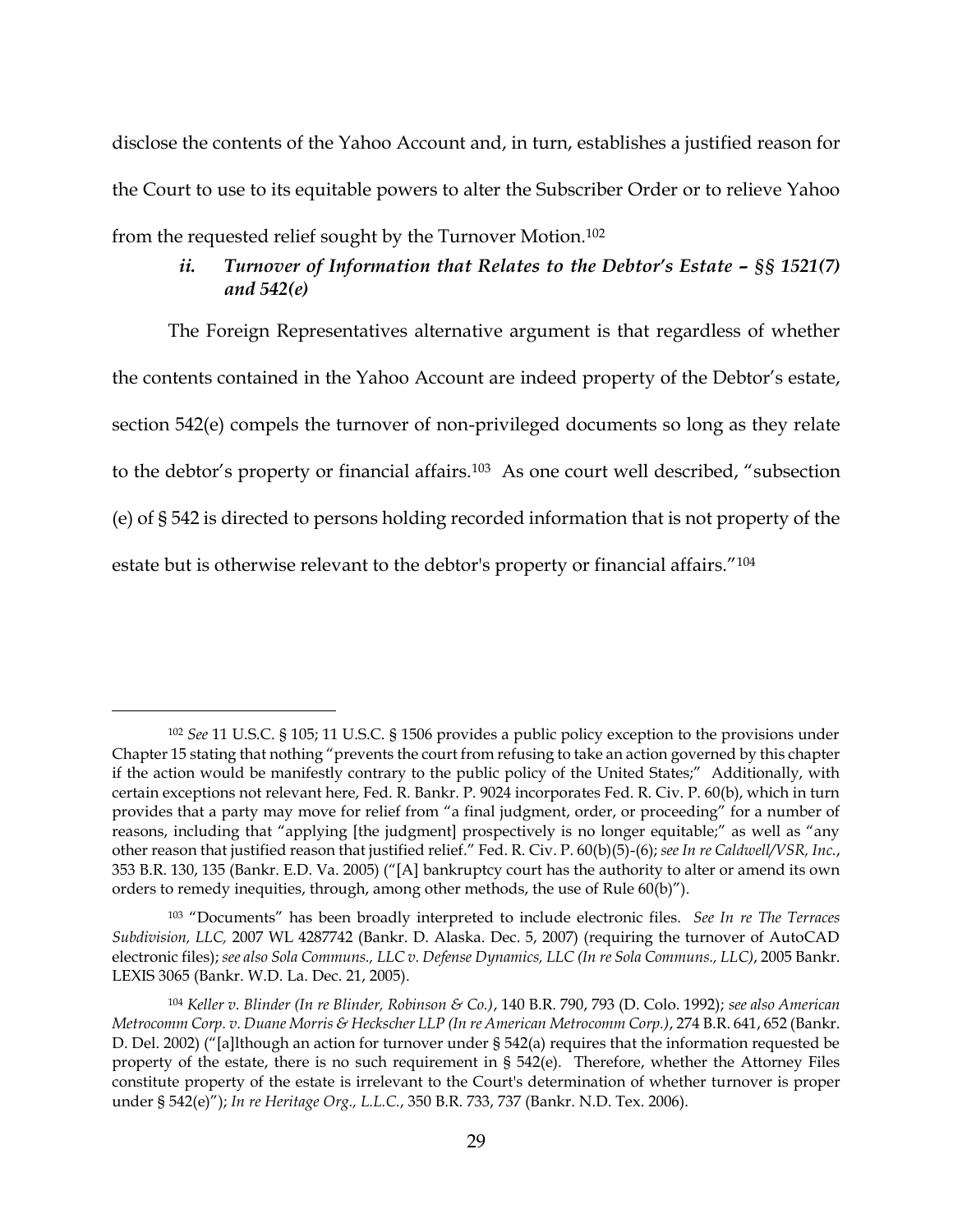Yahoo argues that the Foreign Representatives are not entitled to turnover of the contents of the Yahoo Account under section  $542(e).105$  Yahoo engages in an interpretation effort to narrowly restrict section 542(e) to attorneys and accountants. Yahoo points to the legislative history of section 542(e) to assert that this provision applies only to attorneys and accountants.<sup>106</sup> Namely, Yahoo claims that the legislative history and the available case law suggest that the sole intent of section 542(e) was to "eliminate the leverage of professionals granted by state law lien provisions to withhold information necessary to the administration of the estate."<sup>107</sup> However, Yahoo's argument on this point is not convincing. Yahoo's attempt to read the word "or other person" out of the statute or replace the word "person" with the term "professional" is refuted by the fact that Congress chose to use the word "person," which is broadly defined term under section 101(41) of the Bankruptcy Code (rather than the more limiting term "professional").108 Additionally, the Foreign Representatives rightly suggest that the case law does not support Yahoo's interpretation of section 542(e).<sup>109</sup> Nevertheless, the Court finds the parties' arguments regarding the appropriate interpretation of section 542(e) to

<sup>105</sup> Yahoo's Objection, p. 18. D.I. 577.

<sup>106</sup> H.R. Rep. No. 595, 95th Cong., 1st Sess. 396-370 (1977); S. Rep. No. 95-989, 95th Cong., 2d Sess. 84 (1978).

<sup>107</sup> *In re Heritage Org., L.L.C.,* 350 B.R. at 740; *see also In re American Metrocomm Corp.*, 274 B.R. at 652- 653; *In re Hechinger Invest. Co. of Del.*, 285 B.R. 601 (D. Del. 2001); *Foster v. Hill (In re Foster)*, 188 F.3d 1259, 1265 (10th Cir. 1999).

<sup>108</sup> *See* 11 U.S.C. § 101(41).

<sup>109</sup> Foreign Representatives Reply, D.I. 582, ¶ 49-50; *see*, *e.g.*, *In re The Terraces Subdivision, L.L.C.*, 2007 WL 4287742, at 2 (Bankr. D. Alaska Dec. 5, 2007); *Sola Communications, L.L.C. v. Defense Dynamics, L.L.C. (In re Sole Communications, L.L.C.)*, 2005 WL 4806063, at 2 (Bankr. W.D. La. Dec. 21, 2005).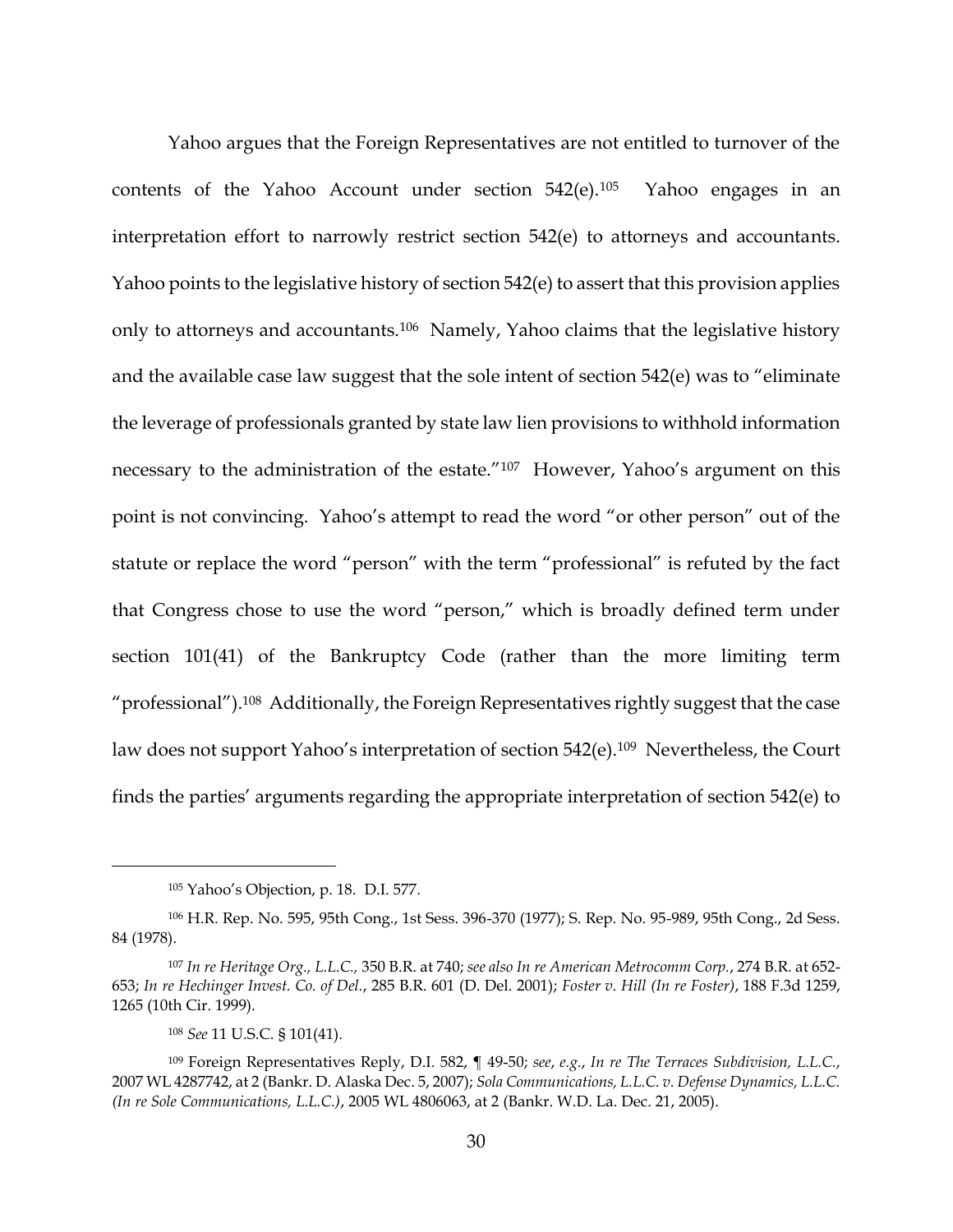be largely irrelevant to a resolution of the Turnover Motion. As will be suggested below, other reasons regarding the specific circumstances of this matter stand between the Foreign Representatives and their target to get access to the contents of the Yahoo Account.

The Foreign Representatives failed to present any evidence that the contents they seek actually relate to the Debtor's property or financial affairs. "[T]he language of Section 542(e) suggests that the Trustee must carry an initial burden to establish that the Documents 'relat[e] . . . to the debtor's property or financial affairs'."<sup>110</sup> Here, the Foreign Representatives demand the entire contents of the Yahoo Account solely on the assertion that the Yahoo Account is "believed to be connected to the Quinn Family and/or their agents perpetrating their improper scheme of concealing assets  $\dots$ ."<sup>111</sup> But this is no more than a speculation. In other words, the Foreign Representatives failed to put forward sufficient facts or data to convince the Court that the requested materials relate to the debtor's property or financial affairs. In *In re Heritage Organization., L.L.C.*, the Bankruptcy Court for the Northern District of Texas carefully analyzed each document sought by the trustee under section 542(e), *in camera*, and determined whether that document actually related to the debtor's property or financial affairs. In that case, the trustee claimed that certain documents, which were held by an attorney who provided legal services to the debtor and various related entities, actually related to the debtor's

<sup>110</sup> *In re Heritage Org.*, 350 B.R. at 740.

<sup>111</sup> Turnover Motion, ¶ 13.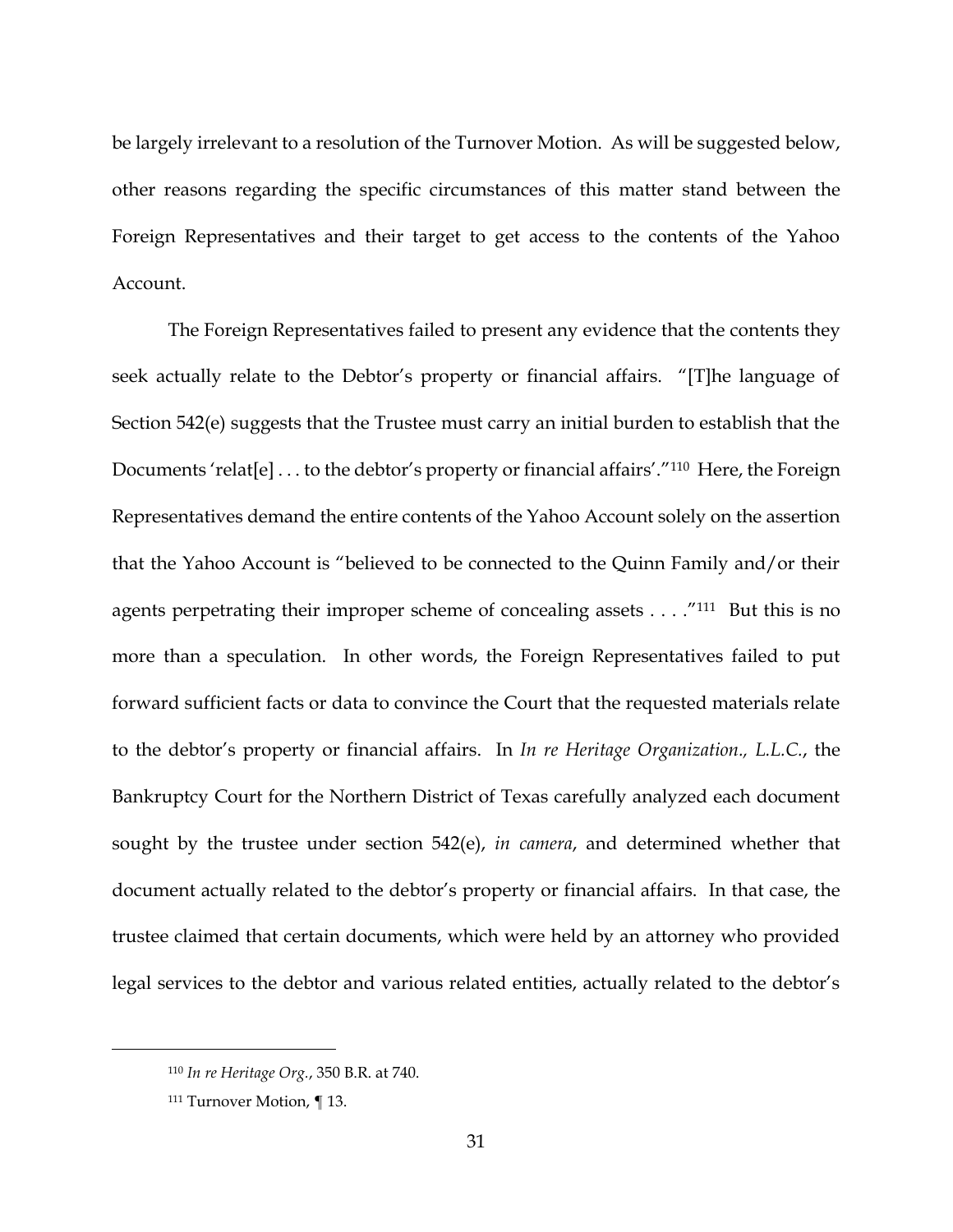property or financial affairs. The court rejected the trustee's contention regarding two out of three documents because the trustee failed to "provide[] any evidence whatsoever about the relationship between the Debtor on the one hand and [the entities to which the documents pertain] on the other."112 Much like in *Heritage Organization*, the lack of evidence showing whether the contents of the Yahoo Account actually relate to the Debtor's property or financial affairs should result in the denial of the Turnover Motion.

Furthermore, as opposed to section 542(a), section 542(e) "is not self-executing and the court need not grant the relief requested in an unusual case."113 As will be discussed below, the SCA presents a compelling reason why the Court should refrain from ordering Yahoo to disclose the contents contained in the Yahoo Account. Accordingly, the Court finds it appropriate to use its discretion to deny the relief sought by the Turnover Motion.

# **C. The SCA Bars Disclosure of the Information in the Yahoo Account**

## *i. The SCA Statutory Framework*

The SCA regulates the disclosure of email and other electronic communications by email service providers to third-parties. The purpose of the SCA is to create a "zone of privacy to protect internet subscribers from having their personal information wrongfully used and publicly disclosed by 'unauthorized private parties'."<sup>114</sup> As part of

<sup>112</sup> *In re Heritage Org., supra* at 740.

<sup>113</sup> 5 COLLIER ON BANKRUPTCY, ¶ 542.06[1].

<sup>114</sup> *In re Subpoena Duces Tecum to AOL*, 550 F. Supp. 2d 606, 610 (E.D. Va. 2008) (citing Sen. Rpt. 99- 541 at 3 (1986)). Congress intended the SCA to cover email providers, *see Id.* at 14 ("Existing telephone companies and electronic mail companies are providers of electronic communications services."). *See also In re Toft*, 453 B.R. 186 (Bankr. S.D.N.Y. 2011)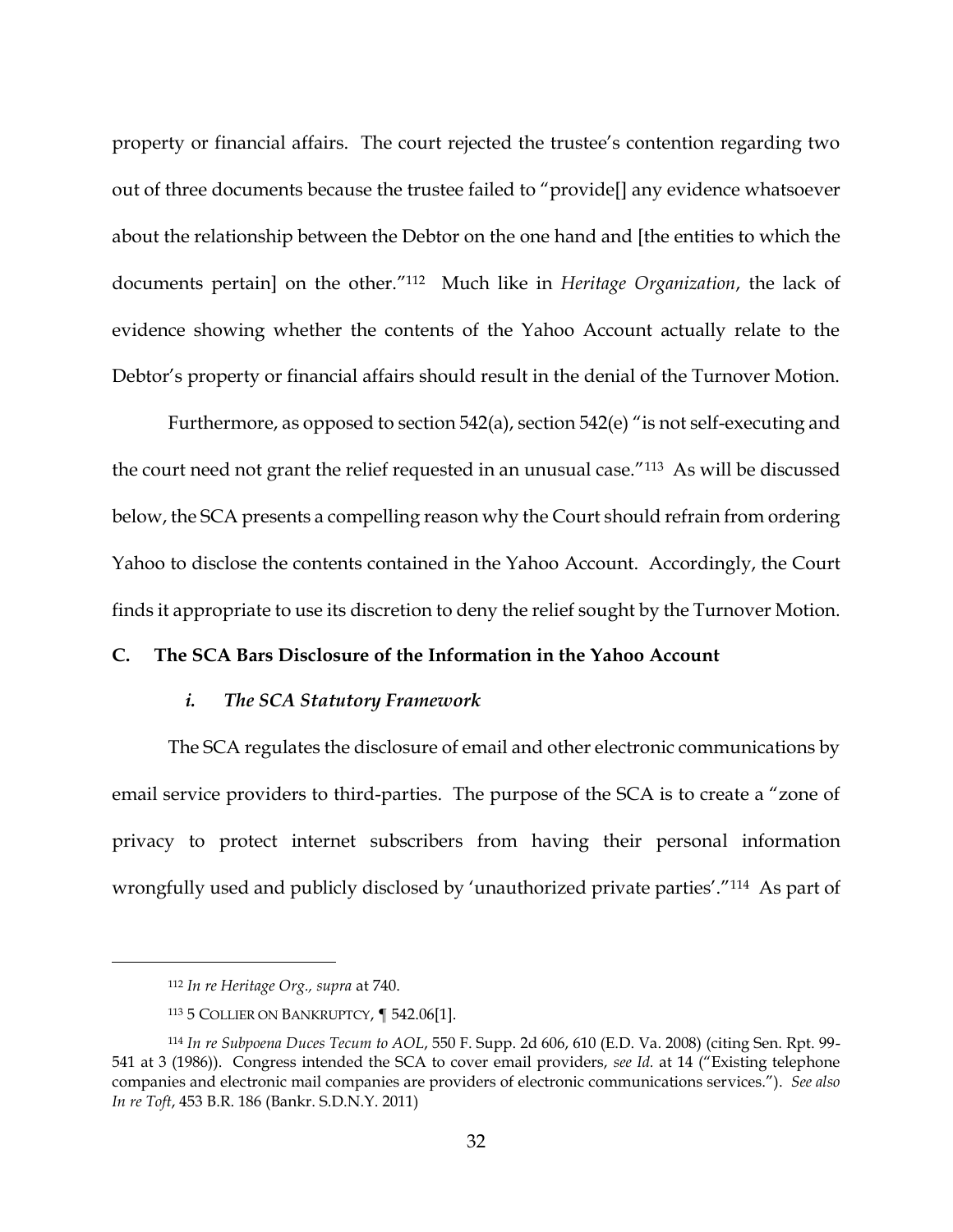this scheme, the SCA delineates when a service provider, such as a webmail provider, may or may not disclose the contents of its customers' electronic communications or information about those customers.115 Both a provider of an electronic communication service and a remote computing service to the public are prohibited from knowingly divulging the contents of a communication to a third-party, absent an applicable exception. <sup>116</sup> As one court elucidated, "the SCA's requirement of 'lawful consent' is manifestly intended to invest users with the final say regarding disclosure of the contents of their stored messages while limiting the burdens placed on service providers . . . ."<sup>117</sup> Another court explained that "the SCA effectively protects against disclosures obtained directly from third-parties, not under traditional discovery rules, 'which makes sense

<sup>115</sup> 18 U.S.C. § 2702(a)(1).

 $\overline{a}$ 

<sup>117</sup> *Id.* at 228.

<sup>116</sup> The scope of protections varies with the service being offered: A message stored in the course of electronic communication service is protected from disclosure only during electronic storage by that service, which means temporary or intermediate storage. Communications stored in the course of remote computing services, such as Yahoo, receive generally broader protection. The SCA states that a provider of an "electronic communication service to the public shall not knowingly divulge to any person or entity the contents of a communication while in electronic storage by that service…" *Id.*, § 2702(a)(1). Similarly, a provider of "remote computing service" generally "shall not knowingly divulge … the contents of any communication which is carried or maintained on that service" *Id.*, § 2702(a)(2). The statute defines "electronic communication service" as "any service which provides to users thereof the ability to send or receive wire or electronic communications…" *Id.,* § 2510(15)(a)(1). Additionally, "'electronic storage' means any temporary, intermediate storage of a wire or electronic communication incidental to the electronic transmission thereof; and any storage of such communication by an electronic communication service for purposes of backup protection of such communication." *Id.*, § 2510(17). "Remote computing service" means "the provision to the public of computer storage or processing services by means of an electronic communications system." *Id.*, § 2711(2). *See Negro v. Superior Court*, 179 Cal.Rptr.3d. 215, 221 (Ct. App. 2014)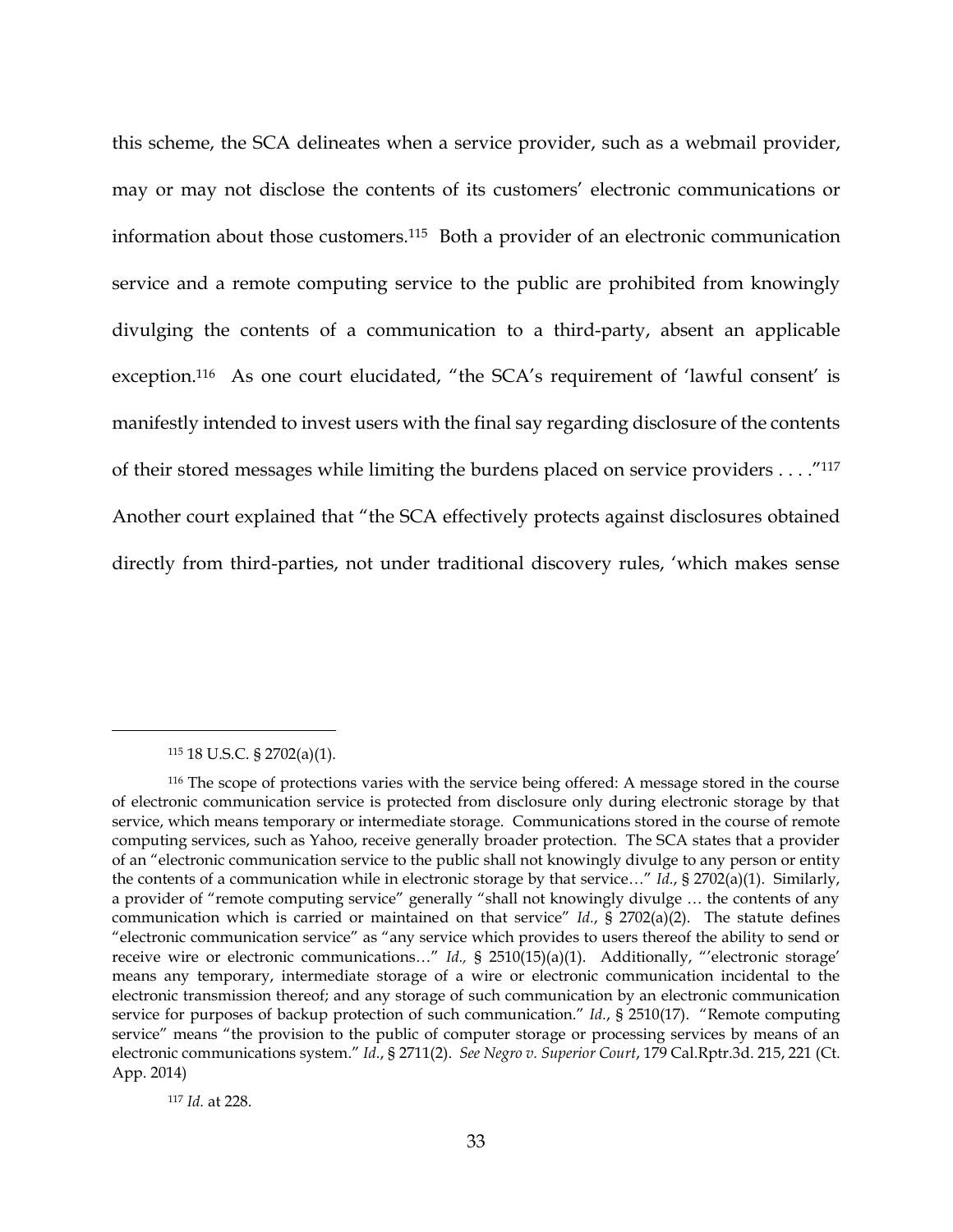given that a non-party generally would not have an opportunity to appear to contest the scope or validity of a request'."<sup>118</sup>

Here, the parties have tacitly accepted the fact that the contents of the Yahoo Account are covered by the SCA's prohibition. Therefore, the Turnover Motion runs afoul of the SCA unless the Foreign Representatives' demand qualifies for one of the exceptions set forth by the statute.

# *ii. Existing Case Law Does Not Support the Premise that Disclosure Subjected to the SCA's Prohibition Can Be Compelled Based on Imputed Consent or by Designating a Third-Party as the "Subscriber"*

The SCA contains eight enumerated exceptions to the prohibition of disclosing contents of an electronically stored communication. For present purposes, $119$  a provider is excused from the SCA's prohibition when specific users give "lawful consent" to disclose contents to a third-party.120 Consent is effective as to a specific communication if given by "the originator or an addressee or intended recipient of such communication, or the subscriber . . . . "121 Here, there is no dispute that Rasimov, the original subscriber of the Yahoo Account, has the power to give lawful consent to disclose the email massages at issue. Also, there is no dispute that Rasimov has failed to provide such

<sup>118</sup> *Lucas v. Jolin*, 2016 WL 2853576 1, 6 (S.D. Ohio May 16, 2016) (citing 4 E-Commerce and Internet Law Part IX,  $$50.06[4][C][v]$  (December 2015 updated)).

<sup>119</sup> 18 U.S.C. § 2702(b)(1)-(8). Several other exceptions set forth permissible disclosure to government entities which are not relevant to this case.

<sup>120</sup> *Id.*, § 2702(b)(3).

<sup>121</sup> *Id.*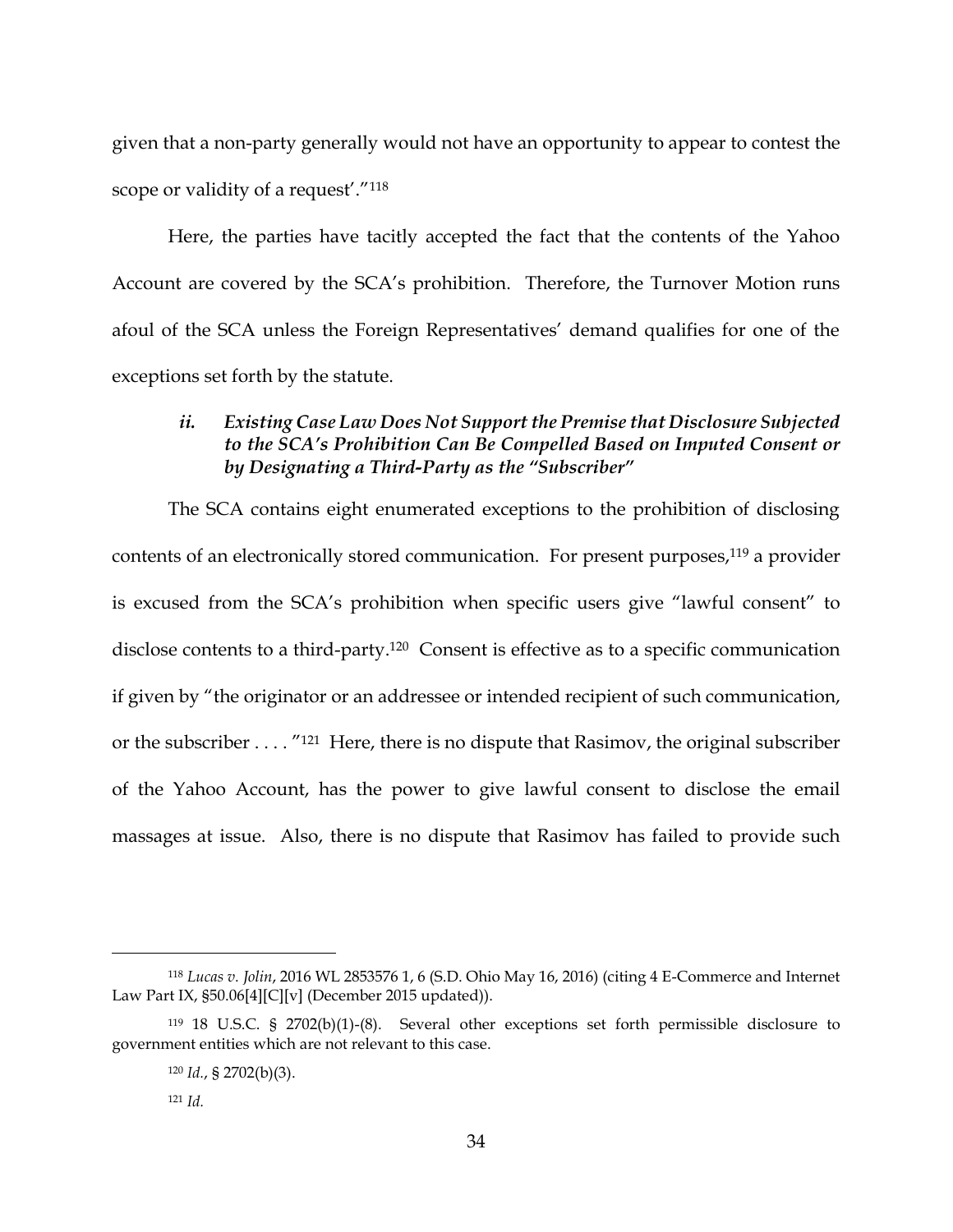consent.122 Furthermore, the parties agree that the Court has authority to compel a party refusing discovery to provide consent under the SCA.123 In fact, the Foreign Representatives concedes that this, in fact, was the underlying purpose of the Order to Compel and the Subscriber Order, which were issued against Rasimov, not Yahoo.124 The question that the parties take issue with is whether the Court could order the production of electronically stored information from an email service provider when the account user refuses to give his or her consent to the disclosure.

The Foreign Representatives assert that in the face of Rasimov's unwillingness to participate in this proceeding and his failure to comply with the discovery orders issued to him, the Court has further authority to fashion appropriate remedies and order Yahoo to disclose the contents of the Yahoo Account without the explicit consent of Rasimov. Specifically, the Foreign Representatives are seeking to use the turnover provisions of the Bankruptcy Code to obtain what Rasimov has refused to provide.<sup>125</sup> On the other hand, Yahoo asserts that the relief sought by the Foreign Representatives is barred by the SCA. In other words, Yahoo asserts that the SCA does not provide a mechanism for private parties to compel disclosure of a user's email via a subpoena or court order directed at

<sup>122</sup> *See* Foreign Representatives' Reply in Support of the Turnover Motion, ¶ 2. D.I. 582

<sup>123</sup> *See* Hr'g Tr. 39:1-4; coerced consent in such circumstances is not a novel idea. As the California Court of Appeal stated in *Negro v. Superior Court*, 179 Cal.Rptr.3d. 215, 229 (Ct. App. 2014) ". . . courts in a variety of other settings have compelled parties to consent to a third party's disclosure of material where such consent was a prerequisite to its production."

<sup>124</sup> *See* Foreign Representatives' Reply in Support of the Turnover Motion, ¶ 21, 29, 32. D.I. 582.

<sup>125</sup> 11 U.S.C. §§ 542(a) and (e).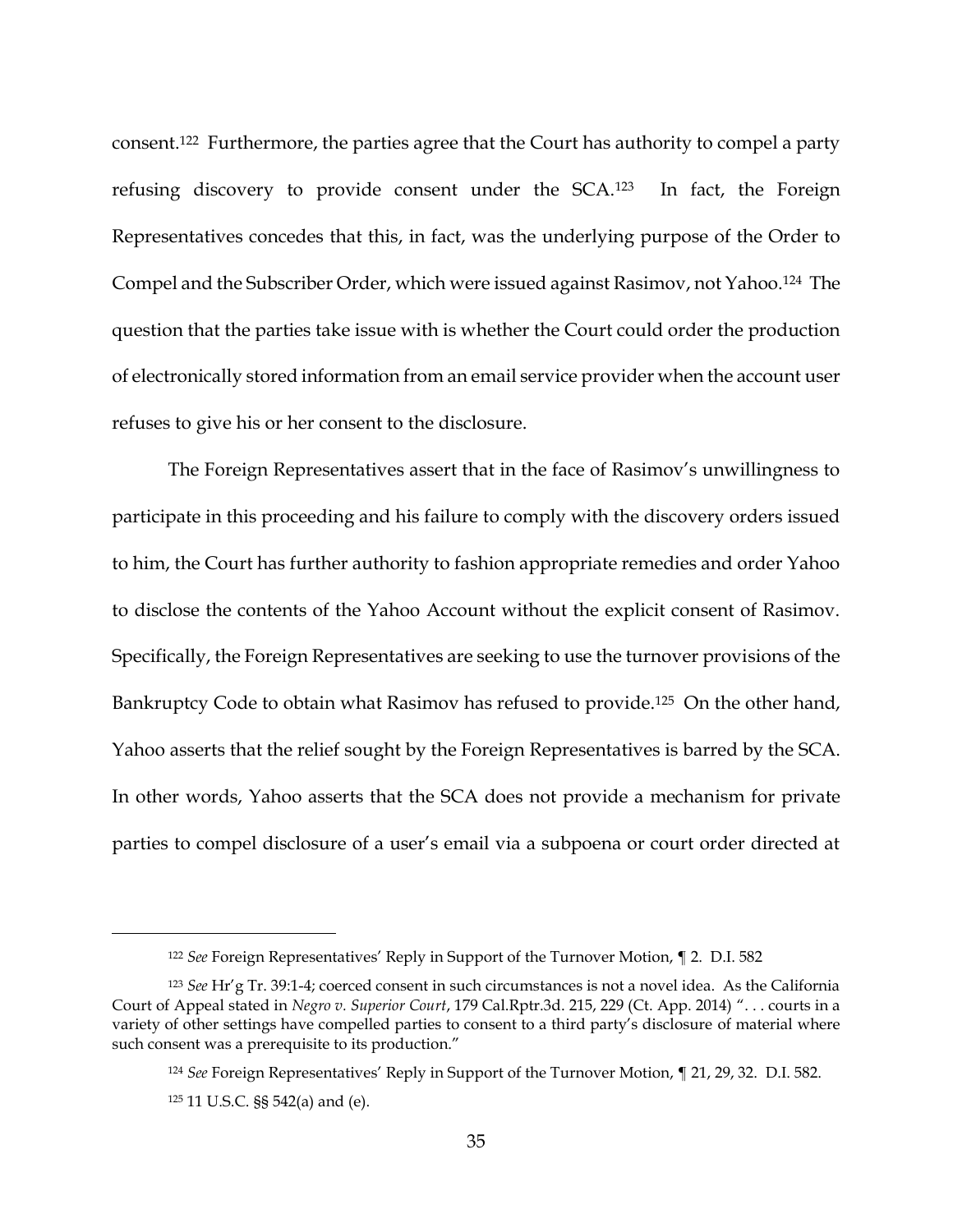the service provider. Further, Yahoo insists that the required consent must be given by a party to the communication or the account subscriber, and that such consent cannot be compelled by a court on a theory of imputed consent.<sup>126</sup>

Faced with this statutory deadlock, courts interpreting the SCA have declined to create an "implicit exception to the [SCA] for civil litigation,"<sup>127</sup> and have repeatedly found that persons other than the actual subscriber may not give consent to disclose information found in a private email account. In fact, the Foreign Representatives admit that "no decision has been found designating a [third] party as a 'subscriber' under the SCA as a discovery sanction."128 No case was presented where a court ordered a service provider to disclose electronically stored messages based on its own declaration, contrary to fact, that the subscriber has consented to disclosure.

In *Negro*, <sup>129</sup> the California Court of Appeal determined that under the SCA a court cannot deem a subscriber to have consented when he has not.130 In that case, an employer

<sup>126</sup> *See* Yahoo's Objection, p. 9. D.I. 577.

<sup>127</sup> *Suzlon Energy Ltd. v. Microsoft Corp.*, 671 F.3d 726, 730 (9th Cir. 2011). *See also In re Subpoena Duces Tecum to AOL*, 550 F. Supp. 2d 606, 609-611 (E.D. Va. 2008); *Special Markets Ins. Consultants, Inc. v. Lynch* 2012 WL 1565348 (N.D. Ill., 2012).

<sup>128</sup> Foreign Representatives' Reply in Support of the Turnover Motion, p. 12 n.10. D.I. 582.

<sup>129</sup> *Negro v. Superior Court*, 179 Cal.Rptr.3d. 215 (Ct. App. 2014). To be clear, this does not suggest that when an email user expressly consents to disclosure, a civil subpoena is ineffectual to compel service provides to produce electronically stored contents. Accordingly, the California Court of Appeal emphasized that nothing "in the language of the [SCA] suggesting that Congress intended to grant service providers a blanket immunity from obligations imposed by discovery laws." *Id.* at 230-231; *see also Flagg v. City of Detroit*, 252 F.R.D. 346, 367 (E.D. Mich. 2008) (in light of the SCA, the court did not enforce discovery subpoena directed to electronic service provider, but ordered the plaintiff to file a Rule 34 document request propounded to an opposing party).

<sup>&</sup>lt;sup>130</sup> At the end, Negro has been ordered by a Florida court to give his express consent to disclosure, and he has complied with that order by emailing Google and consenting to the production of the emails sought by Navalimpianti USA Inc. Accordingly, the California Court of Appeal held that this express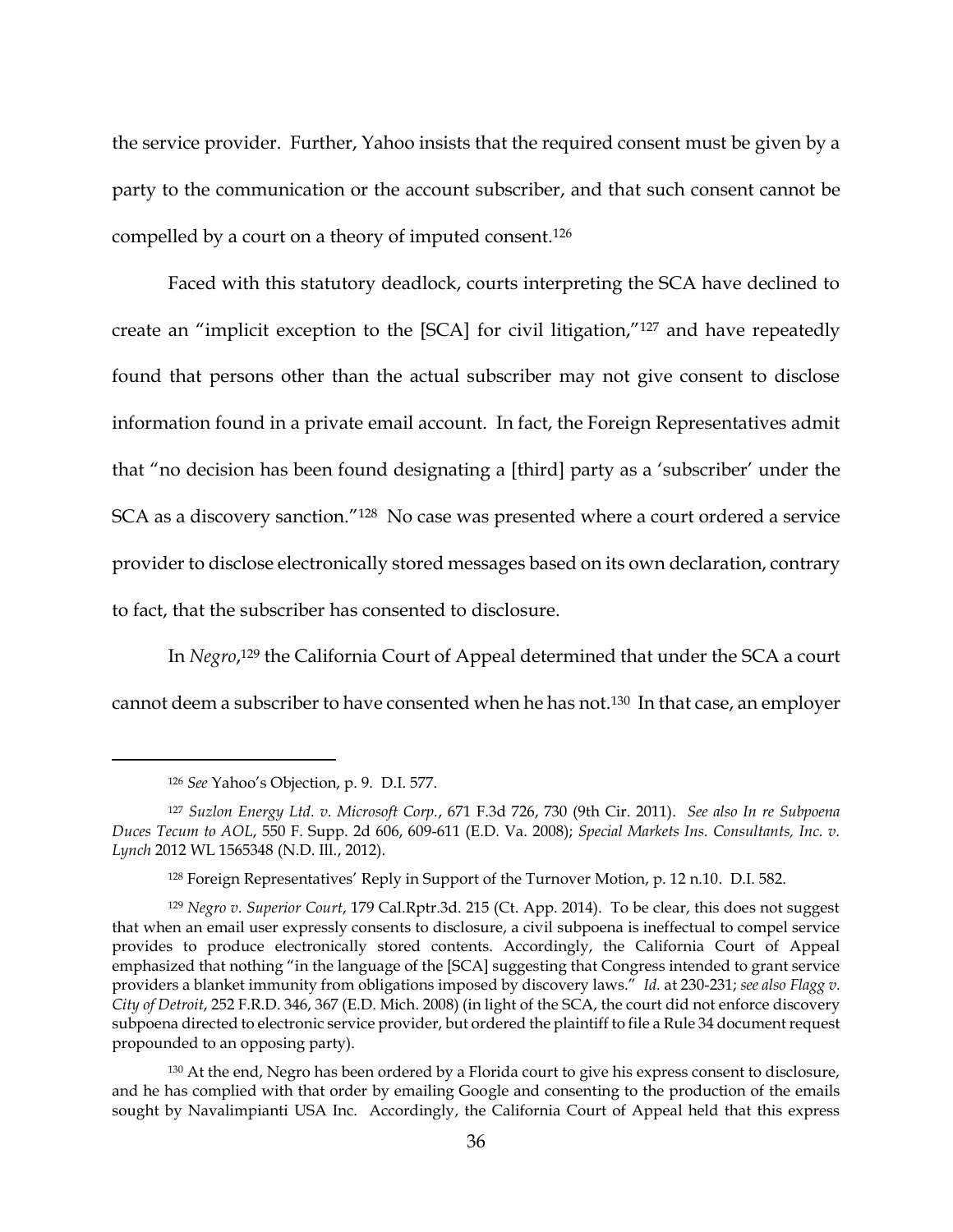sued a former employee in Florida and the employer sought access to the contents of the employee's Gmail account through a California court. Google moved to quash the subpoena on grounds that the SCA prohibited disclosure. In denying Google's motion, the lower court imputed consent to the employee and concluded that "court ordered consent" was sufficient under the SCA.131 The California Court of Appeal reversed, holding that "[t]he 'lawful consent' exception to the prohibitions of the [SCA] is not satisfied by consent that is merely constructive, implied in law, or otherwise *imputed* to the user by a court"<sup>132</sup> (emphasis in original). Rather, consent for the purposes of the SCA "must be consent in fact."133 The appellate court acknowledged that courts can use the coercive power of discovery sanctions to obtain a litigant's consent to the disclosure. However, courts cannot "bypass this step and simply declare that users have consented when in fact they have not."<sup>134</sup>

Other courts have come to similar conclusions regarding judicially-manufactured consent over the steadfast objection of an email user. That is, that the SCA does not provide for a mechanism in civil litigation to compel disclosure of a user's private email contents through a subpoena or a court order directed at the service provider when none

consent took the contemplated production outside the scope of the SCA and permitted Google to provide the requested disclosure. *See id.* at 218, 227.

<sup>131</sup> *Id.* at 220.

<sup>132</sup> *Id.*

<sup>133</sup> *Id.* 

<sup>134</sup> *Id*. at 223.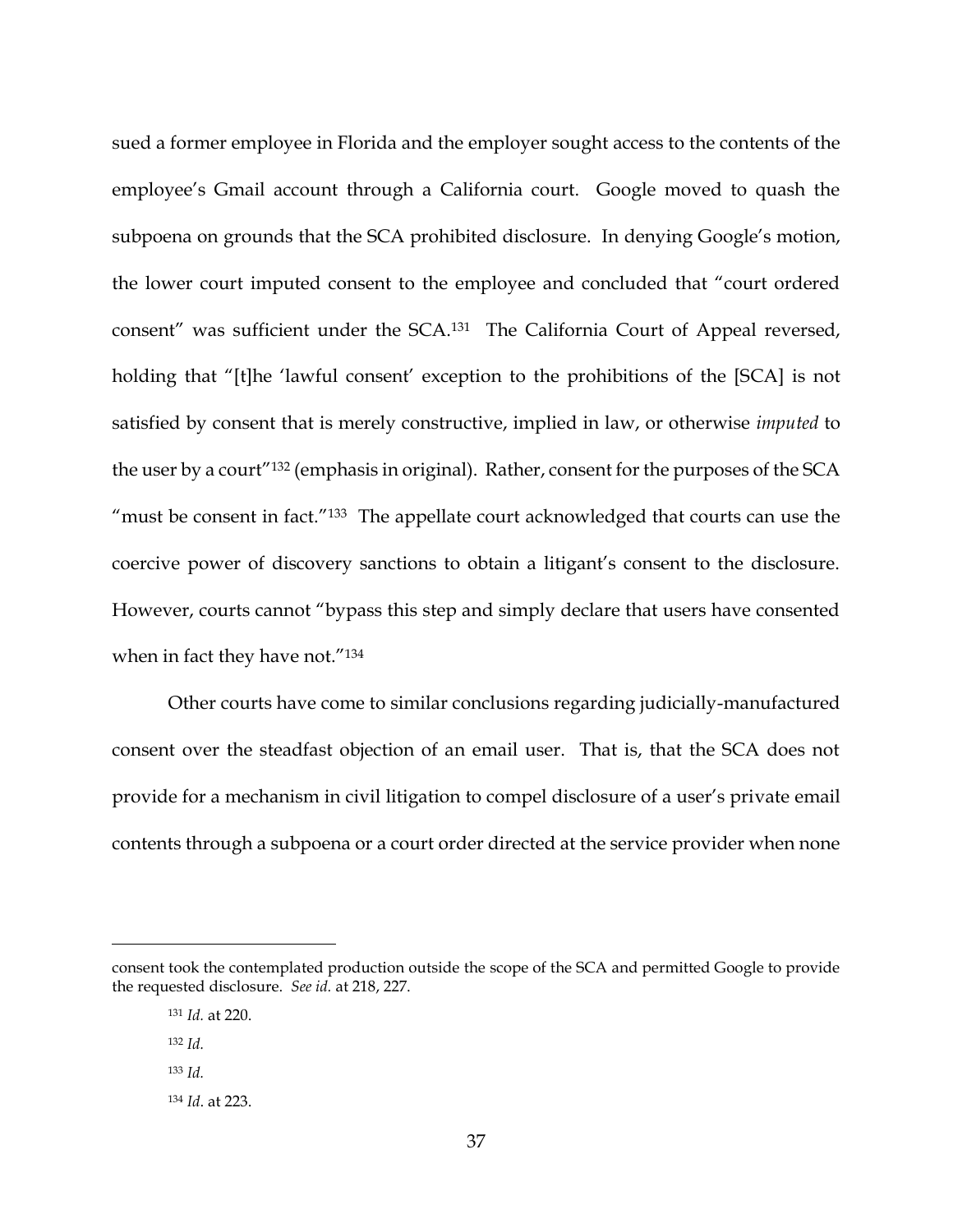of the parties to the communication gave their consent.135 Indeed, the Foreign Representatives' counsel admitted during the Hearing that they were unable to find a single case that supports the notion of designating someone else as the subscriber.<sup>136</sup>

In *Bower v. Bower*, <sup>137</sup> acknowledging "frustration," the United States District Court for the District of Massachusetts rejected a contention that a litigant who had left the country and refused to appear could be "deemed" to have consented to disclosure of contents contained in her email account. The court distinguished cases where plaintiffs were held to have impliedly consented to disclosure by "affirmative participation in the judicial process."138 In that case, the plaintiff, a father and legal custodian of two children, brought an action against the mother alleging that the children were abducted by her from their home in Massachusetts to Egypt.139 The mother was a fugitive who had not appeared during the proceeding and the father was seeking to compel Yahoo and Google to produce all emails from the mother's email accounts.140 Much like in our case, it was undisputed that if the mother had authorized the disclosure of her emails, the email service providers would have comply with that request and respond to the subpoenas

<sup>135</sup> *See Lucas v. Jolin*, 2016 WL 2853576 at 1, 6 (S.D. Ohio May 16, 2016); *Elcometer, Inc. v. TQC-USA, Inc.* 2013 WL 5346382 (E.D. Mich. Sept. 23, 2013).

<sup>136</sup> *See* Hr'g Tr. 24:20-25, 25:1-7.

<sup>137</sup> 808 F.Supp.2d 348 (D. Mass. 2011).

<sup>138</sup> *Id.* at 351. *See also Negro v. Superior Court*, 179 Cal.Rptr.3d. 215, 224-225 (Ct. App. 2014).

<sup>139</sup> *Bower*, 808 F.Supp.2d at 349.

<sup>140</sup> *Id.*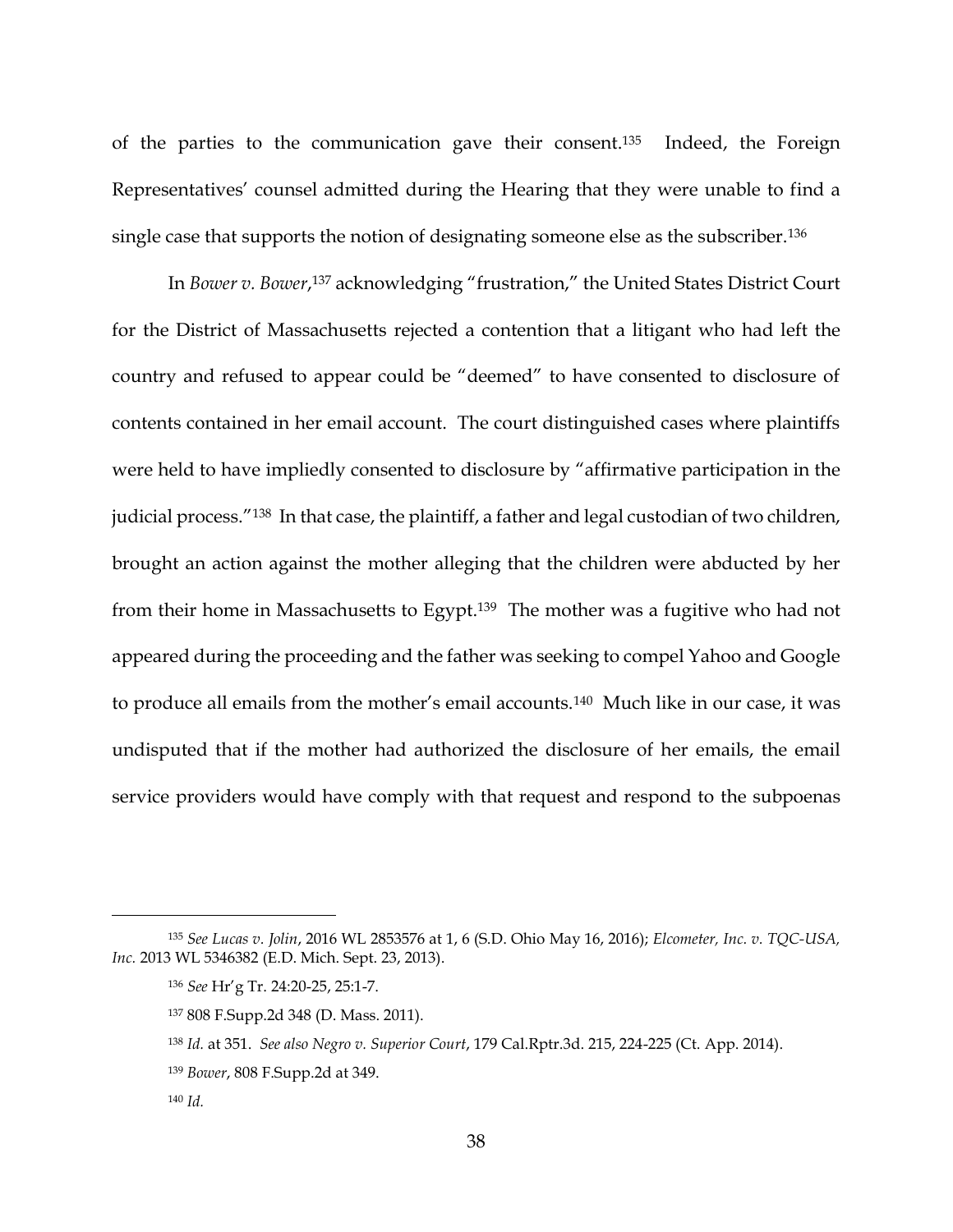issued by the father.<sup>141</sup> However, the court found nothing in the mother's actions from which it could imply an intent to consent to the disclosure of the electronically stored information.<sup>142</sup> The court said that the fact that the mother was a fugitive who had not participated in the litigation and had not sought to make affirmative use of the judicial system made the case easily distinguishable from those where courts had found an implied agreement to consent in light of an affirmative participation in the proceeding. <sup>143</sup> The court emphasized that it did not minimize the father's frustration with the situation, but nonetheless concluded that the SCA precluded the email service providers from handing over the requested information contained in the email accounts.

In *Suzlon Energy Ltd. v. Microsoft Corp.<sup>144</sup>* the Court of Appeals for the Ninth Circuit upheld a motion by an email service provider to quash the production of documents from a domestic email account of a foreign citizen. The plaintiff filed an action against Microsoft for the production of the subscriber's emails for use in a civil fraud proceeding pending in Australia. The emails were stored on a domestic server of Microsoft's Hotmail email service. The court of appeals held that the SCA prohibited Microsoft from divulging the emails without the subscriber consent. More importantly, the court of appeals held that the SCA extends its protections to foreign citizens.145 Furthermore, the

<sup>141</sup> *Id.* at 350.

<sup>142</sup> *Id.* at 351.

<sup>143</sup> *Id.* at 351.

<sup>144</sup> 671 F.3d 726 (9th Cir. 2011).

<sup>&</sup>lt;sup>145</sup> The court of appeals found that the SCA as a whole confirms that Congress intended the term "any person" in 18 U.S.C. § 2510(13) to cover non-citizens, *see id.* at 729; *see also In re Toft,* 453 B.R. 186, 198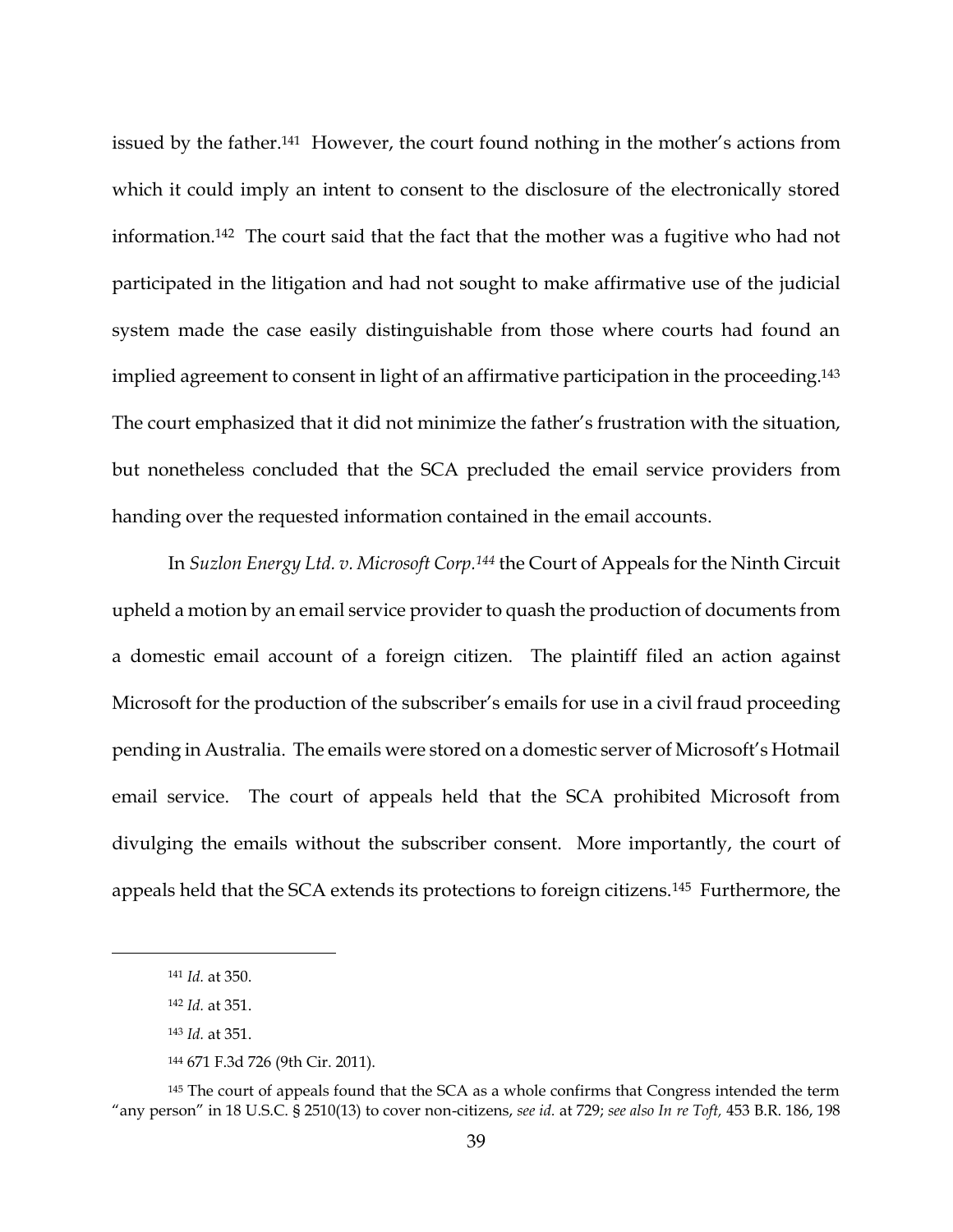court of appeals rejected the argument that Congress intended that the SCA's prohibition would apply only to government law enforcement and not to civil matters. The court said that even if Congress' most pressing concern was law enforcement agencies issuing subpoenas that did not mean that Congress was not also concerned about civil litigants issuing discovery requests.<sup>146</sup> The court of appeals held that "declaring an implicit exception to the [SCA] for civil litigation would erode the safety of the stored electronic information and trigger Congress' privacy concerns."147 The court also rejected the argument that the subscriber, as a litigant, impliedly consented to the production of his emails because he had a duty to produce the documents under the Australian law.<sup>148</sup>

In *Special Markets Ins. Consultants, Inc. v. Lynch*, <sup>149</sup> the District Court for the Northern District of Illinois quashed a subpoena served on Yahoo because it violated the SCA. The subpoena required Yahoo to produce emails and other information that were stored on three private email accounts owned by former employees of the plaintiff. The court said that the argument that the email service provider was not shown to be an "electronic communication service" was frivolous. The court held that "cases cited by the parties and those located by this court's research have consistently held that Yahoo, AOL, and similar services are, indeed, the 'electronic communication services'

<sup>(</sup>Bankr. S.D.N.Y. 2011) (". . . the [SCA] has been held to apply irrespective of the foreign nationality of the account holder").

<sup>146</sup> *Suzlon Energy Ltd. v. Microsoft Corp.,* 671 F.3d at 730.

<sup>147</sup> *Id.* 

<sup>148</sup> *Id.* at 731.

<sup>149</sup> 2012 WL 1565348 (N.D. Ill. 2012).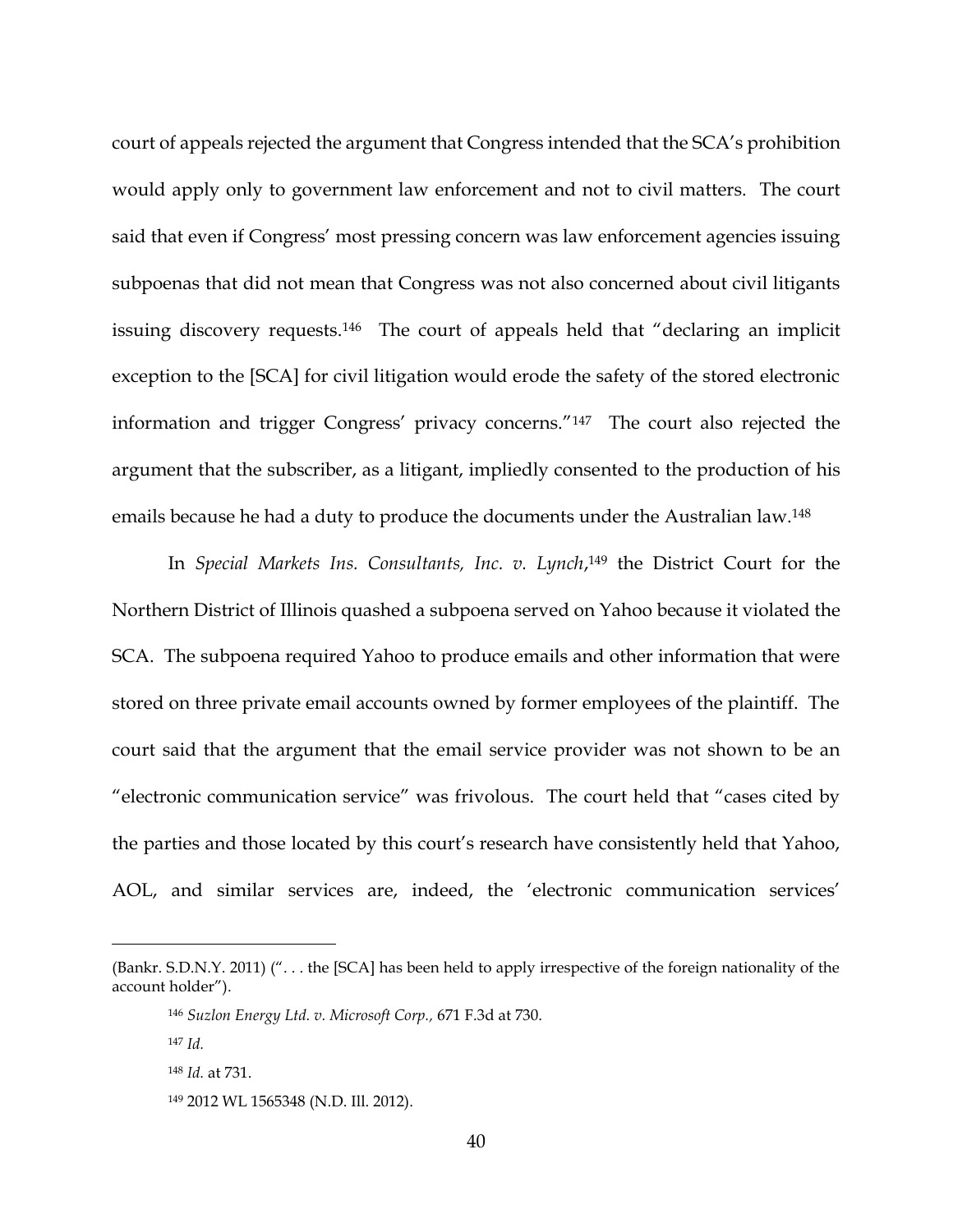contemplated by the SCA."150 The court stressed that the plaintiff had alternative means to obtain the relevant emails, essentially by serving document requests on the employees, which under Federal Rule of Civil Procedure 34 may require the production of electronically stored information.<sup>151</sup>

In light of the above mentioned cases, and the lack of any case supporting the Foreign Representatives' position, the Court is unwilling to conclude that it has the authority to compel a service provider to divulge the contents of a private email solely at the request of a third-party after the account user has failed to give his or her consent.

# *iii. The Bankruptcy Code Does Not Include an Exception to the SCA's Prohibition*

Yahoo argues, correctly, that the authority granted to the bankruptcy courts does not trump the SCA's prohibition on disclosure.152 As a general matter, Yahoo rightly points to the fact that "the bankruptcy court may not order relief that results in a violation [of] the U.S. Constitution or other federal law."<sup>153</sup> Similarly, the bankruptcy court "is not empowered to amend laws enacted by the United States Congress or individual state legislatures."<sup>154</sup>

<sup>150</sup> *Id.* at 2.

<sup>151</sup> *Id.* at 3.

<sup>152</sup> Yahoo's Objection, p. 12. D.I. 577.

<sup>153</sup> *In re U.S. Fields, Inc.*, 481 B.R. 503, 515 (Bankr. E.D. Mo. 2012).

<sup>154</sup> *In re Maupin*, 384 B.R. 421, 432 (Bankr. W.D. Va. 2007).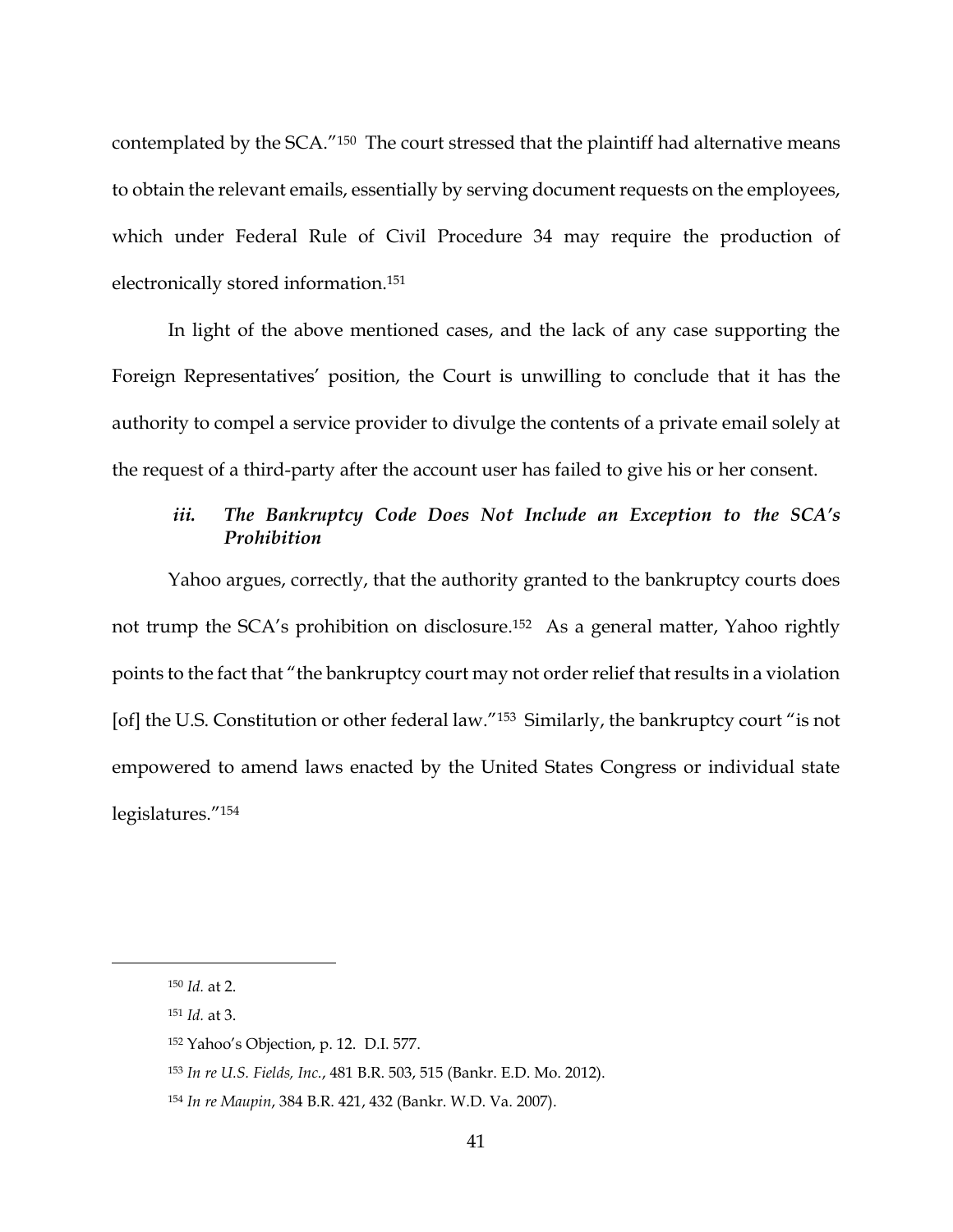With respect to the interplay between the bankruptcy court's authority under Chapter 15 and the SCA, *In re Toft<sup>155</sup>* is instructive. In that case, a foreign representative of a debtor in a German insolvency proceeding was seeking to gain access to the debtor's email accounts stored on servers of two service providers located in the United States.<sup>156</sup> It was represented in the German proceeding that the debtor refused to cooperate with the administrator and has secreted his assets and relocated them to an unknown country outside of Europe.157 In accordance with what was alleged to be common German practice, the German court entered a "Mail Interception Order," authorizing the foreign representative, as administrator of the debtor's estate, to intercept the debtor's postal and electronic mail.158 Accordingly, the foreign representative argued that the relief he sought was permitted under sections 1521 and 1507 of the Bankruptcy Code and that he merely sought enforcement in the United States of orders entered in the foreign proceeding. The Bankruptcy Court for the Southern District of New York denied the motion, holding that the "relief requested would [] contravene the protection against disclosure of e-mails by internet service providers contained in the [SCA] . . . ,"<sup>159</sup>

<sup>155</sup> 453 B.R. 186 (Bankr. S.D.N.Y. 2011).

<sup>156</sup> *Id.* at 188. The petition in that case stated that the German debtor had no assets in the United States, was not a party to any lawsuits pending in the United States and was not believed to be residing in the United States.

<sup>157</sup> *Id.*

<sup>158</sup> *Id.* Due to information that the debtor might have relocated to London, a similar order was later issued by the English High Court of Justice.

<sup>159</sup> *Id.* at 189.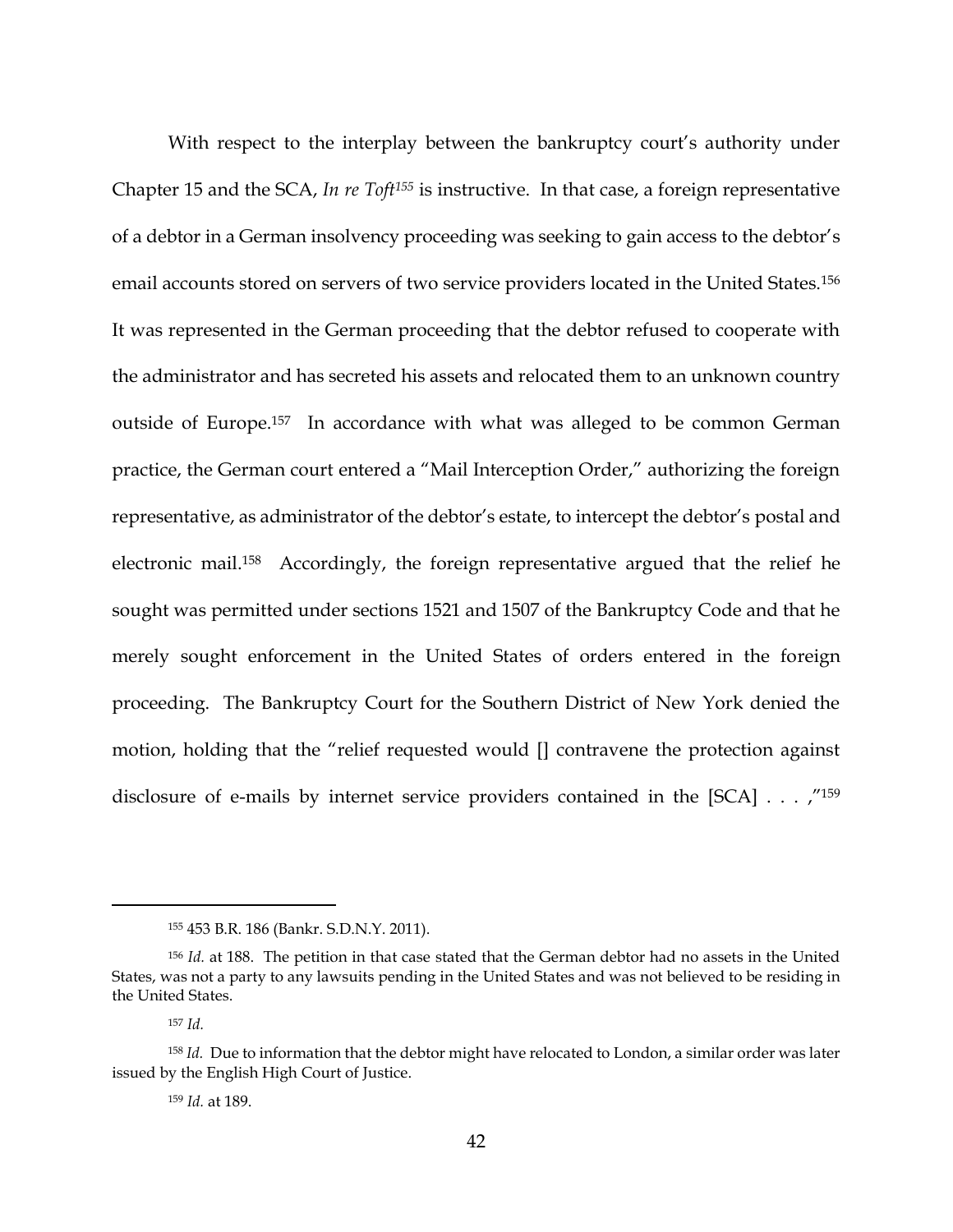potentially subjecting "an ISP disclosing the debtor's e-mails, to U.S. criminal liability."<sup>160</sup> The bankruptcy court explained that "consistent with the traditional limits of comity, all relief under Chapter 15 is subject to the caveat in § 1506, providing the court with authority to deny the relief requested where such relief would be 'manifestly contrary to the public policy of the United States'."161 The bankruptcy court opined that "there are limits to the assistance that can be rendered to foreign proceedings,"<sup>162</sup> and held that "this is one of the rare cases in which the relief sought by the Foreign Representative must be denied under § 1506 of the Bankruptcy Code as manifestly contrary to the public policy of the United States."<sup>163</sup>

Here, based on the language of the SCA, the purpose of the statute and the foregoing cases interpreting it, the Court concludes that the SCA lacks authority that authorizes it to order an email service provider to divulge the contents of electronic communications without the consent of the account user. Subsequently, the Court finds that the relief granted in the Subscriber Order should not be used to circumvent the SCA's prohibition. Further, the Court determines that the Foreign Representatives are incapable to provide "lawful consent" to disclose the contents contained in the Yahoo Account.

<sup>160</sup> *Id.* at 189, 196, 198.

<sup>161</sup> *Id.* at 191, 193 (citing *In re Ephedra Prods. Liability Litig.*, 349 B.R. 333 (S.D.N.Y. 2006)).

<sup>162</sup> *Id.* at 191.

<sup>163</sup> *Id.*